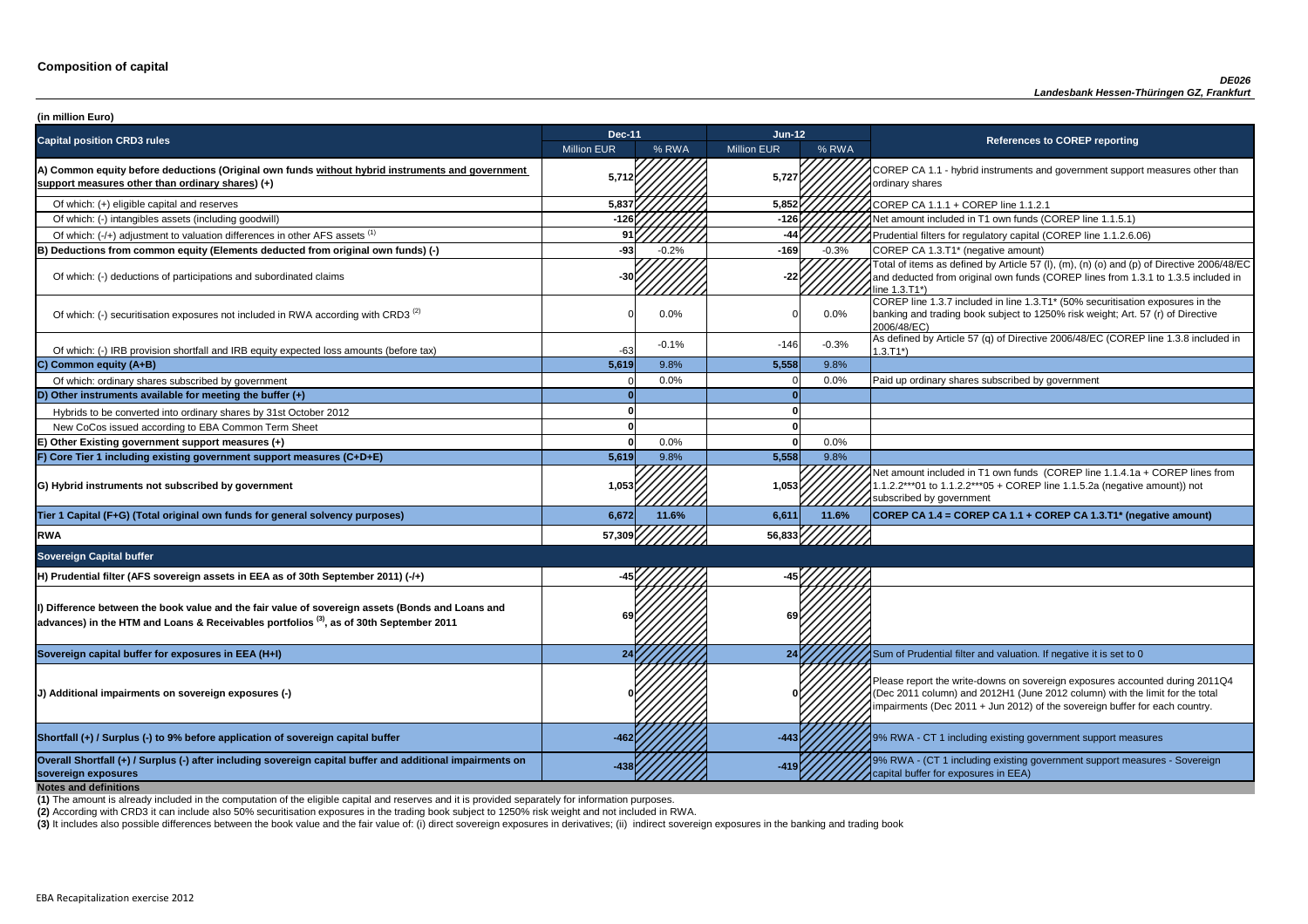### **Composition of RWA**

#### **(in million Euro)**

|                                                  | <b>Dec-11</b> | $Jun-12$ |
|--------------------------------------------------|---------------|----------|
| Total RWA <sup>(1)</sup>                         | 57,309        | 56,833   |
| <b>RWA</b> for credit risk                       | 48,871        | 49,070   |
| <b>RWA Securitisation and re-securitisations</b> | 2,001         | 2,250    |
| <b>RWA Other credit risk</b>                     | 46,871        | 46,821   |
| <b>RWA</b> for market risk                       | 5,088         | 4,213    |
| <b>RWA</b> operational risk                      | 3,350         | 3,550    |
| <b>Transitional floors</b>                       | 0             | $\Omega$ |
| <b>RWA Other</b>                                 | 0             | $\Omega$ |

### **Notes and definitions**

**(1)** The RWA calculated according to CRD III can be based on models that have not yet been approved by the National Supervisory Authority.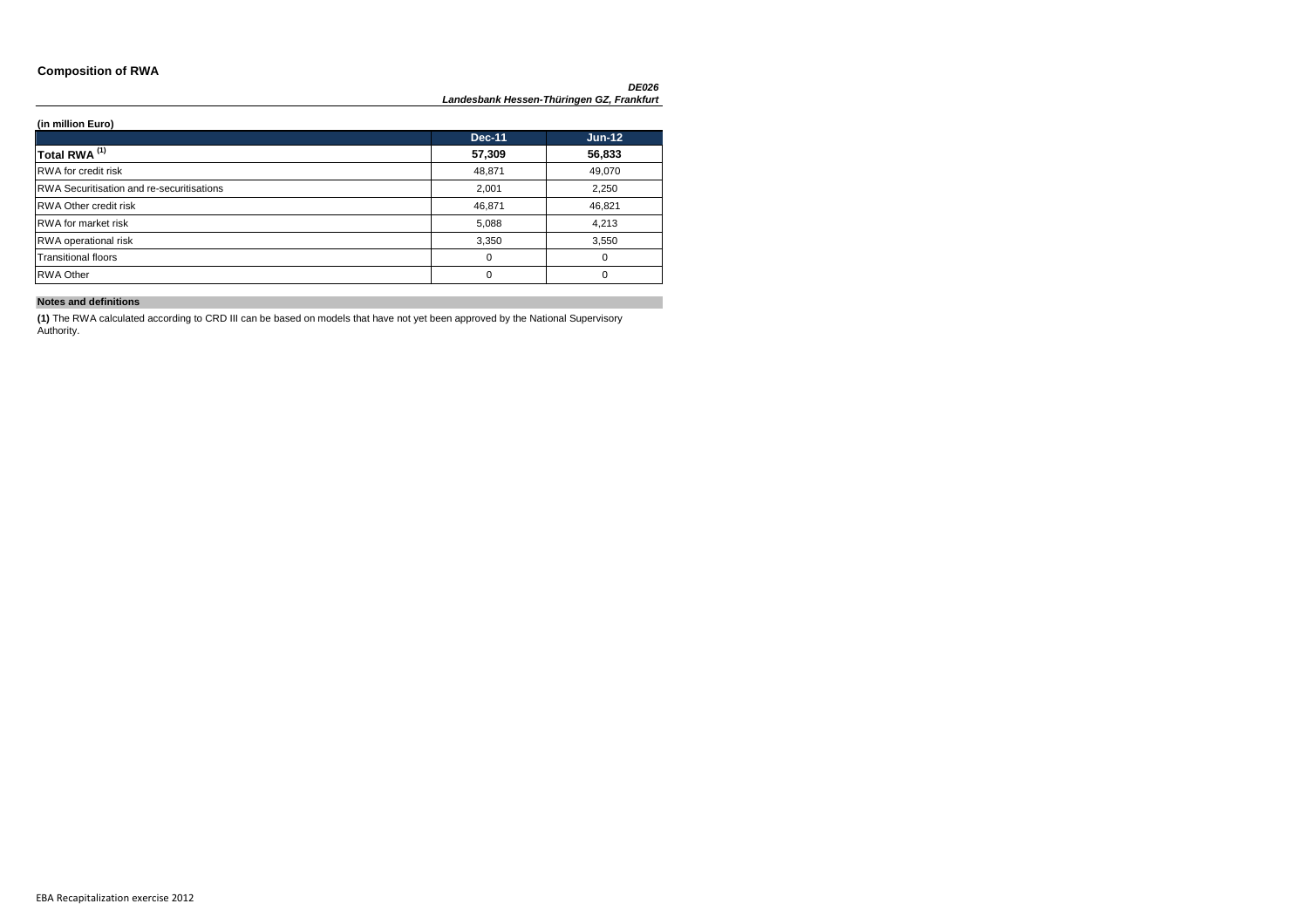#### *Dec-11 DE026*

| (in million Euro)                   |                |                            |                                                                                             |                      |                                                                   |                                                                                              |                                                                                                     |                                                                                                                    |                                                                                                                    |                                                                                       |                                                                          |                                                                                                             |                                                                                                         |                                                   |
|-------------------------------------|----------------|----------------------------|---------------------------------------------------------------------------------------------|----------------------|-------------------------------------------------------------------|----------------------------------------------------------------------------------------------|-----------------------------------------------------------------------------------------------------|--------------------------------------------------------------------------------------------------------------------|--------------------------------------------------------------------------------------------------------------------|---------------------------------------------------------------------------------------|--------------------------------------------------------------------------|-------------------------------------------------------------------------------------------------------------|---------------------------------------------------------------------------------------------------------|---------------------------------------------------|
|                                     |                |                            | <b>GROSS DIRECT LONG EXPOSURES</b><br>(accounting value gross of provisions) <sup>(1)</sup> |                      | other counterparties only where there is maturity matching) $(1)$ | <b>NET DIRECT POSITIONS</b>                                                                  | (gross of provisions and write-off exposures (long) net of cash short position of sovereign debt to | <b>DIRECT SOVEREIGN</b><br><b>EXPOSURES IN</b><br>DERIVATIVES <sup>(1)</sup>                                       | <b>INDIRECT SOVEREIGN</b><br><b>EXPOSURES<sup>(3)</sup></b><br>(on and off balance sheet)                          | <b>Memo Item</b>                                                                      | Provisions and<br>write-off on                                           | <b>Prudential filter</b><br>AFS sovereign assets                                                            | Reserve<br>AFS sovereign assets                                                                         | Fair value<br>flow and f                          |
| <b>Residual Maturity</b>            | <b>Country</b> |                            | of which: loans and<br>advances in the HTM<br>and Loans and<br>receivables portfolios       |                      | of which: Available for<br>sale financial assets<br>(AFS)         | of which: Financial<br>assets designated at fair<br>value through profit or<br>loss<br>(FVO) | of which: Financial assets<br>held for trading <sup>(2)</sup>                                       | Net position at fair values<br>(Derivatives with positive fair<br>value + Derivatives with<br>negative fair value) | Net position at fair values<br>(Derivatives with positive fair<br>value + Derivatives with<br>negative fair value) | Nominal Value<br>Debt securities<br>in HTM and Loans<br>and Receivables<br>portfolios | Sovereign assets<br>(loans, advances<br>and debt<br>securities)<br>$(+)$ | (including the fair<br>value of Cash flow and<br>fair value hedging<br>contracts)<br>$(+/-)$ <sup>(4)</sup> | (gross the fair value of<br>Cash flow and fair<br>value hedging<br>contracts)<br>$(+/-)$ <sup>(4)</sup> | hedging o<br>on AFS <sub>s</sub><br>ass<br>$(+/-$ |
| $[0 - 3M]$                          |                | $\cap$                     | $\overline{0}$                                                                              | $\Omega$             | $\mathbf{0}$                                                      | $\overline{0}$                                                                               | $\cap$                                                                                              | $\cap$                                                                                                             | $\Omega$                                                                                                           | - 0                                                                                   | 777777777                                                                | $\overline{0}$                                                                                              | $\overline{0}$                                                                                          |                                                   |
| $[3M - 1Y]$                         |                | $\cap$<br>$\Omega$         | $\Omega$                                                                                    | $\Omega$             | $\Omega$                                                          | $\Omega$                                                                                     | $\Omega$<br>$\Omega$                                                                                | $\Omega$<br>$\Omega$                                                                                               | $\Omega$<br>$\cap$                                                                                                 | $\overline{0}$                                                                        |                                                                          | $\Omega$                                                                                                    | $\Omega$                                                                                                |                                                   |
| $[1Y - 2Y]$<br>$[2Y - 3Y]$          |                | $\Omega$                   | $\Omega$<br>$\Omega$                                                                        | $\Omega$<br>$\Omega$ | $\Omega$<br>$\Omega$                                              | $\Omega$<br>$\Omega$                                                                         | $\Omega$                                                                                            | $\Omega$                                                                                                           | $\cap$                                                                                                             | $\Omega$<br>$\Omega$                                                                  |                                                                          | $\Omega$<br>$\Omega$                                                                                        | $\Omega$<br>$\Omega$                                                                                    |                                                   |
| $[3Y - 5Y]$                         | Austria        | $\overline{2}$             | $\Omega$                                                                                    | 2                    | $\overline{0}$                                                    | $\Omega$                                                                                     | $\overline{2}$                                                                                      | $\Omega$                                                                                                           |                                                                                                                    | $\overline{0}$                                                                        |                                                                          | $\Omega$                                                                                                    | $\Omega$                                                                                                |                                                   |
| $[5Y - 10Y]$                        |                | 28                         | $\Omega$                                                                                    | 28                   | 26                                                                | $\Omega$                                                                                     | $\mathcal{D}$                                                                                       | $\cap$                                                                                                             | $\Omega$                                                                                                           | $\Omega$                                                                              |                                                                          | $\Omega$                                                                                                    | $\Omega$                                                                                                |                                                   |
| [10Y - more [                       |                | $\Omega$                   | $\Omega$<br>$\cap$                                                                          | $\overline{0}$       | $\overline{0}$                                                    | $\Omega$<br>$\cap$                                                                           | $\Omega$                                                                                            | $\Omega$                                                                                                           | $\cap$                                                                                                             | $\overline{0}$<br>- 0                                                                 | 777777777                                                                | $\overline{0}$<br>$\Omega$                                                                                  | $\Omega$<br>$\Omega$                                                                                    |                                                   |
| <b>Total</b><br>$[0 - 3M]$          |                | 30<br>$\overline{0}$       | $\Omega$                                                                                    | 30<br>$\overline{0}$ | $\overline{26}$<br>$\overline{0}$                                 | $\Omega$                                                                                     | <b>0</b>                                                                                            | $\cap$                                                                                                             | $\Omega$                                                                                                           | $\overline{0}$                                                                        | 777777777                                                                | $\Omega$                                                                                                    | $\overline{0}$                                                                                          |                                                   |
| $[3M - 1Y]$                         |                | 35                         | $\Omega$                                                                                    | 35                   | $\overline{0}$                                                    | $\Omega$                                                                                     | 35                                                                                                  | $\Omega$                                                                                                           | $\Omega$                                                                                                           | $\Omega$                                                                              |                                                                          | $\Omega$                                                                                                    | $\overline{0}$                                                                                          |                                                   |
| $[1Y - 2Y]$                         |                | $\overline{0}$             | $\overline{0}$                                                                              | $\Omega$             | $\overline{0}$                                                    | $\overline{0}$                                                                               | $\Omega$                                                                                            | $\Omega$                                                                                                           | $\Omega$                                                                                                           | $\overline{0}$                                                                        |                                                                          | $\overline{0}$                                                                                              | $\overline{0}$                                                                                          |                                                   |
| $[2Y - 3Y]$                         | Belgium        | 10                         | $\Omega$                                                                                    | 10                   | 10                                                                | $\Omega$                                                                                     | $\cap$                                                                                              | $\Omega$                                                                                                           | $\Omega$                                                                                                           | $\overline{0}$                                                                        |                                                                          | $\Omega$                                                                                                    | $\Omega$                                                                                                |                                                   |
| $[3Y - 5Y]$<br>$[5Y - 10Y]$         |                | 118<br>10                  | $\Omega$<br>$\Omega$                                                                        | 118<br>10            | 19<br>10 <sup>°</sup>                                             | $\Omega$<br>$\Omega$                                                                         | 99                                                                                                  | $\Omega$                                                                                                           | $\cap$                                                                                                             | $\Omega$<br>$\Omega$                                                                  | <u>VIIII</u> IIIA                                                        | $\Omega$                                                                                                    | $\Omega$                                                                                                |                                                   |
| [10Y - more [                       |                | $\Omega$                   | $\Omega$                                                                                    | $\Omega$             | $\Omega$                                                          | $\Omega$                                                                                     | $\cap$                                                                                              |                                                                                                                    | $\cap$                                                                                                             | $\Omega$                                                                              | 777777777                                                                | $\Omega$                                                                                                    | $\Omega$                                                                                                |                                                   |
| <b>Total</b>                        |                | 173                        | $\Omega$                                                                                    | 173                  | $\overline{39}$                                                   | $\Omega$                                                                                     | 134                                                                                                 | $\Omega$                                                                                                           | $\Omega$                                                                                                           | $\overline{0}$                                                                        |                                                                          |                                                                                                             |                                                                                                         |                                                   |
| $[0 - 3M]$                          |                | $\Omega$                   | $\Omega$                                                                                    | $\Omega$             | $\overline{0}$                                                    | $\Omega$                                                                                     | $\cap$                                                                                              |                                                                                                                    | $\cap$                                                                                                             | $\Omega$                                                                              |                                                                          | $\overline{0}$                                                                                              | $\Omega$                                                                                                |                                                   |
| $[3M - 1Y]$<br>$[1Y - 2Y]$          |                | $\Omega$<br>$\Omega$       | $\Omega$<br>$\Omega$                                                                        | $\Omega$<br>$\Omega$ | $\Omega$<br>$\Omega$                                              | $\Omega$<br>$\Omega$                                                                         | $\cap$<br>$\cap$                                                                                    | $\cap$<br>$\cap$                                                                                                   | $\Omega$<br>$\cap$                                                                                                 | $\Omega$<br>$\Omega$                                                                  |                                                                          | $\overline{0}$<br>$\overline{0}$                                                                            | $\Omega$<br>$\Omega$                                                                                    |                                                   |
| $[2Y - 3Y]$                         |                | $\Omega$                   | $\Omega$                                                                                    | $\Omega$             | $\Omega$                                                          | $\Omega$                                                                                     | $\Omega$                                                                                            | $\cap$                                                                                                             | $\cap$                                                                                                             | $\Omega$                                                                              | <i>WAHAA</i>                                                             | $\Omega$                                                                                                    | $\overline{0}$                                                                                          |                                                   |
| [ $3Y - 5Y$ ]                       | Bulgaria       |                            |                                                                                             |                      |                                                                   |                                                                                              |                                                                                                     |                                                                                                                    |                                                                                                                    |                                                                                       |                                                                          |                                                                                                             |                                                                                                         |                                                   |
| $[5Y - 10Y]$                        |                | $\Omega$                   | $\Omega$                                                                                    | $\Omega$             | $\Omega$                                                          | $\Omega$                                                                                     |                                                                                                     |                                                                                                                    | $\Omega$                                                                                                           | $\Omega$                                                                              | \ <i>\HHHH\</i>                                                          | $\Omega$                                                                                                    | $\Omega$                                                                                                |                                                   |
| [10Y - more [<br><b>Total</b>       |                | $\Omega$<br>$\Omega$       | $\Omega$<br>$\Omega$                                                                        | $\Omega$<br>$\Omega$ | $\overline{0}$<br>$\Omega$                                        | $\Omega$<br>- 0                                                                              | $\Omega$                                                                                            |                                                                                                                    | ∩                                                                                                                  | $\Omega$<br>$\Omega$                                                                  | ////////                                                                 | $\Omega$<br>$\overline{0}$                                                                                  | $\Omega$<br>$\Omega$                                                                                    |                                                   |
| $[0 - 3M]$                          |                | $\Omega$                   | $\Omega$                                                                                    | $\Omega$             | $\Omega$                                                          | $\Omega$                                                                                     |                                                                                                     | ◠                                                                                                                  | $\Omega$                                                                                                           | $\cap$                                                                                |                                                                          | $\Omega$                                                                                                    | $\Omega$                                                                                                |                                                   |
| $[3M - 1Y]$                         |                | $\Omega$                   | $\Omega$                                                                                    | $\Omega$             | $\Omega$                                                          | $\Omega$                                                                                     |                                                                                                     |                                                                                                                    | ∩                                                                                                                  | $\Omega$                                                                              |                                                                          | $\Omega$                                                                                                    | $\Omega$                                                                                                |                                                   |
| $\sqrt{1Y-2Y}$                      |                |                            | $\Omega$                                                                                    | $\Omega$             | $\Omega$                                                          | $\Omega$                                                                                     |                                                                                                     |                                                                                                                    |                                                                                                                    | $\Omega$                                                                              | <b>17777</b>                                                             | $\Omega$                                                                                                    | $\Omega$                                                                                                |                                                   |
| $\overline{[2Y-3Y]}$                | Cyprus         | $\Omega$                   | $\Omega$                                                                                    | - ೧                  | $\Omega$                                                          | $\Omega$                                                                                     | $\Omega$                                                                                            | $\cap$                                                                                                             | $\Omega$                                                                                                           | - 0                                                                                   |                                                                          | $\Omega$                                                                                                    | $\Omega$                                                                                                |                                                   |
| $[3Y - 5Y]$<br>$[5Y - 10Y]$         |                | $\Omega$                   | $\Omega$<br>$\Omega$                                                                        | $\Omega$<br>$\Omega$ | $\Omega$<br>$\Omega$                                              | $\Omega$<br>$\Omega$                                                                         | $\cap$<br>$\Omega$                                                                                  |                                                                                                                    | $\Omega$<br>∩                                                                                                      | $\Omega$<br>$\Omega$                                                                  |                                                                          | $\Omega$<br>$\Omega$                                                                                        | $\Omega$<br>$\Omega$                                                                                    |                                                   |
| [10Y - more [                       |                | $\Omega$                   | $\Omega$                                                                                    | $\Omega$             | $\Omega$                                                          | $\Omega$                                                                                     | $\Omega$                                                                                            | $\Omega$                                                                                                           | $\Omega$                                                                                                           | $\Omega$                                                                              |                                                                          | $\overline{0}$                                                                                              | $\Omega$                                                                                                |                                                   |
| <b>Total</b>                        |                | $\Omega$                   |                                                                                             | $\Omega$             | - റ                                                               |                                                                                              |                                                                                                     |                                                                                                                    |                                                                                                                    | $\Omega$                                                                              |                                                                          | $\Omega$                                                                                                    | $\Omega$                                                                                                |                                                   |
| $[0 - 3M]$                          |                | $\Omega$                   | $\Omega$                                                                                    | $\Omega$             | $\Omega$                                                          | $\Omega$                                                                                     | $\Omega$                                                                                            |                                                                                                                    | $\Omega$                                                                                                           | $\cap$                                                                                |                                                                          | $\Omega$                                                                                                    | $\Omega$                                                                                                |                                                   |
| $\sqrt{3M-11}$<br>$[1Y - 2Y]$       |                | $\Omega$<br>$\Omega$       | $\overline{0}$<br>$\Omega$                                                                  | $\Omega$<br>$\Omega$ | $\overline{0}$<br>$\overline{0}$                                  | $\Omega$<br>$\Omega$                                                                         | $\Omega$<br>$\Omega$                                                                                | $\Omega$<br>$\Omega$                                                                                               | $\Omega$<br>$\Omega$                                                                                               | $\overline{0}$<br>$\Omega$                                                            | 777777777                                                                | $\overline{0}$<br>$\overline{0}$                                                                            | $\Omega$<br>$\overline{0}$                                                                              |                                                   |
| $[2Y - 3Y]$                         |                |                            | $\Omega$                                                                                    |                      | $\Omega$                                                          | $\Omega$                                                                                     |                                                                                                     |                                                                                                                    | $\Omega$                                                                                                           | $\Omega$                                                                              |                                                                          | $\Omega$                                                                                                    | $\Omega$                                                                                                |                                                   |
| $\overline{[3Y - 5Y]}$              | Czech Republic |                            | $\overline{0}$                                                                              | $\Omega$             | $\overline{0}$                                                    | $\Omega$                                                                                     |                                                                                                     |                                                                                                                    | $\Omega$                                                                                                           | $\Omega$                                                                              |                                                                          | $\overline{0}$                                                                                              | $\overline{0}$                                                                                          |                                                   |
| $[5Y - 10Y]$                        |                |                            | $\Omega$                                                                                    |                      | $\Omega$                                                          | $\Omega$                                                                                     |                                                                                                     |                                                                                                                    | $\Omega$                                                                                                           | $\Omega$                                                                              |                                                                          | $\Omega$                                                                                                    | $\Omega$                                                                                                |                                                   |
| [10Y - more [<br><b>Total</b>       |                |                            | $\Omega$<br>$\overline{0}$                                                                  | - 0                  | $\Omega$<br>$\Omega$                                              | $\Omega$<br>- 0                                                                              |                                                                                                     |                                                                                                                    | $\cap$                                                                                                             | $\cap$<br>$\Omega$                                                                    | 77777777                                                                 | $\Omega$<br>$\overline{0}$                                                                                  | $\Omega$<br>$\Omega$                                                                                    |                                                   |
| $[0 - 3M]$                          |                | $\cap$                     | $\Omega$                                                                                    | $\Omega$             | $\Omega$                                                          | $\Omega$                                                                                     | $\cap$                                                                                              | $\cap$                                                                                                             | $\Omega$                                                                                                           | $\Omega$                                                                              |                                                                          | $\Omega$                                                                                                    | $\Omega$                                                                                                |                                                   |
| $[3M - 1Y]$                         |                | $\cap$                     | $\Omega$                                                                                    | $\Omega$             | $\Omega$                                                          | $\Omega$                                                                                     | $\cap$                                                                                              | $\cap$                                                                                                             | $\cap$                                                                                                             | $\Omega$                                                                              |                                                                          | $\overline{0}$                                                                                              | $\Omega$                                                                                                |                                                   |
| $[1Y - 2Y]$                         |                | $\Omega$                   | $\overline{0}$                                                                              | $\Omega$             | $\overline{0}$                                                    | $\overline{0}$                                                                               | $\Omega$                                                                                            | $\Omega$                                                                                                           | $\cap$                                                                                                             | $\Omega$                                                                              |                                                                          | $\overline{0}$                                                                                              | $\Omega$                                                                                                |                                                   |
| $\overline{[2Y-3Y]}$<br>$[3Y - 5Y]$ | Denmark        | $\Omega$<br>$\Omega$       | $\Omega$<br>$\Omega$                                                                        | $\Omega$<br>$\Omega$ | $\overline{0}$<br>$\Omega$                                        | $\Omega$<br>$\Omega$                                                                         | $\Omega$<br>$\Omega$                                                                                | $\cap$<br>$\Omega$                                                                                                 | $\cap$<br>$\Omega$                                                                                                 | $\Omega$<br>$\Omega$                                                                  |                                                                          | $\overline{0}$<br>$\overline{0}$                                                                            | $\Omega$<br>$\Omega$                                                                                    |                                                   |
| $[5Y - 10Y]$                        |                | $\Omega$                   | $\overline{0}$                                                                              | $\Omega$             | $\overline{0}$                                                    | $\overline{0}$                                                                               | $\Omega$                                                                                            | $\Omega$                                                                                                           | $\Omega$                                                                                                           | $\Omega$                                                                              | UMM)                                                                     | $\overline{0}$                                                                                              | $\Omega$                                                                                                |                                                   |
| [10Y - more [                       |                | $\Omega$                   | $\Omega$                                                                                    | $\Omega$             | $\overline{0}$                                                    | $\Omega$                                                                                     | $\Omega$                                                                                            | $\Omega$                                                                                                           | $\Omega$                                                                                                           | $\Omega$                                                                              | 77777777                                                                 | $\overline{0}$                                                                                              | $\Omega$                                                                                                |                                                   |
| <b>Total</b>                        |                | $\overline{0}$             | $\overline{0}$                                                                              | $\Omega$             | $\Omega$                                                          | $\cap$                                                                                       | $\Omega$                                                                                            |                                                                                                                    | $\Omega$                                                                                                           | $\Omega$                                                                              |                                                                          | $\overline{0}$                                                                                              | $\Omega$                                                                                                |                                                   |
| $[0 - 3M]$                          |                | $\Omega$                   | $\Omega$                                                                                    | $\Omega$             | $\overline{0}$                                                    | $\Omega$                                                                                     |                                                                                                     |                                                                                                                    | $\Omega$                                                                                                           | $\Omega$                                                                              |                                                                          | $\Omega$                                                                                                    | $\Omega$                                                                                                |                                                   |
| $[3M - 1Y]$<br>$[1Y - 2Y]$          |                |                            | $\Omega$<br>$\Omega$                                                                        | $\Omega$<br>$\Omega$ | $\Omega$<br>$\Omega$                                              | $\Omega$<br>$\Omega$                                                                         |                                                                                                     |                                                                                                                    | $\Omega$                                                                                                           | $\Omega$<br>$\cap$                                                                    | 177                                                                      | $\Omega$<br>$\Omega$                                                                                        | $\Omega$<br>$\Omega$                                                                                    |                                                   |
| $[2Y - 3Y]$                         |                | $\cap$                     | $\Omega$                                                                                    | $\Omega$             | $\overline{0}$                                                    | $\Omega$                                                                                     | $\cap$                                                                                              |                                                                                                                    | $\Omega$                                                                                                           | $\cap$                                                                                | レンフフ                                                                     | $\Omega$                                                                                                    | $\Omega$                                                                                                |                                                   |
| $\overline{[3Y - 5Y]}$              | Estonia        | $\Omega$                   | $\Omega$                                                                                    | $\Omega$             | $\Omega$                                                          | $\Omega$                                                                                     | $\cap$                                                                                              |                                                                                                                    | $\Omega$                                                                                                           | $\Omega$                                                                              | レンナ                                                                      | $\Omega$                                                                                                    | $\Omega$                                                                                                |                                                   |
| $[5Y - 10Y]$                        |                | $\cap$<br>$\cap$           | $\Omega$                                                                                    | $\Omega$             | $\Omega$                                                          | $\Omega$                                                                                     | $\Omega$<br>$\cap$                                                                                  | $\cap$                                                                                                             | $\Omega$                                                                                                           | $\cap$                                                                                |                                                                          | $\Omega$                                                                                                    | $\Omega$                                                                                                |                                                   |
| [10Y - more [<br><b>Total</b>       |                | $\Omega$                   | $\Omega$                                                                                    | - 0<br>$\Omega$      | $\Omega$<br>$\Omega$                                              | റ                                                                                            |                                                                                                     |                                                                                                                    | $\Omega$                                                                                                           | $\cap$                                                                                | ' <i>///</i>                                                             | $\Omega$<br>$\Omega$                                                                                        | $\Omega$                                                                                                |                                                   |
| $[0 - 3M]$                          |                |                            | $\Omega$                                                                                    | $\cap$               | $\Omega$                                                          | $\Omega$                                                                                     |                                                                                                     |                                                                                                                    | $\cap$                                                                                                             | $\cap$                                                                                | WWWW                                                                     | $\Omega$                                                                                                    | $\Omega$                                                                                                |                                                   |
| $[3M - 1Y]$                         |                | $\Omega$                   | $\Omega$                                                                                    | $\Omega$             | $\overline{0}$                                                    | $\overline{0}$                                                                               | $\Omega$                                                                                            | $\Omega$                                                                                                           | $\Omega$                                                                                                           | $\Omega$                                                                              | <b>WITHIA</b>                                                            | $\overline{0}$                                                                                              | $\overline{0}$                                                                                          |                                                   |
| $[1Y - 2Y]$                         |                | $\Omega$                   | $\overline{0}$                                                                              | $\Omega$             | $\overline{0}$                                                    | $\overline{0}$                                                                               | $\Omega$                                                                                            | $\Omega$                                                                                                           | $\overline{0}$                                                                                                     | $\overline{0}$                                                                        |                                                                          | $\overline{0}$                                                                                              | $\overline{0}$                                                                                          |                                                   |
| $[2Y - 3Y]$<br>$[3Y - 5Y]$          | Finland        | $\Omega$<br>$\overline{1}$ | $\overline{0}$<br>$\overline{0}$                                                            | $\Omega$<br>- 1      | $\overline{0}$<br>$\overline{0}$                                  | $\overline{0}$<br>$\Omega$                                                                   | $\Omega$<br>$\overline{1}$                                                                          | $\Omega$<br>$\Omega$                                                                                               | $\Omega$<br>$\overline{0}$                                                                                         | $\overline{0}$<br>$\Omega$                                                            |                                                                          | $\overline{0}$<br>$\overline{0}$                                                                            | $\overline{0}$<br>$\Omega$                                                                              |                                                   |
| $[5Y - 10Y]$                        |                | 25                         | $\overline{0}$                                                                              | 25                   | $\overline{0}$                                                    | $\overline{0}$                                                                               | 25                                                                                                  |                                                                                                                    | $\Omega$                                                                                                           | $\Omega$                                                                              | William                                                                  | $\Omega$                                                                                                    | $\Omega$                                                                                                | $\cap$                                            |
| $[10Y - more]$                      |                | $\Omega$                   | $\overline{0}$                                                                              | $\Omega$             | $\Omega$                                                          | $\Omega$                                                                                     | $\Omega$                                                                                            |                                                                                                                    | $\Omega$                                                                                                           | $\Omega$                                                                              |                                                                          | $\Omega$                                                                                                    | $\Omega$                                                                                                |                                                   |
| <b>Total</b>                        |                | $\overline{26}$            | $\Omega$                                                                                    | $\overline{26}$      | $\Omega$                                                          | $\Omega$                                                                                     | $\overline{26}$                                                                                     |                                                                                                                    |                                                                                                                    |                                                                                       |                                                                          | $\Omega$                                                                                                    | $\Omega$                                                                                                |                                                   |

| <b>DIRECT SOVEREIGN</b><br><b>EXPOSURES IN</b><br><b>DERIVATIVES<sup>(1)</sup></b><br>Net position at fair values<br>(Derivatives with positive fair<br>value + Derivatives with<br>negative fair value) | <b>INDIRECT SOVEREIGN</b><br>EXPOSURES <sup>(3)</sup><br>(on and off balance sheet)<br>Net position at fair values<br>(Derivatives with positive fair<br>value + Derivatives with<br>negative fair value) | <b>Memo Item</b><br><b>Nominal Value</b><br>Debt securities<br>in HTM and Loans<br>and Receivables<br>portfolios | Provisions and<br>write-off on<br>Sovereign assets<br>(loans, advances<br>and debt<br>securities)<br>$(+)$ | <b>Prudential filter</b><br>AFS sovereign assets<br>(including the fair<br>value of Cash flow and<br>fair value hedging<br>contracts)<br>$(+/-)$ <sup>(4)</sup> | Reserve<br>AFS sovereign assets<br>(gross the fair value of<br>Cash flow and fair<br>value hedging<br>contracts)<br>$(+/-)$ <sup>(4)</sup> | Fair value of Cash<br>flow and fair value<br>hedging contracts<br>on AFS sovereign<br>assets<br>$(+/-)$ <sup>(4)</sup> |
|----------------------------------------------------------------------------------------------------------------------------------------------------------------------------------------------------------|-----------------------------------------------------------------------------------------------------------------------------------------------------------------------------------------------------------|------------------------------------------------------------------------------------------------------------------|------------------------------------------------------------------------------------------------------------|-----------------------------------------------------------------------------------------------------------------------------------------------------------------|--------------------------------------------------------------------------------------------------------------------------------------------|------------------------------------------------------------------------------------------------------------------------|
| $\mathbf 0$                                                                                                                                                                                              | 0                                                                                                                                                                                                         | $\mathbf 0$                                                                                                      |                                                                                                            | $\mathbf 0$                                                                                                                                                     | $\mathbf 0$                                                                                                                                | $\mathbf 0$                                                                                                            |
| $\mathbf 0$                                                                                                                                                                                              | $\mathbf 0$                                                                                                                                                                                               | $\boldsymbol{0}$                                                                                                 |                                                                                                            | $\mathbf 0$                                                                                                                                                     | 0                                                                                                                                          | $\mathbf 0$                                                                                                            |
| $\mathbf 0$                                                                                                                                                                                              | $\mathbf 0$                                                                                                                                                                                               | $\pmb{0}$                                                                                                        |                                                                                                            | $\mathbf 0$                                                                                                                                                     | $\mathbf 0$                                                                                                                                | $\mathbf 0$                                                                                                            |
| $\mathbf 0$                                                                                                                                                                                              | $\mathbf 0$                                                                                                                                                                                               | 0                                                                                                                |                                                                                                            | $\mathbf 0$                                                                                                                                                     | $\mathbf 0$                                                                                                                                | $\mathbf 0$                                                                                                            |
| $\mathbf 0$                                                                                                                                                                                              | 1                                                                                                                                                                                                         | $\boldsymbol{0}$                                                                                                 |                                                                                                            | $\mathbf 0$                                                                                                                                                     | $\mathbf 0$                                                                                                                                | $\mathbf 0$                                                                                                            |
| $\mathbf 0$                                                                                                                                                                                              | $\mathbf 0$                                                                                                                                                                                               | $\mathbf 0$                                                                                                      |                                                                                                            | $\mathbf 0$                                                                                                                                                     | $\mathbf 0$                                                                                                                                | $\mathbf 0$                                                                                                            |
| $\mathbf 0$                                                                                                                                                                                              | $\mathbf 0$                                                                                                                                                                                               | 0                                                                                                                |                                                                                                            | $\mathbf 0$                                                                                                                                                     | $\mathbf 0$                                                                                                                                | $\mathbf 0$                                                                                                            |
| $\overline{0}$                                                                                                                                                                                           |                                                                                                                                                                                                           | $\overline{0}$                                                                                                   | $\Omega$                                                                                                   | $\overline{0}$                                                                                                                                                  | $\overline{0}$                                                                                                                             | $\overline{0}$                                                                                                         |
| $\boldsymbol{0}$                                                                                                                                                                                         | $\mathbf 0$                                                                                                                                                                                               | $\pmb{0}$                                                                                                        |                                                                                                            | $\mathbf 0$                                                                                                                                                     | $\mathbf 0$                                                                                                                                | $\mathbf 0$                                                                                                            |
| $\pmb{0}$                                                                                                                                                                                                | $\mathbf 0$                                                                                                                                                                                               | $\mathbf 0$                                                                                                      |                                                                                                            | $\mathbf 0$                                                                                                                                                     | $\mathbf 0$                                                                                                                                | $\mathbf 0$                                                                                                            |
| $\pmb{0}$                                                                                                                                                                                                | $\mathbf 0$                                                                                                                                                                                               | $\mathbf 0$                                                                                                      |                                                                                                            | $\mathbf 0$                                                                                                                                                     | $\mathbf 0$                                                                                                                                | $\mathbf 0$                                                                                                            |
| $\mathbf 0$                                                                                                                                                                                              | $\mathbf 0$                                                                                                                                                                                               | $\mathbf 0$                                                                                                      |                                                                                                            | $\mathbf 0$                                                                                                                                                     | $\mathbf 0$                                                                                                                                | $\mathbf 0$                                                                                                            |
| $\mathbf 0$                                                                                                                                                                                              | $\mathbf 0$                                                                                                                                                                                               | $\overline{0}$                                                                                                   |                                                                                                            | $\overline{1}$                                                                                                                                                  | 1                                                                                                                                          | $\mathbf 0$                                                                                                            |
| $\mathbf 0$                                                                                                                                                                                              | $\mathbf 0$                                                                                                                                                                                               | $\mathbf 0$                                                                                                      |                                                                                                            | $\mathbf 0$                                                                                                                                                     | $\mathbf 0$                                                                                                                                | $\mathbf 0$                                                                                                            |
| $\pmb{0}$<br>$\overline{0}$                                                                                                                                                                              | $\pmb{0}$<br>$\overline{0}$                                                                                                                                                                               | $\mathbf 0$<br>$\overline{0}$                                                                                    | $\Omega$                                                                                                   | $\mathbf 0$                                                                                                                                                     | $\mathbf 0$                                                                                                                                | $\pmb{0}$<br>$\overline{0}$                                                                                            |
| $\mathbf 0$                                                                                                                                                                                              | $\mathbf 0$                                                                                                                                                                                               | $\boldsymbol{0}$                                                                                                 |                                                                                                            | $\mathbf 0$                                                                                                                                                     | $\mathbf 0$                                                                                                                                | $\mathbf 0$                                                                                                            |
| $\mathbf 0$                                                                                                                                                                                              | $\mathbf 0$                                                                                                                                                                                               | $\pmb{0}$                                                                                                        |                                                                                                            | $\mathbf 0$                                                                                                                                                     | $\overline{0}$                                                                                                                             | $\mathbf 0$                                                                                                            |
| $\mathbf 0$                                                                                                                                                                                              | $\mathbf 0$                                                                                                                                                                                               | $\mathbf 0$                                                                                                      |                                                                                                            | $\mathbf 0$                                                                                                                                                     | $\overline{0}$                                                                                                                             | $\mathbf 0$                                                                                                            |
| 0                                                                                                                                                                                                        | 0                                                                                                                                                                                                         | $\boldsymbol{0}$                                                                                                 |                                                                                                            | $\mathbf 0$                                                                                                                                                     | 0                                                                                                                                          | $\mathbf 0$                                                                                                            |
| $\mathbf 0$                                                                                                                                                                                              | $\mathbf 0$                                                                                                                                                                                               | $\mathbf 0$                                                                                                      |                                                                                                            | $\mathbf 0$                                                                                                                                                     | $\overline{0}$                                                                                                                             | $\mathbf 0$                                                                                                            |
| O                                                                                                                                                                                                        | O                                                                                                                                                                                                         | 0                                                                                                                |                                                                                                            | $\cup$                                                                                                                                                          | Ü                                                                                                                                          |                                                                                                                        |
| $\mathbf 0$                                                                                                                                                                                              | 0                                                                                                                                                                                                         | 0                                                                                                                |                                                                                                            | $\mathbf 0$                                                                                                                                                     | 0                                                                                                                                          | 0                                                                                                                      |
| $\mathbf{0}$                                                                                                                                                                                             | $\overline{0}$                                                                                                                                                                                            | $\boldsymbol{0}$                                                                                                 | $\overline{0}$                                                                                             | $\overline{0}$                                                                                                                                                  | $\overline{0}$                                                                                                                             | $\overline{0}$                                                                                                         |
| $\mathbf 0$                                                                                                                                                                                              | 0                                                                                                                                                                                                         | 0                                                                                                                |                                                                                                            | $\mathbf 0$                                                                                                                                                     | 0                                                                                                                                          | 0                                                                                                                      |
| $\mathbf 0$<br>$\mathbf 0$                                                                                                                                                                               | 0<br>$\mathbf 0$                                                                                                                                                                                          | 0<br>$\boldsymbol{0}$                                                                                            |                                                                                                            | 0<br>$\mathbf 0$                                                                                                                                                | 0<br>$\mathbf 0$                                                                                                                           | 0<br>0                                                                                                                 |
| $\mathbf 0$                                                                                                                                                                                              | $\mathbf 0$                                                                                                                                                                                               | $\mathbf 0$                                                                                                      |                                                                                                            | $\mathbf 0$                                                                                                                                                     | $\mathbf 0$                                                                                                                                | 0                                                                                                                      |
| 0                                                                                                                                                                                                        | 0                                                                                                                                                                                                         | 0                                                                                                                |                                                                                                            | 0                                                                                                                                                               | 0                                                                                                                                          | 0                                                                                                                      |
| 0                                                                                                                                                                                                        | 0                                                                                                                                                                                                         | 0                                                                                                                |                                                                                                            | 0                                                                                                                                                               | 0                                                                                                                                          | 0                                                                                                                      |
| $\mathbf 0$                                                                                                                                                                                              | 0                                                                                                                                                                                                         | 0                                                                                                                |                                                                                                            | 0                                                                                                                                                               | 0                                                                                                                                          | 0                                                                                                                      |
| $\overline{0}$                                                                                                                                                                                           | $\overline{0}$                                                                                                                                                                                            | $\overline{0}$                                                                                                   | $\overline{0}$                                                                                             | $\overline{0}$                                                                                                                                                  | $\overline{0}$                                                                                                                             | $\overline{0}$                                                                                                         |
| $\mathbf 0$                                                                                                                                                                                              | 0                                                                                                                                                                                                         | 0                                                                                                                |                                                                                                            | 0                                                                                                                                                               | 0                                                                                                                                          | $\mathbf 0$                                                                                                            |
| $\mathbf 0$                                                                                                                                                                                              | 0                                                                                                                                                                                                         | $\boldsymbol{0}$                                                                                                 |                                                                                                            | $\mathbf 0$                                                                                                                                                     | $\mathbf 0$                                                                                                                                | $\mathbf 0$                                                                                                            |
| $\mathbf 0$<br>$\mathbf 0$                                                                                                                                                                               | 0<br>$\mathbf 0$                                                                                                                                                                                          | 0<br>$\mathbf 0$                                                                                                 |                                                                                                            | 0                                                                                                                                                               | $\mathbf 0$<br>$\mathbf 0$                                                                                                                 | 0<br>$\mathbf 0$                                                                                                       |
| 0                                                                                                                                                                                                        | 0                                                                                                                                                                                                         | 0                                                                                                                |                                                                                                            | $\mathbf 0$<br>$\mathbf 0$                                                                                                                                      | $\overline{0}$                                                                                                                             | $\mathbf 0$                                                                                                            |
| 0                                                                                                                                                                                                        | 0                                                                                                                                                                                                         | 0                                                                                                                |                                                                                                            | $\mathbf 0$                                                                                                                                                     | $\Omega$                                                                                                                                   | 0                                                                                                                      |
| $\mathbf 0$                                                                                                                                                                                              | 0                                                                                                                                                                                                         | 0                                                                                                                |                                                                                                            | 0                                                                                                                                                               | 0                                                                                                                                          | 0                                                                                                                      |
| $\mathbf{0}$                                                                                                                                                                                             | $\overline{0}$                                                                                                                                                                                            | $\overline{0}$                                                                                                   | $\overline{0}$                                                                                             | $\overline{0}$                                                                                                                                                  | $\overline{0}$                                                                                                                             | $\overline{0}$                                                                                                         |
| $\mathbf 0$                                                                                                                                                                                              | 0                                                                                                                                                                                                         | 0                                                                                                                |                                                                                                            | 0                                                                                                                                                               | 0                                                                                                                                          | 0                                                                                                                      |
| 0                                                                                                                                                                                                        | 0                                                                                                                                                                                                         | 0                                                                                                                |                                                                                                            | 0                                                                                                                                                               | 0                                                                                                                                          | $\mathbf 0$                                                                                                            |
| 0                                                                                                                                                                                                        | 0                                                                                                                                                                                                         | 0                                                                                                                |                                                                                                            | 0                                                                                                                                                               | 0                                                                                                                                          | $\mathbf 0$                                                                                                            |
| $\mathbf 0$                                                                                                                                                                                              | 0                                                                                                                                                                                                         | 0<br>$\boldsymbol{0}$                                                                                            |                                                                                                            | 0                                                                                                                                                               | $\Omega$                                                                                                                                   | 0<br>0                                                                                                                 |
| $\mathbf 0$<br>$\mathbf 0$                                                                                                                                                                               | 0<br>0                                                                                                                                                                                                    | $\pmb{0}$                                                                                                        |                                                                                                            | $\mathbf 0$<br>$\mathbf 0$                                                                                                                                      | 0<br>0                                                                                                                                     | $\mathbf 0$                                                                                                            |
| $\mathbf 0$                                                                                                                                                                                              | 0                                                                                                                                                                                                         | 0                                                                                                                | <u>//////</u>                                                                                              | 0                                                                                                                                                               | 0                                                                                                                                          | 0                                                                                                                      |
| $\mathbf{0}$                                                                                                                                                                                             | $\overline{0}$                                                                                                                                                                                            | $\boldsymbol{0}$                                                                                                 | $\overline{0}$                                                                                             | $\overline{0}$                                                                                                                                                  | $\overline{0}$                                                                                                                             | $\overline{0}$                                                                                                         |
| 0                                                                                                                                                                                                        | 0                                                                                                                                                                                                         | 0                                                                                                                |                                                                                                            | $\mathbf 0$                                                                                                                                                     | 0                                                                                                                                          | 0                                                                                                                      |
| 0                                                                                                                                                                                                        | 0                                                                                                                                                                                                         | 0                                                                                                                |                                                                                                            | 0                                                                                                                                                               | 0                                                                                                                                          | 0                                                                                                                      |
| $\mathbf 0$                                                                                                                                                                                              | 0                                                                                                                                                                                                         | 0                                                                                                                |                                                                                                            | 0                                                                                                                                                               | 0                                                                                                                                          | 0                                                                                                                      |
| $\mathbf 0$                                                                                                                                                                                              | 0                                                                                                                                                                                                         | 0                                                                                                                |                                                                                                            | 0                                                                                                                                                               | 0                                                                                                                                          | 0                                                                                                                      |
| $\mathbf 0$                                                                                                                                                                                              | 0                                                                                                                                                                                                         | 0                                                                                                                |                                                                                                            | 0                                                                                                                                                               | 0                                                                                                                                          | 0                                                                                                                      |
| 0<br>0                                                                                                                                                                                                   | 0<br>0                                                                                                                                                                                                    | 0<br>0                                                                                                           |                                                                                                            | 0<br>0                                                                                                                                                          | 0<br>0                                                                                                                                     | 0<br>0                                                                                                                 |
| $\overline{0}$                                                                                                                                                                                           | $\overline{0}$                                                                                                                                                                                            | $\overline{0}$                                                                                                   | $\overline{0}$                                                                                             | $\overline{0}$                                                                                                                                                  | $\overline{0}$                                                                                                                             | $\overline{0}$                                                                                                         |
| $\mathbf 0$                                                                                                                                                                                              | 0                                                                                                                                                                                                         | 0                                                                                                                |                                                                                                            | 0                                                                                                                                                               | 0                                                                                                                                          | $\Omega$                                                                                                               |
| $\Omega$                                                                                                                                                                                                 | $\Omega$                                                                                                                                                                                                  | 0                                                                                                                |                                                                                                            | $\mathbf 0$                                                                                                                                                     | 0                                                                                                                                          | $\Omega$                                                                                                               |
| $\mathbf 0$                                                                                                                                                                                              | $\mathbf 0$                                                                                                                                                                                               | $\pmb{0}$                                                                                                        |                                                                                                            | $\overline{0}$                                                                                                                                                  | $\mathbf 0$                                                                                                                                | $\mathbf 0$                                                                                                            |
| $\mathbf 0$                                                                                                                                                                                              | $\overline{0}$                                                                                                                                                                                            | $\mathbf 0$                                                                                                      |                                                                                                            | $\overline{0}$                                                                                                                                                  | $\overline{0}$                                                                                                                             | $\overline{0}$                                                                                                         |
| $\mathbf 0$                                                                                                                                                                                              | $\mathbf 0$                                                                                                                                                                                               | $\mathbf 0$                                                                                                      |                                                                                                            | $\overline{0}$                                                                                                                                                  | $\overline{0}$                                                                                                                             | $\overline{0}$                                                                                                         |
| $\mathbf 0$                                                                                                                                                                                              | $\mathbf 0$                                                                                                                                                                                               | $\mathbf 0$                                                                                                      |                                                                                                            | $\overline{0}$                                                                                                                                                  | $\overline{0}$                                                                                                                             | $\overline{0}$                                                                                                         |
| $\mathbf 0$                                                                                                                                                                                              | $\mathbf 0$                                                                                                                                                                                               | $\mathbf 0$                                                                                                      |                                                                                                            | $\overline{0}$                                                                                                                                                  | $\overline{0}$                                                                                                                             | $\overline{0}$                                                                                                         |
| $\overline{0}$                                                                                                                                                                                           | $\overline{0}$                                                                                                                                                                                            | $\overline{0}$                                                                                                   | $\Omega$                                                                                                   | $\overline{0}$                                                                                                                                                  | $\overline{0}$                                                                                                                             | $\overline{0}$                                                                                                         |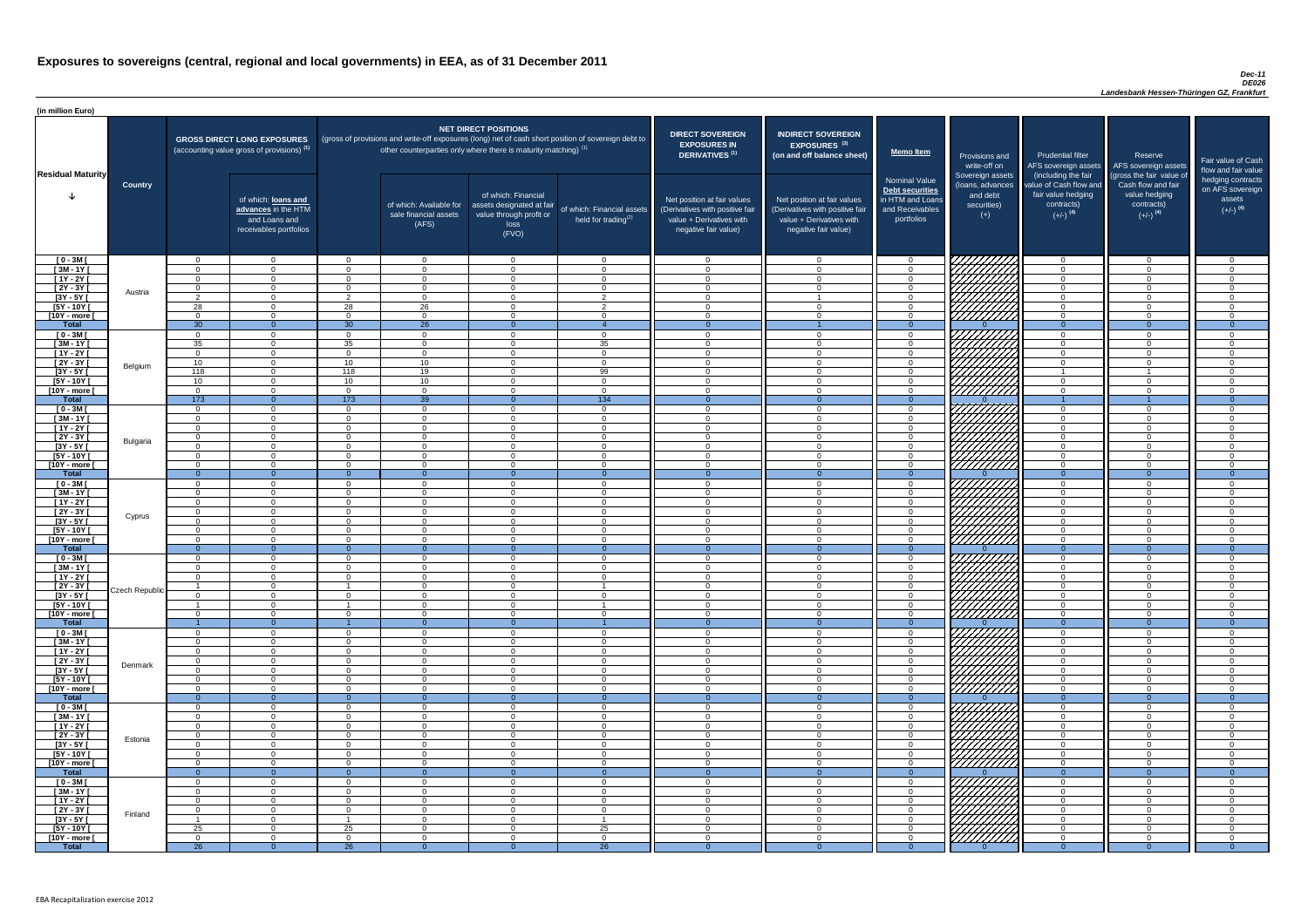#### *Dec-11 DE026*

| (in million Euro)             |                       |                                  |                                                                                             |                            |                                                                                                                                                                                   |                                                                                              |                                                      |                                                                                                                    |                                                                                                                    |                                                                                              |                                                                          |                                                                                                             |                                                                                                         |                                                                           |
|-------------------------------|-----------------------|----------------------------------|---------------------------------------------------------------------------------------------|----------------------------|-----------------------------------------------------------------------------------------------------------------------------------------------------------------------------------|----------------------------------------------------------------------------------------------|------------------------------------------------------|--------------------------------------------------------------------------------------------------------------------|--------------------------------------------------------------------------------------------------------------------|----------------------------------------------------------------------------------------------|--------------------------------------------------------------------------|-------------------------------------------------------------------------------------------------------------|---------------------------------------------------------------------------------------------------------|---------------------------------------------------------------------------|
| <b>Residual Maturity</b>      |                       |                                  | <b>GROSS DIRECT LONG EXPOSURES</b><br>(accounting value gross of provisions) <sup>(1)</sup> |                            | (gross of provisions and write-off exposures (long) net of cash short position of sovereign debt to<br>other counterparties only where there is maturity matching) <sup>(1)</sup> | <b>NET DIRECT POSITIONS</b>                                                                  |                                                      | <b>DIRECT SOVEREIGN</b><br><b>EXPOSURES IN</b><br><b>DERIVATIVES (1)</b>                                           | <b>INDIRECT SOVEREIGN</b><br><b>EXPOSURES<sup>(3)</sup></b><br>(on and off balance sheet)                          | <b>Memo Item</b>                                                                             | Provisions and<br>write-off on                                           | <b>Prudential filter</b><br>AFS sovereign assets AFS sovereign assets                                       | Reserve                                                                                                 | Fair value of Cash<br>flow and fair value                                 |
|                               | <b>Country</b>        |                                  | of which: loans and<br>advances in the HTM<br>and Loans and<br>receivables portfolios       |                            | of which: Available for<br>sale financial assets<br>(AFS)                                                                                                                         | of which: Financial<br>assets designated at fair<br>value through profit or<br>loss<br>(FVO) | of which: Financial assets<br>held for trading $(2)$ | Net position at fair values<br>(Derivatives with positive fair<br>value + Derivatives with<br>negative fair value) | Net position at fair values<br>(Derivatives with positive fair<br>value + Derivatives with<br>negative fair value) | <b>Nominal Value</b><br>Debt securities<br>in HTM and Loans<br>and Receivables<br>portfolios | Sovereign assets<br>(Ioans, advances<br>and debt<br>securities)<br>$(+)$ | (including the fair<br>value of Cash flow and<br>fair value hedging<br>contracts)<br>$(+/-)$ <sup>(4)</sup> | (gross the fair value of<br>Cash flow and fair<br>value hedging<br>contracts)<br>$(+/-)$ <sup>(4)</sup> | hedging contracts<br>on AFS sovereign<br>assets<br>$(+/-)$ <sup>(4)</sup> |
| $[0 - 3M]$                    |                       | $\Omega$                         | $\overline{0}$                                                                              | $\Omega$                   | $\overline{0}$                                                                                                                                                                    | $\Omega$                                                                                     | $\overline{0}$                                       | $\Omega$                                                                                                           | $\Omega$                                                                                                           | $\overline{0}$                                                                               | 7777777777                                                               | $\overline{0}$                                                                                              | $\Omega$                                                                                                | $\overline{0}$                                                            |
| $[3M - 1Y]$<br>$[1Y - 2Y]$    |                       | 20<br>$\Omega$                   | 20<br>$\Omega$                                                                              | 20<br>$\Omega$             | $\Omega$<br>$\Omega$                                                                                                                                                              | $\Omega$<br>$\Omega$                                                                         | $\Omega$<br>$\overline{0}$                           | $\cap$<br>$\cap$                                                                                                   | $\Omega$<br>$\Omega$                                                                                               | $\Omega$<br>$\Omega$                                                                         |                                                                          | $\Omega$<br>$\overline{0}$                                                                                  | $\Omega$<br>$\Omega$                                                                                    | $\cap$<br>$\Omega$                                                        |
| $[2Y - 3Y]$                   |                       | -5                               | -5                                                                                          | $-16$                      | $\overline{0}$                                                                                                                                                                    | $\Omega$                                                                                     | $-21$                                                | $\overline{0}$                                                                                                     | $\Omega$                                                                                                           | $\overline{0}$                                                                               |                                                                          | $\overline{0}$                                                                                              | $\Omega$                                                                                                | $\overline{0}$                                                            |
| $[3Y - 5Y]$                   | France                | $\Omega$                         | $\overline{0}$                                                                              | $\Omega$                   | $\Omega$                                                                                                                                                                          | $\Omega$                                                                                     | $\Omega$                                             | $\Omega$                                                                                                           | $\Omega$                                                                                                           | $\overline{0}$                                                                               | HAAAN KARENDARI KA                                                       | $\overline{0}$                                                                                              | $\Omega$                                                                                                | $\Omega$                                                                  |
| $[5Y - 10Y]$                  |                       | 103                              | 60                                                                                          | 103                        | $\Omega$                                                                                                                                                                          | $\Omega$                                                                                     | 43                                                   | $\Omega$                                                                                                           | -5                                                                                                                 | $\overline{0}$                                                                               |                                                                          | $\overline{0}$                                                                                              | $\Omega$                                                                                                | $\Omega$                                                                  |
| [10Y - more [                 |                       | $\Omega$                         | $\overline{0}$                                                                              | $\Omega$                   | $\overline{0}$                                                                                                                                                                    | $\Omega$                                                                                     | $\overline{0}$                                       | $\overline{0}$                                                                                                     | $\Omega$                                                                                                           | $\overline{0}$                                                                               | <u>UHHHH</u>                                                             | $\overline{0}$<br>$\overline{0}$                                                                            | $\Omega$                                                                                                | $\Omega$                                                                  |
| <b>Total</b><br>$[0 - 3M]$    |                       | 129<br>424                       | 86<br>158                                                                                   | 107<br>261                 | $\Omega$<br>65                                                                                                                                                                    | $\Omega$                                                                                     | $\overline{21}$<br>38                                | - 0<br>73                                                                                                          | -5<br>$\Omega$                                                                                                     | $\Omega$<br>$\Omega$                                                                         |                                                                          | $\overline{0}$                                                                                              | $\Omega$                                                                                                | $\overline{0}$<br>$\cap$                                                  |
| $[3M - 1Y]$                   |                       | 875                              | 509                                                                                         | 664                        | $\overline{122}$                                                                                                                                                                  | $\Omega$                                                                                     | 33                                                   | 73                                                                                                                 | $\cap$                                                                                                             | $\overline{0}$                                                                               |                                                                          | $\overline{0}$                                                                                              | $\Omega$                                                                                                | $\Omega$                                                                  |
| $[1Y - 2Y]$                   |                       | 1,584                            | 619                                                                                         | 1,468                      | 67                                                                                                                                                                                | $\Omega$                                                                                     | 782                                                  | 39                                                                                                                 |                                                                                                                    | $\Omega$                                                                                     |                                                                          | $-1$                                                                                                        | $-1$                                                                                                    | - 0                                                                       |
| [2Y - 3Y [                    | Germany               | 2,435                            | 964                                                                                         | 2,355                      | 405                                                                                                                                                                               | 14                                                                                           | 972                                                  | 16                                                                                                                 |                                                                                                                    | $\Omega$                                                                                     |                                                                          | $-2$                                                                                                        | -6                                                                                                      | $-4$                                                                      |
| $[3Y - 5Y]$<br>$[5Y - 10Y]$   |                       | 4,858                            | 1,900                                                                                       | 4,767<br>7,146             | 1,144                                                                                                                                                                             | $\Omega$                                                                                     | 1,722<br>327                                         | 42                                                                                                                 | $\cap$                                                                                                             | $\Omega$<br>$\Omega$                                                                         |                                                                          | $-17$                                                                                                       | $-30$                                                                                                   | $-13$                                                                     |
| [10Y - more [                 |                       | 7,192<br>4,684                   | 6,373<br>4,582                                                                              | 4,684                      | 446<br>$\Omega$                                                                                                                                                                   | $\Omega$<br>102                                                                              | $\overline{0}$                                       | 421<br>258                                                                                                         |                                                                                                                    | $\Omega$                                                                                     | 7777777777                                                               | $-28$<br>$\overline{0}$                                                                                     | $-31$<br>$\Omega$                                                                                       | $-3$<br>$\cap$                                                            |
| <b>Total</b>                  |                       | 22,053                           | 15,106                                                                                      | 21,346                     | 2,249                                                                                                                                                                             | 116                                                                                          | 3,874                                                | 922                                                                                                                |                                                                                                                    | $\Omega$                                                                                     |                                                                          | $-48$                                                                                                       | $-68$                                                                                                   | $-20$                                                                     |
| $[0 - 3M]$                    |                       | $\Omega$                         | $\overline{0}$                                                                              | $\Omega$                   | $\overline{0}$                                                                                                                                                                    | $\overline{0}$                                                                               | $\overline{0}$                                       | $\cap$                                                                                                             |                                                                                                                    | $\Omega$                                                                                     |                                                                          | $\Omega$                                                                                                    | $\Omega$                                                                                                | . വ                                                                       |
| $[3M - 1Y]$                   |                       | 34                               | $\overline{0}$                                                                              | 34                         | 34                                                                                                                                                                                | $\Omega$                                                                                     | $\overline{0}$                                       | $\cap$                                                                                                             |                                                                                                                    | $\Omega$                                                                                     |                                                                          | $\Omega$                                                                                                    | $\Omega$                                                                                                | $\Omega$                                                                  |
| $[1Y - 2Y]$<br>$[2Y - 3Y]$    |                       | $\Omega$<br>18                   | $\Omega$<br>$\Omega$                                                                        | $\Omega$<br>18             | $\Omega$<br>18                                                                                                                                                                    | $\Omega$<br>$\Omega$                                                                         | $\Omega$<br>$\Omega$                                 | $\cap$                                                                                                             |                                                                                                                    | $\Omega$<br>$\Omega$                                                                         | <i>ШША</i>                                                               | $\Omega$<br>$\Omega$                                                                                        | $\Omega$                                                                                                | $\cap$                                                                    |
| $[3Y - 5Y]$                   | Greece <sup>(5)</sup> |                                  |                                                                                             |                            |                                                                                                                                                                                   |                                                                                              |                                                      |                                                                                                                    |                                                                                                                    |                                                                                              |                                                                          |                                                                                                             |                                                                                                         |                                                                           |
| $[5Y - 10Y]$                  |                       | 30                               | $\Omega$                                                                                    | 30                         | 30                                                                                                                                                                                | $\Omega$                                                                                     | $\Omega$                                             |                                                                                                                    |                                                                                                                    | $\Omega$                                                                                     | HHHH                                                                     | $\Omega$                                                                                                    |                                                                                                         |                                                                           |
| $[10Y - more]$                |                       | - 0                              | $\cap$                                                                                      | $\Omega$                   | $\Omega$                                                                                                                                                                          | $\Omega$                                                                                     | $\Omega$                                             |                                                                                                                    |                                                                                                                    | $\Omega$                                                                                     | 777777777                                                                | $\Omega$                                                                                                    |                                                                                                         |                                                                           |
| <b>Total</b><br>$[0 - 3M]$    |                       | 82<br>- 0                        | $\Omega$<br>$\Omega$                                                                        | 82<br>$\Omega$             | 82<br>$\Omega$                                                                                                                                                                    | $\Omega$                                                                                     | $\Omega$<br>$\overline{0}$                           | $\cap$                                                                                                             | $\cap$                                                                                                             | $\Omega$<br>$\Omega$                                                                         | 58                                                                       | $\Omega$<br>$\overline{0}$                                                                                  | $\Omega$<br>$\Omega$                                                                                    | $\Omega$                                                                  |
| $[3M - 1Y]$                   |                       | 29                               | $\Omega$                                                                                    | 29                         | $\Omega$                                                                                                                                                                          | $\Omega$                                                                                     | 29                                                   | $\cap$                                                                                                             | $\cap$                                                                                                             | $\Omega$                                                                                     |                                                                          | $\Omega$                                                                                                    | $\Omega$                                                                                                | ി                                                                         |
| $[1Y - 2Y]$                   |                       | $\Omega$                         | $\Omega$                                                                                    | $\Omega$                   | $\overline{0}$                                                                                                                                                                    | $\Omega$                                                                                     | $\Omega$                                             | $\Omega$                                                                                                           | $\Omega$                                                                                                           | $\Omega$                                                                                     |                                                                          | $\overline{0}$                                                                                              | $\Omega$                                                                                                | $\Omega$                                                                  |
| $\overline{2Y - 3Y}$          | Hungary               | ົາ                               | $\Omega$                                                                                    | $\Omega$                   | $\Omega$                                                                                                                                                                          | $\Omega$                                                                                     | 2                                                    | $\Omega$                                                                                                           | $\Omega$                                                                                                           | $\Omega$                                                                                     |                                                                          | $\overline{0}$                                                                                              | $\Omega$                                                                                                | $\cap$                                                                    |
| $[3Y - 5Y]$<br>$[5Y - 10Y]$   |                       | $\Omega$<br>-3                   | $\overline{0}$<br>$\overline{0}$                                                            | $\Omega$<br>-3             | $\Omega$<br>$\Omega$                                                                                                                                                              | $\Omega$<br>$\Omega$                                                                         | $\Omega$<br>$\mathbf{3}$                             | $\Omega$<br>$\Omega$                                                                                               | $\Omega$<br>$\Omega$                                                                                               | $\Omega$<br>$\overline{0}$                                                                   | VIIIIIIII                                                                | $\overline{0}$<br>$\overline{0}$                                                                            | $\Omega$<br>$\Omega$                                                                                    | $\Omega$<br>$\Omega$                                                      |
| [10Y - more [                 |                       | $\Omega$                         | $\Omega$                                                                                    | $\overline{0}$             | $\Omega$                                                                                                                                                                          | $\Omega$                                                                                     | $\overline{0}$                                       | - 0                                                                                                                | $\Omega$                                                                                                           | $\overline{0}$                                                                               | <u>777777777</u>                                                         | $\overline{0}$                                                                                              | $\Omega$                                                                                                | $\Omega$                                                                  |
| <b>Total</b>                  |                       | 33                               | $\overline{0}$                                                                              | 33                         | $\Omega$                                                                                                                                                                          |                                                                                              | 33                                                   | $\Omega$                                                                                                           |                                                                                                                    | $\Omega$                                                                                     |                                                                          | $\overline{0}$                                                                                              | $\Omega$                                                                                                | $\Omega$                                                                  |
| $[0 - 3M]$                    |                       | $\overline{0}$                   | $\overline{0}$                                                                              | $\overline{0}$             | $\Omega$                                                                                                                                                                          | $\overline{0}$                                                                               | $\overline{0}$                                       | $\overline{0}$                                                                                                     | $\Omega$                                                                                                           | $\overline{0}$                                                                               |                                                                          | $\overline{0}$                                                                                              | $\mathbf{0}$                                                                                            | $\Omega$                                                                  |
| $1$ 3M - 1Y<br>$[1Y - 2Y]$    |                       | $\overline{0}$<br>$\overline{0}$ | $\overline{0}$<br>$\Omega$                                                                  | $\Omega$<br>$\Omega$       | $\Omega$<br>$\Omega$                                                                                                                                                              | $\Omega$<br>$\Omega$                                                                         | $\overline{0}$<br>$\Omega$                           | - 0<br>- 0                                                                                                         | $\Omega$                                                                                                           | $\Omega$<br>$\Omega$                                                                         |                                                                          | $\overline{0}$<br>$\overline{0}$                                                                            | $\Omega$<br>$\Omega$                                                                                    | $\cap$<br>$\cap$                                                          |
| $[2Y - 3Y]$                   |                       | $\overline{0}$                   | $\overline{0}$                                                                              | $\overline{0}$             | $\Omega$                                                                                                                                                                          | $\Omega$                                                                                     | $\overline{0}$                                       | - 0                                                                                                                | $\Omega$                                                                                                           | $\Omega$                                                                                     |                                                                          | $\overline{0}$                                                                                              | $\Omega$                                                                                                | - 0                                                                       |
| $[3Y - 5Y]$                   | Iceland               | $\Omega$                         | $\Omega$                                                                                    | $\Omega$                   | $\Omega$                                                                                                                                                                          | $\Omega$                                                                                     | $\overline{0}$                                       | - റ                                                                                                                | $\cap$                                                                                                             | $\Omega$                                                                                     |                                                                          | $\overline{0}$                                                                                              | $\Omega$                                                                                                | - 0                                                                       |
| $[5Y - 10Y]$                  |                       | $\Omega$                         | $\Omega$                                                                                    | $\Omega$                   | $\Omega$                                                                                                                                                                          | $\Omega$                                                                                     | $\overline{0}$                                       | റ                                                                                                                  | $\cap$                                                                                                             | $\Omega$                                                                                     | 777777777                                                                | $\overline{0}$                                                                                              | $\Omega$                                                                                                | $\cap$                                                                    |
| [10Y - more [<br><b>Total</b> |                       | $\Omega$<br>- റ                  | $\Omega$<br>$\overline{0}$                                                                  | $\Omega$<br>$\Omega$       | $\Omega$<br>$\Omega$                                                                                                                                                              | $\Omega$                                                                                     | $\overline{0}$<br>$\Omega$                           | റ<br>- ೧                                                                                                           | $\cap$                                                                                                             | $\Omega$<br>$\Omega$                                                                         | <u>VIIIIIII</u>                                                          | $\overline{0}$<br>$\Omega$                                                                                  | $\Omega$<br>$\overline{0}$                                                                              | റ<br>- 0                                                                  |
| $[0 - 3M]$                    |                       | $\Omega$                         | $\Omega$                                                                                    | $\Omega$                   | $\Omega$                                                                                                                                                                          | $\Omega$                                                                                     | $\Omega$                                             | $\Omega$                                                                                                           | $\Omega$                                                                                                           | $\Omega$                                                                                     | UNITA<br>UNITA                                                           | $\Omega$                                                                                                    | $\cap$                                                                                                  | $\Omega$                                                                  |
| $[3M - 1Y]$                   |                       | $\Omega$                         | $\overline{0}$                                                                              | $\Omega$                   | $\overline{0}$                                                                                                                                                                    | $\Omega$                                                                                     | $\overline{0}$                                       | $\Omega$                                                                                                           | $\cap$                                                                                                             | $\Omega$                                                                                     |                                                                          | $\overline{0}$                                                                                              | $\Omega$                                                                                                | $\cap$                                                                    |
| $[1Y - 2Y]$                   |                       | $\Omega$                         | $\Omega$                                                                                    | $\Omega$                   | $\Omega$                                                                                                                                                                          | $\Omega$                                                                                     | $\overline{0}$                                       | $\Omega$<br>$\cap$                                                                                                 | -5                                                                                                                 | $\Omega$<br>$\Omega$                                                                         |                                                                          | $\Omega$                                                                                                    | $\Omega$<br>$\Omega$                                                                                    | $\cap$                                                                    |
| $[2Y - 3Y]$<br>$[3Y - 5Y]$    | Ireland               | $\Omega$<br>$\Omega$             | $\Omega$<br>$\Omega$                                                                        | $\Omega$<br>$\Omega$       | $\Omega$<br>$\Omega$                                                                                                                                                              | $\Omega$<br>$\Omega$                                                                         | $\Omega$<br>$\Omega$                                 | $\cap$                                                                                                             |                                                                                                                    | $\Omega$                                                                                     |                                                                          | $\Omega$<br>$\Omega$                                                                                        | $\Omega$                                                                                                |                                                                           |
| $[5Y - 10Y]$                  |                       | $\Omega$                         | $\Omega$                                                                                    | $\Omega$                   | $\Omega$                                                                                                                                                                          | $\Omega$                                                                                     | $\Omega$                                             |                                                                                                                    |                                                                                                                    | $\Omega$                                                                                     |                                                                          | $\Omega$                                                                                                    | $\Omega$                                                                                                |                                                                           |
| [10Y - more [                 |                       | $\Omega$                         | $\Omega$                                                                                    | $\Omega$                   | $\Omega$                                                                                                                                                                          | $\cap$                                                                                       | $\Omega$                                             | $\cap$                                                                                                             |                                                                                                                    | $\cap$                                                                                       |                                                                          | $\Omega$                                                                                                    | $\Omega$                                                                                                |                                                                           |
| <b>Total</b>                  |                       | $\Omega$                         | $\Omega$<br>$\Omega$                                                                        | $\Omega$<br>$\Omega$       | $\Omega$<br>$\Omega$                                                                                                                                                              | $\Omega$<br>$\Omega$                                                                         | $\Omega$<br>$\Omega$                                 | $\cap$                                                                                                             | $-5$                                                                                                               | $\Omega$<br>$\Omega$                                                                         |                                                                          | $\Omega$<br>$\Omega$                                                                                        | $\Omega$<br>$\Omega$                                                                                    | $\Omega$                                                                  |
| $[0 - 3M]$<br>$[3M - 1Y]$     |                       | $\Omega$<br>$\Omega$             | $\Omega$                                                                                    | $\Omega$                   | $\Omega$                                                                                                                                                                          | $\Omega$                                                                                     | $\overline{0}$                                       | $\cap$                                                                                                             | $\Omega$                                                                                                           | $\Omega$                                                                                     |                                                                          | $\overline{0}$                                                                                              | $\Omega$                                                                                                | $\Omega$                                                                  |
| $[1Y - 2Y]$                   |                       | 25                               | $\Omega$                                                                                    | 25                         | $\Omega$                                                                                                                                                                          | $\Omega$                                                                                     | 25                                                   | $\cap$                                                                                                             | $\Omega$                                                                                                           | $\Omega$                                                                                     | UMMA                                                                     | $\overline{0}$                                                                                              | $\Omega$                                                                                                | $\Omega$                                                                  |
| $[2Y - 3Y]$                   | Italy                 | 148                              | $\Omega$                                                                                    | 148                        | 99                                                                                                                                                                                | $\Omega$                                                                                     | 49                                                   | $\cap$                                                                                                             | $\Omega$                                                                                                           | $\Omega$                                                                                     | ШША                                                                      | $\overline{4}$                                                                                              | -2                                                                                                      | -1                                                                        |
| $[3Y - 5Y]$                   |                       | 71                               | $\overline{0}$                                                                              | 71                         | 42                                                                                                                                                                                | $\Omega$                                                                                     | 30                                                   | $\Omega$                                                                                                           | -6                                                                                                                 | $\Omega$                                                                                     | VIIIIIIII                                                                | $5^{\circ}$                                                                                                 | વ                                                                                                       | $-2$                                                                      |
| $[5Y - 10Y]$<br>[10Y - more [ |                       | $\Omega$                         | $\overline{0}$<br>$\Omega$                                                                  | $\Omega$<br>$-2$           | $\overline{0}$<br>$\Omega$                                                                                                                                                        | $\Omega$<br>$\Omega$                                                                         | $\overline{0}$<br>$-2$                               | $\Omega$<br>$\cap$                                                                                                 | $\Omega$<br>$\Omega$                                                                                               | $\overline{0}$<br>$\Omega$                                                                   | ///////////                                                              | $\overline{0}$<br>$\overline{0}$                                                                            | $\Omega$<br>$\Omega$                                                                                    | $\Omega$<br>$\Omega$                                                      |
| <b>Total</b>                  |                       | 251                              | $\overline{0}$                                                                              | 243                        | $\overline{141}$                                                                                                                                                                  | $\Omega$                                                                                     | 102                                                  | $\Omega$                                                                                                           | $-6$                                                                                                               | $\Omega$                                                                                     |                                                                          | $\overline{Q}$                                                                                              |                                                                                                         | $-3$                                                                      |
| $[0 - 3M]$                    |                       | $\Omega$                         | $\Omega$                                                                                    | $\Omega$                   | $\Omega$                                                                                                                                                                          | $\Omega$                                                                                     | $\Omega$                                             | - 0                                                                                                                | $\Omega$                                                                                                           | $\Omega$                                                                                     | 1 <i>77777777</i> 71                                                     | $\Omega$                                                                                                    |                                                                                                         |                                                                           |
| $[3M-1Y]$                     |                       | $\overline{0}$                   | $\overline{0}$                                                                              | $\Omega$                   | $\Omega$                                                                                                                                                                          | $\overline{0}$                                                                               | $\overline{0}$                                       | - 0                                                                                                                | $\Omega$                                                                                                           | $\Omega$                                                                                     | HANG SANG                                                                | $\overline{0}$                                                                                              | $\Omega$                                                                                                | $\Omega$                                                                  |
| $[1Y - 2Y]$<br>[2Y - 3Y [     |                       | $\overline{0}$<br>2              | $\Omega$<br>$\overline{0}$                                                                  | $\Omega$<br>$\overline{2}$ | $\Omega$<br>$\Omega$                                                                                                                                                              | $\Omega$<br>$\overline{0}$                                                                   | $\overline{0}$<br>$\overline{2}$                     | $\Omega$<br>$\overline{\mathbf{0}}$                                                                                | $\Omega$<br>$\Omega$                                                                                               | $\overline{0}$<br>$\overline{0}$                                                             |                                                                          | $\overline{0}$<br>$\overline{0}$                                                                            | $\Omega$<br>$\Omega$                                                                                    | $\Omega$<br>- 0                                                           |
| $[3Y - 5Y]$                   | Latvia                | $\Omega$                         | $\overline{0}$                                                                              | $\overline{0}$             | $\Omega$                                                                                                                                                                          | $\overline{0}$                                                                               | $\overline{0}$                                       | $\overline{0}$                                                                                                     | $\Omega$                                                                                                           | $\overline{0}$                                                                               |                                                                          | $\overline{0}$                                                                                              | $\Omega$                                                                                                | - 0                                                                       |
| $[5Y - 10Y]$                  |                       | $\Omega$                         | $\overline{0}$                                                                              | $\Omega$                   | $\Omega$                                                                                                                                                                          | $\overline{0}$                                                                               | $\overline{0}$                                       | - 0                                                                                                                | $\cap$                                                                                                             | $\Omega$                                                                                     |                                                                          | $\overline{0}$                                                                                              | $\Omega$                                                                                                | - 0                                                                       |
| [10Y - more [                 |                       | $\Omega$                         | $\overline{0}$                                                                              | - 0                        | $\Omega$                                                                                                                                                                          | $\overline{0}$                                                                               | $\overline{0}$                                       | - റ                                                                                                                | $\cap$                                                                                                             | $\Omega$                                                                                     |                                                                          | $\Omega$                                                                                                    | $\Omega$                                                                                                | $\Omega$                                                                  |
| <b>Total</b>                  |                       |                                  | $\Omega$                                                                                    |                            |                                                                                                                                                                                   |                                                                                              |                                                      |                                                                                                                    |                                                                                                                    |                                                                                              |                                                                          | - റ                                                                                                         |                                                                                                         |                                                                           |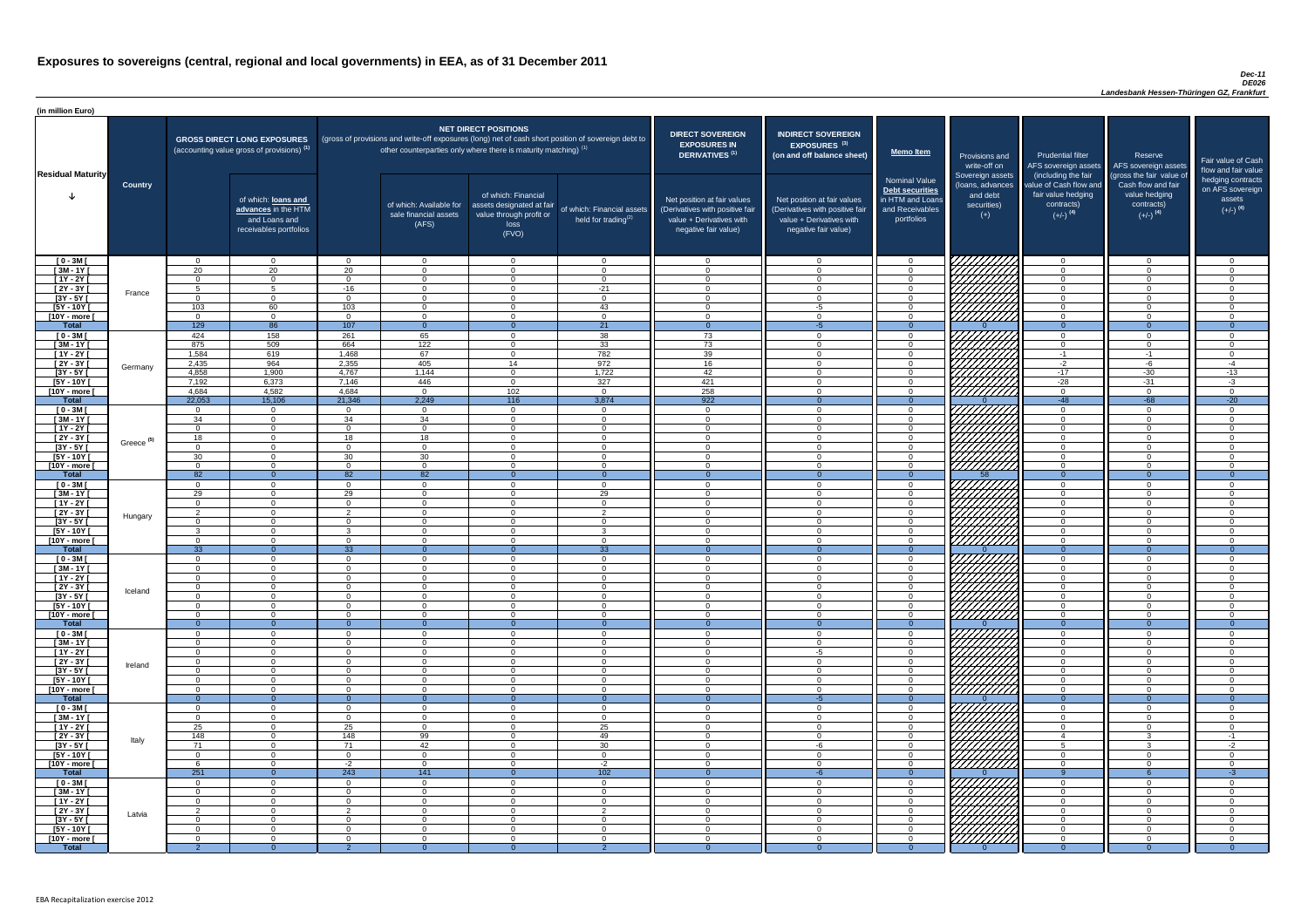#### *Dec-11 DE026*

| <b>DIRECT SOVEREIGN</b><br><b>EXPOSURES IN</b><br><b>DERIVATIVES<sup>(1)</sup></b><br>Net position at fair values<br>(Derivatives with positive fair<br>value + Derivatives with<br>negative fair value) | <b>INDIRECT SOVEREIGN</b><br>EXPOSURES <sup>(3)</sup><br>(on and off balance sheet)<br>Net position at fair values<br>(Derivatives with positive fair<br>value + Derivatives with<br>negative fair value) | <b>Memo Item</b><br><b>Nominal Value</b><br>Debt securities<br>in HTM and Loans<br>and Receivables<br>portfolios | Provisions and<br>write-off on<br>Sovereign assets<br>(loans, advances<br>and debt<br>securities)<br>$^{(+)}$ | <b>Prudential filter</b><br>AFS sovereign assets<br>(including the fair<br>value of Cash flow and<br>fair value hedging<br>contracts)<br>$(+/-)$ <sup>(4)</sup> | Reserve<br>AFS sovereign assets<br>(gross the fair value of<br>Cash flow and fair<br>value hedging<br>contracts)<br>$(+/-)$ <sup>(4)</sup> | Fair value of Cash<br>flow and fair value<br>hedging contracts<br>on AFS sovereign<br>assets<br>$(+/-)$ <sup>(4)</sup> |
|----------------------------------------------------------------------------------------------------------------------------------------------------------------------------------------------------------|-----------------------------------------------------------------------------------------------------------------------------------------------------------------------------------------------------------|------------------------------------------------------------------------------------------------------------------|---------------------------------------------------------------------------------------------------------------|-----------------------------------------------------------------------------------------------------------------------------------------------------------------|--------------------------------------------------------------------------------------------------------------------------------------------|------------------------------------------------------------------------------------------------------------------------|
| $\mathbf 0$                                                                                                                                                                                              | $\mathbf 0$                                                                                                                                                                                               | $\mathbf 0$                                                                                                      |                                                                                                               | $\mathbf 0$                                                                                                                                                     | $\mathbf 0$                                                                                                                                | $\mathbf 0$                                                                                                            |
| $\overline{0}$                                                                                                                                                                                           | $\mathbf 0$                                                                                                                                                                                               | $\mathbf 0$                                                                                                      |                                                                                                               | $\mathbf 0$                                                                                                                                                     | $\mathbf 0$                                                                                                                                | $\mathbf 0$                                                                                                            |
| $\mathbf 0$                                                                                                                                                                                              | $\mathbf 0$                                                                                                                                                                                               | $\mathbf 0$                                                                                                      |                                                                                                               | $\mathbf 0$                                                                                                                                                     | $\mathbf 0$                                                                                                                                | $\mathbf 0$                                                                                                            |
| $\mathbf 0$<br>$\mathbf 0$                                                                                                                                                                               | $\mathbf 0$<br>$\mathbf 0$                                                                                                                                                                                | $\mathbf 0$<br>$\pmb{0}$                                                                                         |                                                                                                               | $\mathbf 0$<br>$\mathbf 0$                                                                                                                                      | $\mathbf 0$<br>$\Omega$                                                                                                                    | $\mathbf 0$<br>$\mathbf 0$                                                                                             |
| $\pmb{0}$                                                                                                                                                                                                | $\mathbf 0$                                                                                                                                                                                               | $\mathbf 0$                                                                                                      |                                                                                                               | $\mathbf 0$                                                                                                                                                     | $\mathbf 0$                                                                                                                                | $\mathbf 0$                                                                                                            |
| $\pmb{0}$                                                                                                                                                                                                | $\mathbf 0$                                                                                                                                                                                               | $\mathbf 0$                                                                                                      |                                                                                                               | $\mathbf 0$                                                                                                                                                     | $\mathbf 0$                                                                                                                                | $\mathbf 0$                                                                                                            |
| $\overline{0}$                                                                                                                                                                                           | $\overline{0}$                                                                                                                                                                                            | $\overline{0}$                                                                                                   | 0                                                                                                             | $\overline{0}$                                                                                                                                                  | $\overline{0}$                                                                                                                             | $\overline{0}$                                                                                                         |
| $\mathbf 0$<br>$\mathbf 0$                                                                                                                                                                               | $\mathbf 0$<br>$\mathbf 0$                                                                                                                                                                                | $\mathbf 0$<br>$\mathbf 0$                                                                                       |                                                                                                               | $\mathbf 0$<br>$\mathbf 0$                                                                                                                                      | $\mathbf 0$<br>$\mathbf 0$                                                                                                                 | $\mathbf 0$<br>$\mathbf 0$                                                                                             |
| $\mathbf 0$                                                                                                                                                                                              | $\mathbf 0$                                                                                                                                                                                               | $\mathbf 0$                                                                                                      |                                                                                                               | $\mathbf 0$                                                                                                                                                     | $\overline{0}$                                                                                                                             | $\overline{0}$                                                                                                         |
| $\mathbf 0$                                                                                                                                                                                              | $\mathbf 0$                                                                                                                                                                                               | $\mathbf 0$                                                                                                      |                                                                                                               | $\mathbf 0$                                                                                                                                                     | $\mathbf 0$                                                                                                                                | $\pmb{0}$                                                                                                              |
| $\mathbf 0$                                                                                                                                                                                              | $\mathbf 0$                                                                                                                                                                                               | $\mathbf 0$                                                                                                      |                                                                                                               | $\mathbf 0$                                                                                                                                                     | $\mathbf 0$                                                                                                                                | $\mathbf 0$                                                                                                            |
| $\mathbf 0$                                                                                                                                                                                              | $\mathbf 0$                                                                                                                                                                                               | $\mathbf 0$                                                                                                      |                                                                                                               | $\mathbf 0$                                                                                                                                                     | $\overline{0}$                                                                                                                             | $\mathbf 0$<br>$\mathbf 0$                                                                                             |
| $\mathbf 0$<br>$\overline{0}$                                                                                                                                                                            | $\mathbf 0$<br>$\overline{0}$                                                                                                                                                                             | $\mathbf 0$<br>$\overline{0}$                                                                                    | $\Omega$                                                                                                      | $\mathbf 0$<br>$\overline{0}$                                                                                                                                   | $\mathbf 0$<br>$\overline{0}$                                                                                                              | $\overline{0}$                                                                                                         |
| $\mathbf 0$                                                                                                                                                                                              | $\mathbf 0$                                                                                                                                                                                               | $\pmb{0}$                                                                                                        |                                                                                                               | $\mathbf 0$                                                                                                                                                     | $\mathbf 0$                                                                                                                                | $\mathsf 0$                                                                                                            |
| $\mathbf 0$                                                                                                                                                                                              | $\mathbf 0$                                                                                                                                                                                               | $\mathbf 0$                                                                                                      |                                                                                                               | $\mathbf 0$                                                                                                                                                     | $\mathbf 0$                                                                                                                                | $\mathbf 0$                                                                                                            |
| $\mathbf 0$                                                                                                                                                                                              | $\mathbf 0$                                                                                                                                                                                               | $\mathbf 0$                                                                                                      |                                                                                                               | $\mathbf 0$                                                                                                                                                     | $\mathbf 0$                                                                                                                                | $\mathbf 0$                                                                                                            |
| $\mathbf 0$<br>$\mathbf 0$                                                                                                                                                                               | $\mathbf 0$<br>$\mathbf 0$                                                                                                                                                                                | $\mathbf 0$<br>$\mathbf 0$                                                                                       |                                                                                                               | $\mathbf 0$<br>$\mathbf{0}$                                                                                                                                     | $\mathbf 0$<br>$\mathbf 0$                                                                                                                 | $\mathbf 0$<br>$\mathbf 0$                                                                                             |
| $\cup$                                                                                                                                                                                                   | O                                                                                                                                                                                                         | 0                                                                                                                |                                                                                                               | O                                                                                                                                                               |                                                                                                                                            | $\left($                                                                                                               |
| $\mathbf 0$                                                                                                                                                                                              | 0                                                                                                                                                                                                         | $\mathbf 0$                                                                                                      |                                                                                                               | $\Omega$                                                                                                                                                        | $\Omega$                                                                                                                                   | $\mathbf 0$                                                                                                            |
| $\overline{0}$                                                                                                                                                                                           | $\overline{0}$                                                                                                                                                                                            | $\mathbf{0}$                                                                                                     | $\mathbf 0$                                                                                                   | $\overline{0}$                                                                                                                                                  | $\overline{0}$                                                                                                                             | $\overline{0}$                                                                                                         |
| $\mathbf 0$<br>0                                                                                                                                                                                         | 0<br>0                                                                                                                                                                                                    | 0<br>0                                                                                                           |                                                                                                               | 0<br>0                                                                                                                                                          | 0<br>0                                                                                                                                     | 0<br>$\mathbf 0$                                                                                                       |
| 0                                                                                                                                                                                                        | 0                                                                                                                                                                                                         | 0                                                                                                                |                                                                                                               | 0                                                                                                                                                               | $\Omega$                                                                                                                                   | $\mathbf 0$                                                                                                            |
| 0                                                                                                                                                                                                        | $\Omega$                                                                                                                                                                                                  | 0                                                                                                                |                                                                                                               | 0                                                                                                                                                               | $\Omega$                                                                                                                                   | 0                                                                                                                      |
| $\mathbf 0$                                                                                                                                                                                              | 0                                                                                                                                                                                                         | $\pmb{0}$                                                                                                        |                                                                                                               | 0                                                                                                                                                               | $\mathbf 0$                                                                                                                                | $\mathsf 0$                                                                                                            |
| $\mathbf 0$<br>$\pmb{0}$                                                                                                                                                                                 | 0<br>0                                                                                                                                                                                                    | $\pmb{0}$<br>$\pmb{0}$                                                                                           |                                                                                                               | $\mathbf 0$<br>0                                                                                                                                                | $\mathbf 0$<br>$\mathbf 0$                                                                                                                 | $\mathsf 0$<br>$\mathsf 0$                                                                                             |
| $\overline{0}$                                                                                                                                                                                           | $\overline{0}$                                                                                                                                                                                            | $\overline{0}$                                                                                                   | $\mathbf{0}$                                                                                                  | $\overline{0}$                                                                                                                                                  | $\overline{0}$                                                                                                                             | $\overline{0}$                                                                                                         |
| 0                                                                                                                                                                                                        | 0                                                                                                                                                                                                         | 0                                                                                                                |                                                                                                               | 0                                                                                                                                                               | $\mathbf 0$                                                                                                                                | 0                                                                                                                      |
| $\Omega$                                                                                                                                                                                                 | $\Omega$                                                                                                                                                                                                  | 0                                                                                                                |                                                                                                               | $\Omega$                                                                                                                                                        | $\mathbf 0$                                                                                                                                | $\mathbf 0$                                                                                                            |
| $\mathbf 0$<br>$\pmb{0}$                                                                                                                                                                                 | 0<br>$\mathbf 0$                                                                                                                                                                                          | 0<br>$\mathbf 0$                                                                                                 |                                                                                                               | $\mathbf 0$<br>$\mathbf 0$                                                                                                                                      | $\mathbf 0$<br>$\mathbf 0$                                                                                                                 | $\mathsf 0$<br>$\pmb{0}$                                                                                               |
| 0                                                                                                                                                                                                        | 0                                                                                                                                                                                                         | $\mathbf 0$                                                                                                      |                                                                                                               | $\mathbf 0$                                                                                                                                                     | $\mathbf 0$                                                                                                                                | $\mathsf 0$                                                                                                            |
| 0                                                                                                                                                                                                        | $-2$                                                                                                                                                                                                      | 0                                                                                                                |                                                                                                               | 0                                                                                                                                                               | $\mathbf 0$                                                                                                                                | $\mathsf 0$                                                                                                            |
| 0                                                                                                                                                                                                        | 0<br>$-3$                                                                                                                                                                                                 | 0                                                                                                                |                                                                                                               | 0                                                                                                                                                               | 0                                                                                                                                          | $\mathbf 0$<br>$\overline{0}$                                                                                          |
| $\mathbf{0}$<br>0                                                                                                                                                                                        | $\mathbf 0$                                                                                                                                                                                               | $\mathbf{0}$<br>0                                                                                                | $\overline{0}$                                                                                                | $\overline{0}$<br>0                                                                                                                                             | $\overline{0}$<br>0                                                                                                                        | 0                                                                                                                      |
| $\mathbf 0$                                                                                                                                                                                              | 0                                                                                                                                                                                                         | $\mathbf 0$                                                                                                      |                                                                                                               | 0                                                                                                                                                               | 0                                                                                                                                          | $\mathsf 0$                                                                                                            |
| 0                                                                                                                                                                                                        | 0                                                                                                                                                                                                         | 0                                                                                                                |                                                                                                               | 0                                                                                                                                                               | $\mathbf 0$                                                                                                                                | 0                                                                                                                      |
| 0<br>0                                                                                                                                                                                                   | 0<br>0                                                                                                                                                                                                    | 0<br>0                                                                                                           |                                                                                                               | 0<br>0                                                                                                                                                          | 0<br>0                                                                                                                                     | 0<br>0                                                                                                                 |
| 0                                                                                                                                                                                                        | 0                                                                                                                                                                                                         | 0                                                                                                                |                                                                                                               | $\Omega$                                                                                                                                                        | 0                                                                                                                                          | 0                                                                                                                      |
| $\mathbf 0$                                                                                                                                                                                              | 0                                                                                                                                                                                                         | 0                                                                                                                |                                                                                                               | 0                                                                                                                                                               | $\mathbf 0$                                                                                                                                | 0                                                                                                                      |
| $\overline{0}$                                                                                                                                                                                           | $\overline{0}$                                                                                                                                                                                            | $\mathbf{0}$                                                                                                     | $\mathbf 0$                                                                                                   | $\overline{0}$                                                                                                                                                  | $\overline{0}$                                                                                                                             | $\overline{0}$                                                                                                         |
| $\mathbf 0$                                                                                                                                                                                              | 0                                                                                                                                                                                                         | 0                                                                                                                |                                                                                                               | 0                                                                                                                                                               | 0                                                                                                                                          | 0                                                                                                                      |
| 0<br>0                                                                                                                                                                                                   | 0<br>0                                                                                                                                                                                                    | 0<br>0                                                                                                           |                                                                                                               | 0<br>0                                                                                                                                                          | $\Omega$<br>$\Omega$                                                                                                                       | 0<br>0                                                                                                                 |
| $\mathbf{0}$                                                                                                                                                                                             | $\Omega$                                                                                                                                                                                                  | 0                                                                                                                |                                                                                                               | $\Omega$                                                                                                                                                        | $\Omega$                                                                                                                                   | 0                                                                                                                      |
| $\mathbf 0$                                                                                                                                                                                              | 0                                                                                                                                                                                                         | 0                                                                                                                |                                                                                                               | 0                                                                                                                                                               | $\mathbf 0$                                                                                                                                | $\mathsf 0$                                                                                                            |
| $\boldsymbol{0}$                                                                                                                                                                                         | $\mathbf 0$                                                                                                                                                                                               | $\boldsymbol{0}$                                                                                                 |                                                                                                               | $\mathbf 0$                                                                                                                                                     | $\mathbf 0$                                                                                                                                | $\mathsf 0$                                                                                                            |
| $\mathbf 0$<br>$\overline{0}$                                                                                                                                                                            | 0<br>$\overline{0}$                                                                                                                                                                                       | 0<br>$\mathbf{0}$                                                                                                | $\mathbf{0}$                                                                                                  | 0<br>$\overline{0}$                                                                                                                                             | $\mathbf 0$<br>$\overline{0}$                                                                                                              | 0<br>$\overline{0}$                                                                                                    |
| $\mathbf 0$                                                                                                                                                                                              | 0                                                                                                                                                                                                         | 0                                                                                                                |                                                                                                               | 0                                                                                                                                                               | 0                                                                                                                                          | $\mathbf 0$                                                                                                            |
| $\Omega$                                                                                                                                                                                                 | $\mathbf{0}$                                                                                                                                                                                              | $\Omega$                                                                                                         |                                                                                                               | $\mathbf 0$                                                                                                                                                     | $\mathbf 0$                                                                                                                                | $\overline{0}$                                                                                                         |
| $\mathbf 0$                                                                                                                                                                                              | $-5$                                                                                                                                                                                                      | 0                                                                                                                |                                                                                                               | $\mathbf 1$                                                                                                                                                     |                                                                                                                                            | 0                                                                                                                      |
| $\mathbf 0$<br>$\pmb{0}$                                                                                                                                                                                 | $\mathbf 0$<br>6                                                                                                                                                                                          | $\mathbf 0$<br>$\mathbf 0$                                                                                       |                                                                                                               | $\mathbf 0$<br>$\mathbf 0$                                                                                                                                      | $\overline{0}$<br>$\mathbf 0$                                                                                                              | $\overline{0}$<br>$\overline{0}$                                                                                       |
| $\pmb{0}$                                                                                                                                                                                                | $\mathbf 0$                                                                                                                                                                                               | $\mathbf 0$                                                                                                      |                                                                                                               | $\mathbf 0$                                                                                                                                                     | $\mathbf 0$                                                                                                                                | $\mathbf 0$                                                                                                            |
| $\mathbf 0$                                                                                                                                                                                              | $\mathbf 0$                                                                                                                                                                                               | $\mathbf 0$                                                                                                      |                                                                                                               | $\mathbf 0$                                                                                                                                                     | $\overline{0}$                                                                                                                             | $\overline{0}$                                                                                                         |
| $\overline{0}$                                                                                                                                                                                           | $\overline{0}$                                                                                                                                                                                            | $\overline{0}$                                                                                                   | $\overline{0}$                                                                                                |                                                                                                                                                                 |                                                                                                                                            | $\overline{0}$                                                                                                         |

| (in million Euro)                   |                |                            |                                                                                       |                      |                                                                   |                                                                                              |                                                                                                     |                                                                                                                    |                                                                                                                    |                                                                                              |                                                                          |                                                                                                             |                                                                                                         |                                                   |
|-------------------------------------|----------------|----------------------------|---------------------------------------------------------------------------------------|----------------------|-------------------------------------------------------------------|----------------------------------------------------------------------------------------------|-----------------------------------------------------------------------------------------------------|--------------------------------------------------------------------------------------------------------------------|--------------------------------------------------------------------------------------------------------------------|----------------------------------------------------------------------------------------------|--------------------------------------------------------------------------|-------------------------------------------------------------------------------------------------------------|---------------------------------------------------------------------------------------------------------|---------------------------------------------------|
|                                     |                |                            | <b>GROSS DIRECT LONG EXPOSURES</b><br>(accounting value gross of provisions) (1)      |                      | other counterparties only where there is maturity matching) $(1)$ | <b>NET DIRECT POSITIONS</b>                                                                  | (gross of provisions and write-off exposures (long) net of cash short position of sovereign debt to | <b>DIRECT SOVEREIGN</b><br><b>EXPOSURES IN</b><br><b>DERIVATIVES<sup>(1)</sup></b>                                 | <b>INDIRECT SOVEREIGN</b><br><b>EXPOSURES<sup>(3)</sup></b><br>(on and off balance sheet)                          | <b>Memo Item</b>                                                                             | Provisions and<br>write-off on                                           | <b>Prudential filter</b><br>AFS sovereign assets                                                            | Reserve<br>AFS sovereign assets                                                                         | Fair value<br>flow and t                          |
| <b>Residual Maturity</b>            | <b>Country</b> |                            | of which: loans and<br>advances in the HTM<br>and Loans and<br>receivables portfolios |                      | of which: Available for<br>sale financial assets<br>(AFS)         | of which: Financial<br>assets designated at fair<br>value through profit or<br>loss<br>(FVO) | of which: Financial assets<br>held for trading <sup>(2)</sup>                                       | Net position at fair values<br>(Derivatives with positive fair<br>value + Derivatives with<br>negative fair value) | Net position at fair values<br>(Derivatives with positive fair<br>value + Derivatives with<br>negative fair value) | <b>Nominal Value</b><br>Debt securities<br>in HTM and Loans<br>and Receivables<br>portfolios | Sovereign assets<br>(loans, advances<br>and debt<br>securities)<br>$(+)$ | (including the fair<br>value of Cash flow and<br>fair value hedging<br>contracts)<br>$(+/-)$ <sup>(4)</sup> | (gross the fair value of<br>Cash flow and fair<br>value hedging<br>contracts)<br>$(+/-)$ <sup>(4)</sup> | hedging o<br>on AFS <sub>s</sub><br>ass<br>$(+/-$ |
| $[0 - 3M]$                          |                | $\Omega$                   | $\Omega$                                                                              | $\Omega$             | $\Omega$                                                          | $\overline{0}$                                                                               | $\cap$                                                                                              | $\Omega$                                                                                                           | $\Omega$                                                                                                           | $\Omega$                                                                                     |                                                                          | $\Omega$                                                                                                    | $\Omega$                                                                                                |                                                   |
| $[3M-1Y]$                           |                | $\cap$                     | $\Omega$                                                                              | $\Omega$             | $\Omega$                                                          | $\Omega$                                                                                     | $\cap$                                                                                              |                                                                                                                    | $\cap$                                                                                                             | $\Omega$                                                                                     |                                                                          | $\Omega$                                                                                                    | $\Omega$                                                                                                |                                                   |
| $[1Y - 2Y]$<br>$\overline{2Y-3Y}$   |                | $\cap$<br>$\Omega$         | $\Omega$<br>$\Omega$                                                                  | $\Omega$<br>$\Omega$ | $\Omega$<br>$\Omega$                                              | $\Omega$<br>$\Omega$                                                                         | $\Omega$<br>$\Omega$                                                                                | $\Omega$<br>$\Omega$                                                                                               | $\cap$<br>$\Omega$                                                                                                 | $\overline{0}$<br>$\Omega$                                                                   |                                                                          | $\overline{0}$<br>$\overline{0}$                                                                            | $\Omega$<br>$\Omega$                                                                                    |                                                   |
| $[3Y - 5Y]$                         | Liechtenstein  | $\Omega$                   | $\Omega$                                                                              | $\Omega$             | $\Omega$                                                          | $\Omega$                                                                                     | $\Omega$                                                                                            | $\Omega$                                                                                                           | $\Omega$                                                                                                           | $\overline{0}$                                                                               | HAAAA<br>HAAAA                                                           | $\overline{0}$                                                                                              | $\Omega$                                                                                                |                                                   |
| $[5Y - 10Y]$                        |                | $\Omega$                   | $\Omega$                                                                              | $\Omega$             | $\Omega$                                                          | $\Omega$                                                                                     | $\Omega$                                                                                            | $\Omega$                                                                                                           | $\cap$                                                                                                             | $\overline{0}$                                                                               |                                                                          | $\Omega$                                                                                                    | $\Omega$                                                                                                |                                                   |
| [10Y - more [<br><b>Total</b>       |                | $\Omega$<br>$\overline{0}$ | $\Omega$<br>$\Omega$                                                                  | $\Omega$<br>- 0      | $\Omega$<br>$\Omega$                                              | $\Omega$<br>- വ                                                                              | $\Omega$<br>$\Omega$                                                                                | $\Omega$                                                                                                           | $\Omega$                                                                                                           | $\Omega$<br>$\overline{0}$                                                                   |                                                                          | $\overline{0}$<br>$\overline{0}$                                                                            | $\Omega$<br>$\Omega$                                                                                    |                                                   |
| $[0 - 3M]$                          |                | $\Omega$                   | $\Omega$                                                                              | $\Omega$             | $\overline{0}$                                                    | $\Omega$                                                                                     | $\Omega$                                                                                            |                                                                                                                    | $\cap$                                                                                                             | $\Omega$                                                                                     |                                                                          | $\overline{0}$                                                                                              | $\Omega$                                                                                                |                                                   |
| $[3M - 1Y]$                         |                | $\Omega$                   | $\Omega$                                                                              | $\Omega$             | $\overline{0}$                                                    | $\Omega$                                                                                     | $\Omega$                                                                                            |                                                                                                                    | $\Omega$                                                                                                           | $\overline{0}$                                                                               |                                                                          | $\overline{0}$                                                                                              | $\Omega$                                                                                                |                                                   |
| $[1Y - 2Y]$                         |                | $\cap$                     | $\Omega$                                                                              | $\Omega$             | $\Omega$                                                          | $\Omega$                                                                                     |                                                                                                     | $\Omega$                                                                                                           | $\Omega$                                                                                                           | $\Omega$                                                                                     |                                                                          | $\Omega$                                                                                                    | $\Omega$                                                                                                |                                                   |
| $[2Y - 3Y]$                         | Lithuania      | $\Omega$<br>$\cap$         | $\Omega$                                                                              | $\Omega$             | $\Omega$                                                          | $\Omega$                                                                                     |                                                                                                     |                                                                                                                    | $\cap$                                                                                                             | $\cap$<br>$\Omega$                                                                           | VIIIIIII                                                                 | $\Omega$<br>$\Omega$                                                                                        | $\Omega$                                                                                                |                                                   |
| $[3Y - 5Y]$<br>$[5Y - 10Y]$         |                | $\cap$                     | $\Omega$<br>$\Omega$                                                                  | $\Omega$<br>$\Omega$ | $\overline{0}$<br>$\Omega$                                        | $\Omega$<br>$\Omega$                                                                         |                                                                                                     | $\cap$                                                                                                             | $\Omega$<br>$\Omega$                                                                                               | $\Omega$                                                                                     |                                                                          | $\Omega$                                                                                                    | $\Omega$<br>$\Omega$                                                                                    |                                                   |
| [10Y - more [                       |                | $\cap$                     | $\Omega$                                                                              | $\Omega$             | $\Omega$                                                          | $\Omega$                                                                                     |                                                                                                     | $\Omega$                                                                                                           | $\cap$                                                                                                             | $\Omega$                                                                                     | /////////                                                                | $\overline{0}$                                                                                              | $\Omega$                                                                                                |                                                   |
| <b>Total</b>                        |                | $\overline{0}$             | റ                                                                                     | - റ                  | $\Omega$                                                          | $\Omega$                                                                                     | $\Omega$                                                                                            |                                                                                                                    | $\Omega$                                                                                                           | - റ                                                                                          |                                                                          | $\Omega$                                                                                                    | $\Omega$                                                                                                |                                                   |
| $[0 - 3M]$                          |                | $\cap$<br>$\cap$           | $\Omega$<br>$\Omega$                                                                  | $\Omega$<br>$\Omega$ | $\Omega$<br>$\Omega$                                              | $\Omega$<br>$\Omega$                                                                         | $\cap$                                                                                              | $\cap$<br>$\Omega$                                                                                                 | റ<br>$\cap$                                                                                                        | . വ<br>$\Omega$                                                                              |                                                                          | $\overline{0}$<br>$\Omega$                                                                                  | $\Omega$<br>$\Omega$                                                                                    |                                                   |
| $[3M - 1Y]$<br>$[1Y - 2Y]$          |                | $\Omega$                   | $\Omega$                                                                              | $\Omega$             | $\Omega$                                                          | $\Omega$                                                                                     |                                                                                                     | $\Omega$                                                                                                           | $\Omega$                                                                                                           | $\Omega$                                                                                     | <u>VIIIIIII</u>                                                          | $\overline{0}$                                                                                              | $\overline{0}$                                                                                          |                                                   |
| $[2Y - 3Y]$                         |                | $\Omega$                   | $\Omega$                                                                              | $\Omega$             | $\Omega$                                                          | $\Omega$                                                                                     | $\cap$                                                                                              | $\cap$                                                                                                             | $\Omega$                                                                                                           | $\Omega$                                                                                     | VAAAAA                                                                   | $\Omega$                                                                                                    | $\Omega$                                                                                                |                                                   |
| [3Y - 5Y                            | Luxembourg     |                            |                                                                                       |                      |                                                                   |                                                                                              |                                                                                                     |                                                                                                                    |                                                                                                                    |                                                                                              | VIIIII II                                                                |                                                                                                             |                                                                                                         |                                                   |
| $[5Y - 10Y]$<br>$[10Y - more]$      |                | 13<br>$\Omega$             | $\Omega$<br>$\Omega$                                                                  | 13<br>- 0            | $\mathbf 0$<br>$\Omega$                                           | $\Omega$<br>$\Omega$                                                                         | 13<br>$\Omega$                                                                                      |                                                                                                                    | ∩                                                                                                                  | $\Omega$<br>$\cap$                                                                           | 7777777777                                                               | $\Omega$<br>$\Omega$                                                                                        | $\Omega$<br>$\Omega$                                                                                    |                                                   |
| <b>Total</b>                        |                | 13                         | $\Omega$                                                                              | 13                   | $\Omega$                                                          |                                                                                              | 13                                                                                                  |                                                                                                                    | $\Omega$                                                                                                           | $\Omega$                                                                                     |                                                                          | $\overline{0}$                                                                                              | $\Omega$                                                                                                |                                                   |
| $[0 - 3M]$                          |                | $\Omega$                   | $\overline{0}$                                                                        | - റ                  | $\overline{0}$                                                    | $\Omega$                                                                                     | $\Omega$                                                                                            |                                                                                                                    | $\Omega$                                                                                                           | $\Omega$                                                                                     |                                                                          | $\Omega$                                                                                                    | $\Omega$                                                                                                |                                                   |
| $[3M - 1Y]$                         |                | $\Omega$                   | $\Omega$                                                                              | $\Omega$             | $\overline{0}$                                                    | $\Omega$                                                                                     | $\Omega$                                                                                            |                                                                                                                    | $\Omega$                                                                                                           | $\Omega$                                                                                     | トンプ                                                                      | $\Omega$                                                                                                    | $\Omega$                                                                                                |                                                   |
| $[1Y - 2Y]$<br>$[2Y - 3Y]$          |                | $\Omega$<br>$\cap$         | $\Omega$<br>$\Omega$                                                                  | $\Omega$<br>$\Omega$ | $\overline{0}$<br>$\Omega$                                        | $\Omega$<br>$\Omega$                                                                         | $\Omega$<br>$\Omega$                                                                                | $\Omega$<br>$\Omega$                                                                                               | $\Omega$<br>$\Omega$                                                                                               | $\Omega$<br>$\Omega$                                                                         |                                                                          | $\Omega$<br>$\Omega$                                                                                        | $\Omega$<br>$\Omega$                                                                                    |                                                   |
| $[3Y - 5Y]$                         | Malta          | $\cap$                     | $\Omega$                                                                              | $\Omega$             | $\overline{0}$                                                    | $\Omega$                                                                                     | $\Omega$                                                                                            | $\Omega$                                                                                                           | $\Omega$                                                                                                           | $\Omega$                                                                                     |                                                                          | $\Omega$                                                                                                    | $\Omega$                                                                                                |                                                   |
| $[5Y - 10Y]$                        |                | $\Omega$                   | $\Omega$                                                                              | $\Omega$             | $\overline{0}$                                                    | $\Omega$                                                                                     | $\Omega$                                                                                            | $\Omega$                                                                                                           | $\Omega$                                                                                                           | $\overline{0}$                                                                               | HHHHA                                                                    | $\overline{0}$                                                                                              | $\Omega$                                                                                                |                                                   |
| [10Y - more [                       |                | $\Omega$                   | $\Omega$                                                                              | $\Omega$             | $\Omega$                                                          | $\Omega$                                                                                     | $\Omega$                                                                                            | $\Omega$                                                                                                           | $\Omega$                                                                                                           | $\Omega$                                                                                     |                                                                          | $\overline{0}$                                                                                              | $\Omega$                                                                                                |                                                   |
| <b>Total</b><br>$[0 - 3M]$          |                | $\overline{0}$<br>$\Omega$ | $\Omega$<br>$\overline{0}$                                                            | $\Omega$<br>$\Omega$ | $\Omega$<br>$\overline{0}$                                        | $\Omega$<br>$\overline{0}$                                                                   | $\overline{0}$<br>$\Omega$                                                                          | $\Omega$                                                                                                           | $\Omega$<br>$\Omega$                                                                                               | $\overline{0}$<br>$\overline{0}$                                                             |                                                                          | $\overline{0}$<br>$\overline{0}$                                                                            | $\Omega$<br>$\overline{0}$                                                                              |                                                   |
| $[3M - 1Y]$                         |                | $\Omega$                   | $\Omega$                                                                              | - റ                  | $\Omega$                                                          | $\Omega$                                                                                     | $\cap$                                                                                              |                                                                                                                    | $\Omega$                                                                                                           | $\Omega$                                                                                     |                                                                          | $\Omega$                                                                                                    | $\Omega$                                                                                                |                                                   |
| $[1Y - 2Y]$                         |                | $\Omega$                   | $\Omega$                                                                              | $\Omega$             | $\Omega$                                                          | $\Omega$                                                                                     |                                                                                                     |                                                                                                                    | $\Omega$                                                                                                           | $\Omega$                                                                                     |                                                                          | $\Omega$                                                                                                    | $\Omega$                                                                                                |                                                   |
| $\overline{[2Y-3Y]}$                | Netherlands    | $\Omega$                   | $\overline{0}$                                                                        | $\Omega$             | $\mathbf 0$                                                       | $\Omega$                                                                                     | $\Omega$                                                                                            |                                                                                                                    | $\Omega$                                                                                                           | $\Omega$                                                                                     |                                                                          | $\Omega$                                                                                                    | $\Omega$                                                                                                |                                                   |
| $[3Y - 5Y]$<br>$[5Y - 10Y]$         |                | 85<br>$\cap$               | $\Omega$<br>$\Omega$                                                                  | 85<br>$\Omega$       | $\overline{0}$<br>$\overline{0}$                                  | $\Omega$<br>$\Omega$                                                                         | 85                                                                                                  |                                                                                                                    | $\Omega$<br>$-2$                                                                                                   | $\cap$<br>$\cap$                                                                             |                                                                          | $\Omega$<br>$\Omega$                                                                                        | $\Omega$<br>$\Omega$                                                                                    |                                                   |
| [10Y - more [                       |                | $\Omega$                   | $\overline{0}$                                                                        | $\Omega$             | $\overline{0}$                                                    | $\Omega$                                                                                     | $\Omega$                                                                                            |                                                                                                                    | $\Omega$                                                                                                           | $\Omega$                                                                                     | /////////                                                                | $\overline{0}$                                                                                              | $\Omega$                                                                                                |                                                   |
| <b>Total</b>                        |                | 85                         | -0                                                                                    | 85                   | $\Omega$                                                          | - 0                                                                                          | 85                                                                                                  |                                                                                                                    | $-3$                                                                                                               | $\Omega$                                                                                     |                                                                          | $\overline{0}$                                                                                              | - ೧                                                                                                     |                                                   |
| $[0 - 3M]$                          |                | $\cap$                     | $\Omega$                                                                              | $\Omega$             | $\overline{0}$                                                    | $\Omega$                                                                                     | $\cap$                                                                                              |                                                                                                                    | $\cap$                                                                                                             | $\cap$                                                                                       |                                                                          | $\Omega$                                                                                                    | $\Omega$                                                                                                |                                                   |
| $[3M - 1Y]$<br>$[1Y - 2Y]$          |                | $\overline{0}$<br>$\Omega$ | $\overline{0}$<br>$\Omega$                                                            | $\Omega$<br>$\Omega$ | $\overline{0}$<br>$\overline{0}$                                  | $\overline{0}$<br>$\Omega$                                                                   | $\Omega$<br>$\Omega$                                                                                | $\Omega$<br>$\Omega$                                                                                               | $\Omega$<br>$\Omega$                                                                                               | $\overline{0}$<br>$\Omega$                                                                   | VIIIIIIII                                                                | $\overline{0}$<br>$\overline{0}$                                                                            | $\Omega$<br>$\Omega$                                                                                    |                                                   |
| $[2Y - 3Y]$                         |                | $\Omega$                   | $\Omega$                                                                              | $\Omega$             | $\overline{0}$                                                    | $\Omega$                                                                                     | $\Omega$                                                                                            | $\Omega$                                                                                                           | $\Omega$                                                                                                           | $\Omega$                                                                                     |                                                                          | $\Omega$                                                                                                    | $\Omega$                                                                                                |                                                   |
| $[3Y - 5Y]$                         | Norway         | $\Omega$                   | $\overline{0}$                                                                        | $\Omega$             | $\overline{0}$                                                    | $\overline{0}$                                                                               | $\Omega$                                                                                            | $\Omega$                                                                                                           | $\Omega$                                                                                                           | $\overline{0}$                                                                               |                                                                          | $\overline{0}$                                                                                              | $\Omega$                                                                                                |                                                   |
| $[5Y - 10Y]$                        |                | $\Omega$                   | $\Omega$                                                                              | - 0                  | $\Omega$                                                          | $\Omega$                                                                                     | $\cap$                                                                                              | $\cap$                                                                                                             | $\Omega$                                                                                                           | $\Omega$                                                                                     |                                                                          | $\overline{0}$                                                                                              | $\Omega$                                                                                                |                                                   |
| [10Y - more [<br><b>Total</b>       |                | $\cap$<br>$\Omega$         | $\Omega$<br>$\Omega$                                                                  | $\Omega$<br>$\Omega$ | $\Omega$<br>$\Omega$                                              | $\Omega$                                                                                     | $\Omega$                                                                                            |                                                                                                                    | $\cap$                                                                                                             | $\cap$<br>$\Omega$                                                                           | 7777777                                                                  | $\Omega$<br>$\Omega$                                                                                        | $\Omega$<br>- റ                                                                                         |                                                   |
| $[0 - 3M]$                          |                |                            | $\Omega$                                                                              | $\Omega$             | $\overline{0}$                                                    | $\Omega$                                                                                     |                                                                                                     |                                                                                                                    | $\Omega$                                                                                                           | $\Omega$                                                                                     |                                                                          | $\Omega$                                                                                                    | $\Omega$                                                                                                |                                                   |
| $[3M - 1Y]$                         |                |                            | $\Omega$                                                                              | - 0                  | $\Omega$                                                          | $\Omega$                                                                                     | $\cap$                                                                                              |                                                                                                                    | $\Omega$                                                                                                           | $\cap$                                                                                       |                                                                          | $\Omega$                                                                                                    | $\Omega$                                                                                                |                                                   |
| $\overline{[1Y-2Y]}$                |                |                            | $\Omega$                                                                              |                      | $\overline{0}$                                                    | $\Omega$                                                                                     |                                                                                                     |                                                                                                                    | $\Omega$                                                                                                           | $\Omega$                                                                                     |                                                                          | $\overline{0}$                                                                                              | $\Omega$                                                                                                |                                                   |
| $\overline{2Y - 3Y}$<br>$[3Y - 5Y]$ | Poland         | റ                          | $\Omega$<br>$\Omega$                                                                  | $\Omega$             | $\Omega$<br>$\Omega$                                              | - റ<br>$\Omega$                                                                              | $\Omega$<br>$\overline{\mathbf{1}}$                                                                 | ∩<br>$\cap$                                                                                                        | $\Omega$<br>$\Omega$                                                                                               | $\Omega$<br>$\Omega$                                                                         |                                                                          | $\Omega$<br>$\overline{0}$                                                                                  | $\Omega$<br>$\Omega$                                                                                    |                                                   |
| $[5Y - 10Y]$                        |                | 10                         | $\Omega$                                                                              | 10                   | $\Omega$                                                          | $\Omega$                                                                                     | 10                                                                                                  | $\Omega$                                                                                                           | $\Omega$                                                                                                           | $\Omega$                                                                                     | УННА                                                                     | $\overline{0}$                                                                                              | $\Omega$                                                                                                |                                                   |
| [10Y - more                         |                | $\Omega$                   | $\Omega$                                                                              | $\Omega$             | $\Omega$                                                          | $\Omega$                                                                                     | $\Omega$                                                                                            | ∩                                                                                                                  | $\Omega$                                                                                                           | $\Omega$                                                                                     | 7777777777                                                               | $\Omega$                                                                                                    | $\Omega$                                                                                                |                                                   |
| <b>Total</b>                        |                | 13                         | $\cap$                                                                                | 13                   | $\Omega$                                                          | - 0                                                                                          | 13                                                                                                  |                                                                                                                    |                                                                                                                    | $\Omega$                                                                                     |                                                                          | $\overline{0}$                                                                                              | $\Omega$                                                                                                |                                                   |
| $[0 - 3M]$<br>$[3M - 1Y]$           |                | $\Omega$<br>48             | $\Omega$<br>$\overline{0}$                                                            | $\Omega$<br>48       | $\overline{0}$<br>$\Omega$                                        | $\Omega$<br>$\overline{0}$                                                                   | $\Omega$<br>48                                                                                      |                                                                                                                    | $\Omega$<br>$\Omega$                                                                                               | $\Omega$<br>$\overline{0}$                                                                   | I <i>V/////////</i> //                                                   | $\Omega$<br>$\Omega$                                                                                        | $\Omega$<br>$\Omega$                                                                                    |                                                   |
| $[1Y - 2Y]$                         |                | റ                          | $\overline{0}$                                                                        | 9                    | 9                                                                 | $\overline{0}$                                                                               | $\Omega$                                                                                            | $\Omega$                                                                                                           | $-5$                                                                                                               | $\Omega$                                                                                     | $\sqrt{\frac{2}{2}}$                                                     |                                                                                                             |                                                                                                         |                                                   |
| $[2Y - 3Y]$                         | Portugal       | $\Omega$                   | $\overline{0}$                                                                        | $\Omega$             | $\overline{0}$                                                    | $\overline{0}$                                                                               | $\cap$                                                                                              | $\Omega$                                                                                                           | $\Omega$                                                                                                           | $\Omega$                                                                                     |                                                                          | $\overline{0}$                                                                                              | $\Omega$                                                                                                | $\cap$                                            |
| $[3Y - 5Y]$                         |                | ົດ                         | $\overline{0}$                                                                        | -2                   | $\overline{0}$                                                    | $\overline{0}$                                                                               | $\overline{2}$                                                                                      |                                                                                                                    | 6                                                                                                                  | $\Omega$                                                                                     |                                                                          | $\Omega$                                                                                                    | $\Omega$                                                                                                |                                                   |
| $[5Y - 10Y]$<br>[10Y - more [       |                | $\Omega$<br>$\Omega$       | $\overline{0}$<br>$\overline{0}$                                                      | $\Omega$<br>$\Omega$ | $\overline{0}$<br>$\overline{0}$                                  | $\overline{0}$<br>$\Omega$                                                                   | $\Omega$<br>- വ                                                                                     | $\Omega$<br>$\cap$                                                                                                 | $\Omega$<br>$\Omega$                                                                                               | $\Omega$<br>$\cap$                                                                           | <i>Chillin</i>                                                           | $\Omega$<br>$\Omega$                                                                                        | $\Omega$<br>$\Omega$                                                                                    | $\Omega$                                          |
| <b>Total</b>                        |                | 59                         | -0                                                                                    | 59                   | - വ                                                               | $\Omega$                                                                                     | 50                                                                                                  |                                                                                                                    |                                                                                                                    |                                                                                              |                                                                          |                                                                                                             |                                                                                                         |                                                   |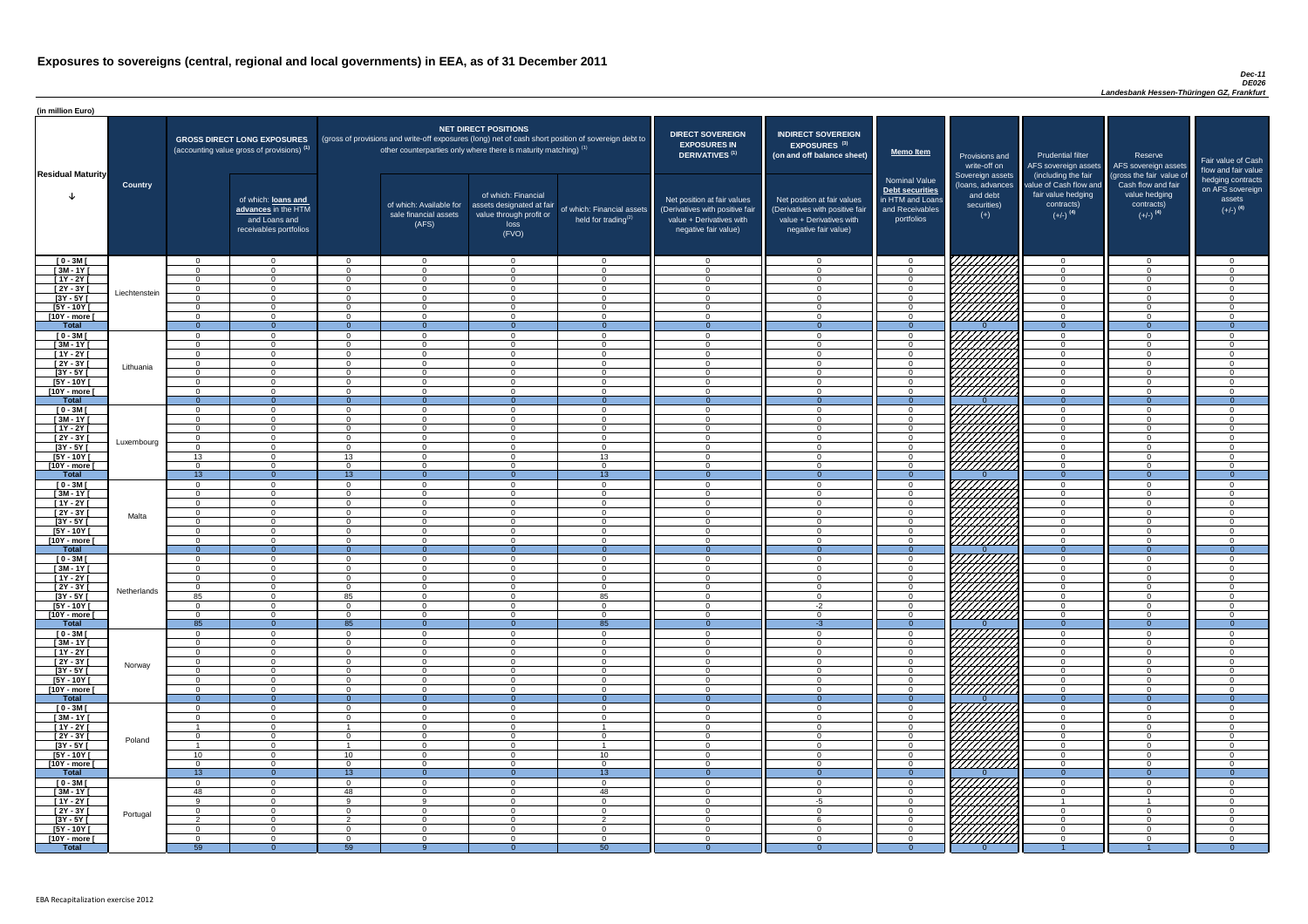#### *Dec-11 DE026*

*Landesbank Hessen-Thüringen GZ, Frankfurt*

(4) According with CEBS Guidelines on prudential filters it is required a consistent treatment of gains and losses resulting from a transaction whereby a cash flow hedge is created for an available for sale instrument: i.e item are recognised in additional own funds, so should the results of the corresponding cash flow hedging derivative. Moreover if fair-value hedging contracts on sovereign assets are taken in consideration for the computat (before their removal), the FV of such contracts must be reported in the column AB.

| (in million Euro)             |                     |                            |                                                                                             |                      |                                                                                                                                                                                   |                                                                                              |                                                               |                                                                                                                    |                                                                                                                    |                                                                                              |                                                                                                                                                                                                                                  |                                                                                      |                                                                                                         |                                                                           |
|-------------------------------|---------------------|----------------------------|---------------------------------------------------------------------------------------------|----------------------|-----------------------------------------------------------------------------------------------------------------------------------------------------------------------------------|----------------------------------------------------------------------------------------------|---------------------------------------------------------------|--------------------------------------------------------------------------------------------------------------------|--------------------------------------------------------------------------------------------------------------------|----------------------------------------------------------------------------------------------|----------------------------------------------------------------------------------------------------------------------------------------------------------------------------------------------------------------------------------|--------------------------------------------------------------------------------------|---------------------------------------------------------------------------------------------------------|---------------------------------------------------------------------------|
| <b>Residual Maturity</b>      |                     |                            | <b>GROSS DIRECT LONG EXPOSURES</b><br>(accounting value gross of provisions) <sup>(1)</sup> |                      | (gross of provisions and write-off exposures (long) net of cash short position of sovereign debt to<br>other counterparties only where there is maturity matching) <sup>(1)</sup> | <b>NET DIRECT POSITIONS</b>                                                                  |                                                               | <b>DIRECT SOVEREIGN</b><br><b>EXPOSURES IN</b><br><b>DERIVATIVES (1)</b>                                           | <b>INDIRECT SOVEREIGN</b><br><b>EXPOSURES<sup>(3)</sup></b><br>(on and off balance sheet)                          | <b>Memo Item</b>                                                                             | Provisions and<br>write-off on                                                                                                                                                                                                   | Prudential filter<br>AFS sovereign assets<br>(including the fair)                    | Reserve<br>AFS sovereign assets                                                                         | Fair value of Cash<br>flow and fair value                                 |
|                               | <b>Country</b>      |                            | of which: loans and<br>advances in the HTM<br>and Loans and<br>receivables portfolios       |                      | of which: Available for<br>sale financial assets<br>(AFS)                                                                                                                         | of which: Financial<br>assets designated at fair<br>value through profit or<br>loss<br>(FVO) | of which: Financial assets<br>held for trading <sup>(2)</sup> | Net position at fair values<br>(Derivatives with positive fair<br>value + Derivatives with<br>negative fair value) | Net position at fair values<br>(Derivatives with positive fair<br>value + Derivatives with<br>negative fair value) | <b>Nominal Value</b><br>Debt securities<br>in HTM and Loans<br>and Receivables<br>portfolios | Sovereign assets<br>(loans, advances<br>and debt<br>securities)<br>$(+)$                                                                                                                                                         | value of Cash flow and<br>fair value hedging<br>contracts)<br>$(+/-)$ <sup>(4)</sup> | (gross the fair value of<br>Cash flow and fair<br>value hedging<br>contracts)<br>$(+/-)$ <sup>(4)</sup> | hedging contracts<br>on AFS sovereign<br>assets<br>$(+/-)$ <sup>(4)</sup> |
| $[0 - 3M]$                    |                     | $\Omega$                   | $\Omega$                                                                                    | _റ                   | $\overline{0}$                                                                                                                                                                    | $\Omega$                                                                                     | $\Omega$                                                      | റ                                                                                                                  |                                                                                                                    | $\Omega$                                                                                     | ' <i>Willia</i>                                                                                                                                                                                                                  | $\overline{0}$                                                                       | $\cap$                                                                                                  | $\overline{0}$                                                            |
| $[3M - 1Y]$                   |                     | $\Omega$                   | $\Omega$                                                                                    | $\Omega$             | $\Omega$                                                                                                                                                                          | $\Omega$                                                                                     | $\overline{0}$                                                | $\sqrt{ }$                                                                                                         |                                                                                                                    | $\overline{0}$                                                                               |                                                                                                                                                                                                                                  | $\overline{0}$                                                                       | $\sqrt{ }$                                                                                              | $\Omega$                                                                  |
| $[1Y - 2Y]$                   |                     | $\Omega$                   | $\Omega$                                                                                    | $\Omega$             | $\Omega$                                                                                                                                                                          | $\Omega$                                                                                     | $\Omega$                                                      | $\cap$                                                                                                             |                                                                                                                    | $\Omega$                                                                                     |                                                                                                                                                                                                                                  | $\overline{0}$                                                                       |                                                                                                         | $\Omega$                                                                  |
| [2Y - 3Y]                     | Romania             | $\Omega$                   | $\Omega$                                                                                    | $\Omega$             | $\Omega$                                                                                                                                                                          | $\Omega$                                                                                     | $\Omega$                                                      | $\cap$                                                                                                             |                                                                                                                    | $\Omega$                                                                                     |                                                                                                                                                                                                                                  | $\overline{0}$                                                                       |                                                                                                         | $\Omega$                                                                  |
| $[3Y - 5Y]$                   |                     | $\Omega$                   | $\Omega$<br>$\cap$                                                                          | $\Omega$<br>$\Omega$ | $\Omega$                                                                                                                                                                          | $\Omega$<br>$\Omega$                                                                         | $\Omega$                                                      | റ<br>$\cap$                                                                                                        |                                                                                                                    | $\Omega$                                                                                     |                                                                                                                                                                                                                                  | $\overline{0}$                                                                       |                                                                                                         | $\Omega$                                                                  |
| $[5Y - 10Y]$<br>[10Y - more [ |                     | $\Omega$<br>$\Omega$       | $\Omega$                                                                                    | $\Omega$             | $\Omega$<br>$\Omega$                                                                                                                                                              | $\Omega$                                                                                     | $\Omega$<br>$\Omega$                                          | - 0                                                                                                                |                                                                                                                    | $\Omega$<br>$\Omega$                                                                         | VIIIIIII                                                                                                                                                                                                                         | $\overline{0}$<br>$\overline{0}$                                                     |                                                                                                         | $\Omega$<br>$\Omega$                                                      |
| Total                         |                     | $\Omega$                   | $\Omega$                                                                                    |                      | $\Omega$                                                                                                                                                                          |                                                                                              | $\Omega$                                                      | $\Omega$                                                                                                           |                                                                                                                    | $\Omega$                                                                                     |                                                                                                                                                                                                                                  | $\Omega$                                                                             | $\Omega$                                                                                                | $\Omega$                                                                  |
| $[0 - 3M]$                    |                     | $\Omega$                   | $\Omega$                                                                                    | $\Omega$             | $\Omega$                                                                                                                                                                          | $\Omega$                                                                                     | $\Omega$                                                      | $\cap$                                                                                                             | $\Omega$                                                                                                           | $\Omega$                                                                                     |                                                                                                                                                                                                                                  | $\overline{0}$                                                                       |                                                                                                         | $\Omega$                                                                  |
| $[3M-1Y]$                     |                     | $\Omega$                   | $\Omega$                                                                                    | $\Omega$             | $\Omega$                                                                                                                                                                          | $\Omega$                                                                                     | $\Omega$                                                      | $\cap$                                                                                                             | $\Omega$                                                                                                           | $\overline{0}$                                                                               | HAAAD S                                                                                                                                                                                                                          | $\overline{0}$                                                                       | $\Omega$                                                                                                | $\overline{0}$                                                            |
| $[1Y - 2Y]$                   |                     | $\Omega$                   | $\Omega$                                                                                    | $\Omega$             | $\Omega$                                                                                                                                                                          | $\Omega$                                                                                     | $\Omega$                                                      | $\cap$                                                                                                             | $\Omega$                                                                                                           | $\overline{0}$                                                                               |                                                                                                                                                                                                                                  | $\overline{0}$                                                                       | $\Omega$                                                                                                | $\overline{0}$                                                            |
| $[2Y - 3Y]$                   | Slovakia            | 5                          | $\Omega$                                                                                    | Е                    | $\Omega$                                                                                                                                                                          | $\Omega$                                                                                     | $5\overline{5}$                                               | $\bigcap$                                                                                                          | $\Omega$                                                                                                           | $\overline{0}$                                                                               |                                                                                                                                                                                                                                  | $\overline{0}$                                                                       | $\Omega$                                                                                                | $\overline{0}$                                                            |
| $[3Y - 5Y]$                   |                     | 43                         | $\overline{0}$                                                                              | 43                   | 40                                                                                                                                                                                | $\Omega$                                                                                     | $\mathbf{3}$                                                  | - 0                                                                                                                | $\Omega$                                                                                                           | $\overline{0}$                                                                               |                                                                                                                                                                                                                                  | 3 <sup>1</sup>                                                                       | $\overline{2}$                                                                                          | $-1$                                                                      |
| $[5Y - 10Y]$                  |                     | $\Omega$                   | $\Omega$                                                                                    | $\Omega$             | $\Omega$                                                                                                                                                                          | $\Omega$                                                                                     | $\overline{0}$                                                | $\Omega$                                                                                                           | $\Omega$                                                                                                           | $\overline{0}$                                                                               | HHHA.                                                                                                                                                                                                                            | $\overline{0}$                                                                       | $\cap$                                                                                                  | $\overline{0}$                                                            |
| [10Y - more [                 |                     | $\Omega$                   | $\Omega$                                                                                    | $\Omega$             | $\Omega$                                                                                                                                                                          | $\Omega$                                                                                     | $\Omega$                                                      | $\cap$                                                                                                             | $\Omega$                                                                                                           | $\Omega$                                                                                     |                                                                                                                                                                                                                                  | $\overline{0}$                                                                       | $\Omega$                                                                                                | $\Omega$                                                                  |
| <b>Total</b>                  |                     | $-48$                      | $\overline{0}$                                                                              | 48                   | 40                                                                                                                                                                                |                                                                                              |                                                               | - 0                                                                                                                |                                                                                                                    |                                                                                              |                                                                                                                                                                                                                                  |                                                                                      |                                                                                                         | $-1$                                                                      |
| $[0 - 3M]$                    |                     | $\Omega$                   | $\Omega$                                                                                    | $\Omega$             | $\Omega$                                                                                                                                                                          | $\Omega$                                                                                     | $\overline{0}$                                                | - 0                                                                                                                |                                                                                                                    | $\Omega$                                                                                     | 7777777A                                                                                                                                                                                                                         | $\overline{0}$                                                                       | $\cap$                                                                                                  | $\overline{0}$                                                            |
| $[3M - 1Y]$                   |                     | $\Omega$                   | $\Omega$                                                                                    | $\Omega$             | $\Omega$                                                                                                                                                                          | $\Omega$                                                                                     | $\overline{0}$                                                | $\cap$                                                                                                             |                                                                                                                    | $\Omega$                                                                                     |                                                                                                                                                                                                                                  | $\overline{0}$                                                                       | $\Omega$                                                                                                | $\Omega$                                                                  |
| $[1Y - 2Y]$                   |                     | $\Omega$                   | $\Omega$                                                                                    | $\Omega$             | $\Omega$                                                                                                                                                                          | $\Omega$                                                                                     | $\overline{0}$                                                | - റ                                                                                                                |                                                                                                                    | $\Omega$                                                                                     |                                                                                                                                                                                                                                  | $\overline{0}$                                                                       | $\cap$                                                                                                  | $\Omega$                                                                  |
| $[2Y - 3Y]$                   | Slovenia            | $\Omega$                   | $\Omega$                                                                                    | $\Omega$             | $\Omega$                                                                                                                                                                          | $\Omega$                                                                                     | $\overline{0}$                                                | റ                                                                                                                  | - വ                                                                                                                | $\Omega$                                                                                     | HAAAN.                                                                                                                                                                                                                           | $\Omega$                                                                             | - വ                                                                                                     | $\Omega$                                                                  |
| [3Y - 5Y [<br>$[5Y - 10Y]$    |                     | $\Omega$                   | $\Omega$                                                                                    | $\Omega$             | - 0                                                                                                                                                                               | 0<br>$\Omega$                                                                                | - 0                                                           | റ                                                                                                                  | $\sqrt{ }$                                                                                                         |                                                                                              |                                                                                                                                                                                                                                  | 0                                                                                    | $\cap$                                                                                                  | - 0<br>$\Omega$                                                           |
| [10Y - more [                 |                     | $\Omega$                   | $\Omega$                                                                                    | $\Omega$             | $\Omega$<br>$\Omega$                                                                                                                                                              | $\Omega$                                                                                     | $\overline{0}$<br>$\overline{0}$                              | $\cap$                                                                                                             | $\Omega$                                                                                                           | $\Omega$<br>$\Omega$                                                                         |                                                                                                                                                                                                                                  | $\overline{0}$<br>$\overline{0}$                                                     | $\Omega$                                                                                                | $\Omega$                                                                  |
| <b>Total</b>                  |                     | - 0                        | $\overline{0}$                                                                              | $\Omega$             | $\Omega$                                                                                                                                                                          | $\Omega$                                                                                     | $\overline{0}$                                                | - 0                                                                                                                | $\Omega$                                                                                                           | $\Omega$                                                                                     |                                                                                                                                                                                                                                  | $\Omega$                                                                             | - 0                                                                                                     | $\Omega$                                                                  |
| $[0 - 3M]$                    |                     | $\Omega$                   | $\overline{0}$                                                                              | $\Omega$             | $\overline{0}$                                                                                                                                                                    | $\Omega$                                                                                     | $\overline{0}$                                                | $\cap$                                                                                                             | $\cap$                                                                                                             | $\Omega$                                                                                     |                                                                                                                                                                                                                                  | $\overline{0}$                                                                       | - വ                                                                                                     | $\overline{0}$                                                            |
| $[3M - 1Y]$                   |                     | 219                        | 136                                                                                         | 219                  | $\Omega$                                                                                                                                                                          | $\overline{0}$                                                                               | 83                                                            | $\Omega$                                                                                                           | $\Omega$                                                                                                           | $\overline{0}$                                                                               |                                                                                                                                                                                                                                  | $\overline{0}$                                                                       | $\cap$                                                                                                  | $\Omega$                                                                  |
| [1Y - 2Y [                    |                     | 102                        | 80                                                                                          | 102                  | $\Omega$                                                                                                                                                                          | $\Omega$                                                                                     | 22                                                            | $\cap$                                                                                                             | $\cap$                                                                                                             | $\Omega$                                                                                     |                                                                                                                                                                                                                                  | $\overline{0}$                                                                       | $\cap$                                                                                                  | $\Omega$                                                                  |
| $[2Y - 3Y]$                   |                     | 110                        | 110                                                                                         | 110                  | $\Omega$                                                                                                                                                                          | $\Omega$                                                                                     | $\Omega$                                                      | - വ                                                                                                                |                                                                                                                    | $\Omega$                                                                                     |                                                                                                                                                                                                                                  | $\Omega$                                                                             |                                                                                                         | $\Omega$                                                                  |
| $[3Y - 5Y]$                   | Spain               | 212                        | 211                                                                                         | 212                  | $\Omega$                                                                                                                                                                          | $\Omega$                                                                                     |                                                               | $\cap$                                                                                                             |                                                                                                                    | $\Omega$                                                                                     |                                                                                                                                                                                                                                  | $\Omega$                                                                             |                                                                                                         | $\Omega$                                                                  |
| [5Y - 10Y [                   |                     | 574                        | 506                                                                                         | 574                  | $\Omega$                                                                                                                                                                          | $\Omega$                                                                                     | 68                                                            | - വ                                                                                                                | $-20$                                                                                                              | $\Omega$                                                                                     | <b>SANTANY ARA-DESEMBER 1888</b>                                                                                                                                                                                                 | $\overline{0}$                                                                       |                                                                                                         | $\Omega$                                                                  |
| [10Y - more [                 |                     | 161                        | 161                                                                                         | 161                  | $\Omega$                                                                                                                                                                          | $\Omega$                                                                                     | $\overline{0}$                                                | $\cap$                                                                                                             | $\cap$                                                                                                             | $\Omega$                                                                                     |                                                                                                                                                                                                                                  | $\Omega$                                                                             |                                                                                                         | $\Omega$                                                                  |
| Total                         |                     | 1,377                      | 1,203                                                                                       | 1,377                | $\Omega$                                                                                                                                                                          | $\Omega$                                                                                     | 174                                                           | $\Omega$                                                                                                           | $-14$                                                                                                              | $\Omega$                                                                                     |                                                                                                                                                                                                                                  | $\overline{0}$                                                                       | $\Omega$                                                                                                | $\Omega$                                                                  |
| $[0 - 3M]$                    |                     | $\Omega$                   | $\overline{0}$                                                                              | $\Omega$             | $\Omega$                                                                                                                                                                          | $\Omega$                                                                                     | $\overline{0}$                                                | $\cap$                                                                                                             | $\cap$                                                                                                             | $\Omega$                                                                                     |                                                                                                                                                                                                                                  | $\overline{0}$                                                                       |                                                                                                         | $\Omega$                                                                  |
| $[3M - 1Y]$                   |                     | - റ                        | $\Omega$                                                                                    | $\Omega$             | $\Omega$                                                                                                                                                                          | $\Omega$                                                                                     | $\overline{0}$                                                | $\Omega$                                                                                                           | $\Omega$                                                                                                           | $\Omega$                                                                                     |                                                                                                                                                                                                                                  | $\Omega$                                                                             | $\cap$                                                                                                  | $\Omega$                                                                  |
| $[1Y - 2Y]$                   |                     | $\overline{0}$             | $\overline{0}$<br>$\overline{0}$                                                            | $\Omega$<br>$\Omega$ | $\overline{0}$                                                                                                                                                                    | $\Omega$<br>$\Omega$                                                                         | $\overline{0}$<br>$\overline{0}$                              | $\Omega$<br>$\Omega$                                                                                               | $\Omega$<br>$\Omega$                                                                                               | $\Omega$                                                                                     |                                                                                                                                                                                                                                  | $\overline{0}$                                                                       | $\Omega$<br>$\Omega$                                                                                    | $\Omega$                                                                  |
| [2Y - 3Y]<br>$[3Y - 5Y]$      | Sweden              | $\overline{0}$<br>$\Omega$ | $\Omega$                                                                                    | $\Omega$             | $\overline{0}$<br>$\overline{0}$                                                                                                                                                  | $\Omega$                                                                                     | $\overline{0}$                                                | $\cap$                                                                                                             | $\cap$                                                                                                             | $\overline{0}$<br>$\Omega$                                                                   | THAT A                                                                                                                                                                                                                           | $\overline{0}$<br>$\overline{0}$                                                     | $\cap$                                                                                                  | $\Omega$<br>$\Omega$                                                      |
| $[5Y - 10Y]$                  |                     | $\Omega$                   | $\Omega$                                                                                    | $\Omega$             | $\Omega$                                                                                                                                                                          | $\Omega$                                                                                     | $\overline{0}$                                                | - 0                                                                                                                | $\cap$                                                                                                             | $\overline{0}$                                                                               |                                                                                                                                                                                                                                  | $\overline{0}$                                                                       | $\Omega$                                                                                                | $\Omega$                                                                  |
| [10Y - more [                 |                     | $\Omega$                   | $\Omega$                                                                                    | $\Omega$             | $\Omega$                                                                                                                                                                          | $\Omega$                                                                                     | $\overline{0}$                                                | - 0                                                                                                                | $\cap$                                                                                                             | $\Omega$                                                                                     |                                                                                                                                                                                                                                  | $\overline{0}$                                                                       | $\Omega$                                                                                                | $\Omega$                                                                  |
| <b>Total</b>                  |                     | $\Omega$                   | $\overline{0}$                                                                              | $\Omega$             | $\Omega$                                                                                                                                                                          | 0                                                                                            | $\Omega$                                                      | - 0                                                                                                                |                                                                                                                    | $\Omega$                                                                                     |                                                                                                                                                                                                                                  | $\overline{0}$                                                                       | $\Omega$                                                                                                | - 0                                                                       |
| $[0 - 3M]$                    |                     | -4                         | $\overline{4}$                                                                              |                      | $\Omega$                                                                                                                                                                          | $\Omega$                                                                                     | $\overline{0}$                                                | - 0                                                                                                                | $\cap$                                                                                                             | $\Omega$                                                                                     |                                                                                                                                                                                                                                  | $\overline{0}$                                                                       | $\cap$                                                                                                  | $\Omega$                                                                  |
| $[3M - 1Y]$                   |                     | 36                         | 36                                                                                          | 36                   | $\Omega$                                                                                                                                                                          | $\Omega$                                                                                     | $\overline{0}$                                                | - 0                                                                                                                | $\cap$                                                                                                             | $\Omega$                                                                                     |                                                                                                                                                                                                                                  | $\overline{0}$                                                                       | $\cap$                                                                                                  | $\Omega$                                                                  |
| $[1Y - 2Y]$                   |                     | 51                         | 51                                                                                          | 51                   | $\Omega$                                                                                                                                                                          | $\Omega$                                                                                     | $\overline{0}$                                                | - ೧                                                                                                                |                                                                                                                    | $\Omega$                                                                                     | HATAS SANTAS SANTA SEDANG PANGGALANG PANGGALANG PANGGALANG PANGGALANG PANGGALANG PANGGANG PANGGANG PANGGANG PA<br>PALAM PANGGALANG PANGGANG PANGGANG PANGGANG PANGGAPANG PANGGANG PANGGANG PANGGANG PANGGANG PANGGANG PANGGANG P | $\mathbf{0}$                                                                         |                                                                                                         | $\Omega$                                                                  |
| $[2Y - 3Y]$                   |                     | - 7                        | $\overline{7}$                                                                              | $\overline{z}$       | $\Omega$                                                                                                                                                                          | $\Omega$                                                                                     | $\overline{0}$                                                | $\cap$                                                                                                             |                                                                                                                    | $\Omega$                                                                                     | WWW 1979                                                                                                                                                                                                                         | $\overline{0}$                                                                       |                                                                                                         | $\Omega$                                                                  |
| $[3Y - 5Y]$                   | United Kingdom      | 19                         | 19                                                                                          | 19                   | $\Omega$                                                                                                                                                                          | $\overline{0}$                                                                               | $\overline{0}$                                                | - 0                                                                                                                | $\Omega$                                                                                                           | $\Omega$                                                                                     |                                                                                                                                                                                                                                  | $\overline{0}$                                                                       | - 0                                                                                                     | $\Omega$                                                                  |
| $[5Y - 10Y]$                  |                     | -8                         | -8                                                                                          | R.                   | $\Omega$                                                                                                                                                                          | $\Omega$                                                                                     | $\overline{0}$                                                | റ                                                                                                                  | $\cap$                                                                                                             | $\Omega$                                                                                     | <u>VIIIIII</u> A                                                                                                                                                                                                                 | $\overline{0}$                                                                       | റ                                                                                                       | $\Omega$                                                                  |
| [10Y - more [                 |                     | $\Omega$                   | $\Omega$                                                                                    | $\Omega$             | $\cap$                                                                                                                                                                            | $\cap$                                                                                       | $\Omega$                                                      | $\sqrt{ }$                                                                                                         |                                                                                                                    | $\Omega$                                                                                     | 777777777                                                                                                                                                                                                                        | $\Omega$                                                                             | ⌒                                                                                                       | $\Omega$                                                                  |
| <b>Total</b>                  |                     | 125                        | 125                                                                                         | 125                  |                                                                                                                                                                                   |                                                                                              |                                                               |                                                                                                                    |                                                                                                                    |                                                                                              |                                                                                                                                                                                                                                  |                                                                                      |                                                                                                         | - 0                                                                       |
|                               |                     |                            |                                                                                             |                      |                                                                                                                                                                                   |                                                                                              |                                                               |                                                                                                                    |                                                                                                                    |                                                                                              |                                                                                                                                                                                                                                  |                                                                                      |                                                                                                         |                                                                           |
|                               | <b>TOTAL EEA 30</b> | 24,501                     | 16,520                                                                                      | 23,764               | 2,586                                                                                                                                                                             | 116                                                                                          | 4,541                                                         | 921                                                                                                                | $-31$                                                                                                              | $\Omega$                                                                                     | 58                                                                                                                                                                                                                               | $-34$                                                                                | $-58$                                                                                                   | $-24$                                                                     |

(3) The exposures reported include the positions towards counterparts (other than sovereign) on sovereign credit risk (i.e. CDS, financial guarantees) booked in all the accounting portfolio (on-off balance sheet). Irrespec or accounting classification of the positions the economic substance over the form must be used as a criteria for the identification of the exposures to be included in this column. This item does not include exposures to c sovereign) with full or partial government guarantees by central, regional and local governments

**(5)** Please report gross and net direct positions before eventual write-off (PSI); in the column provisions must be included eventual write-off (PSI).

#### **Notes and definitions**

**(1)** The exposures reported cover only exposures to central, regional and local governments on immediate borrower basis, and do not include exposures to other counterparts with full or partial government guarantees **(2)** The banks disclose the exposures in the "Financial assets held for trading" portfolio after offsetting the cash short positions having the same maturities.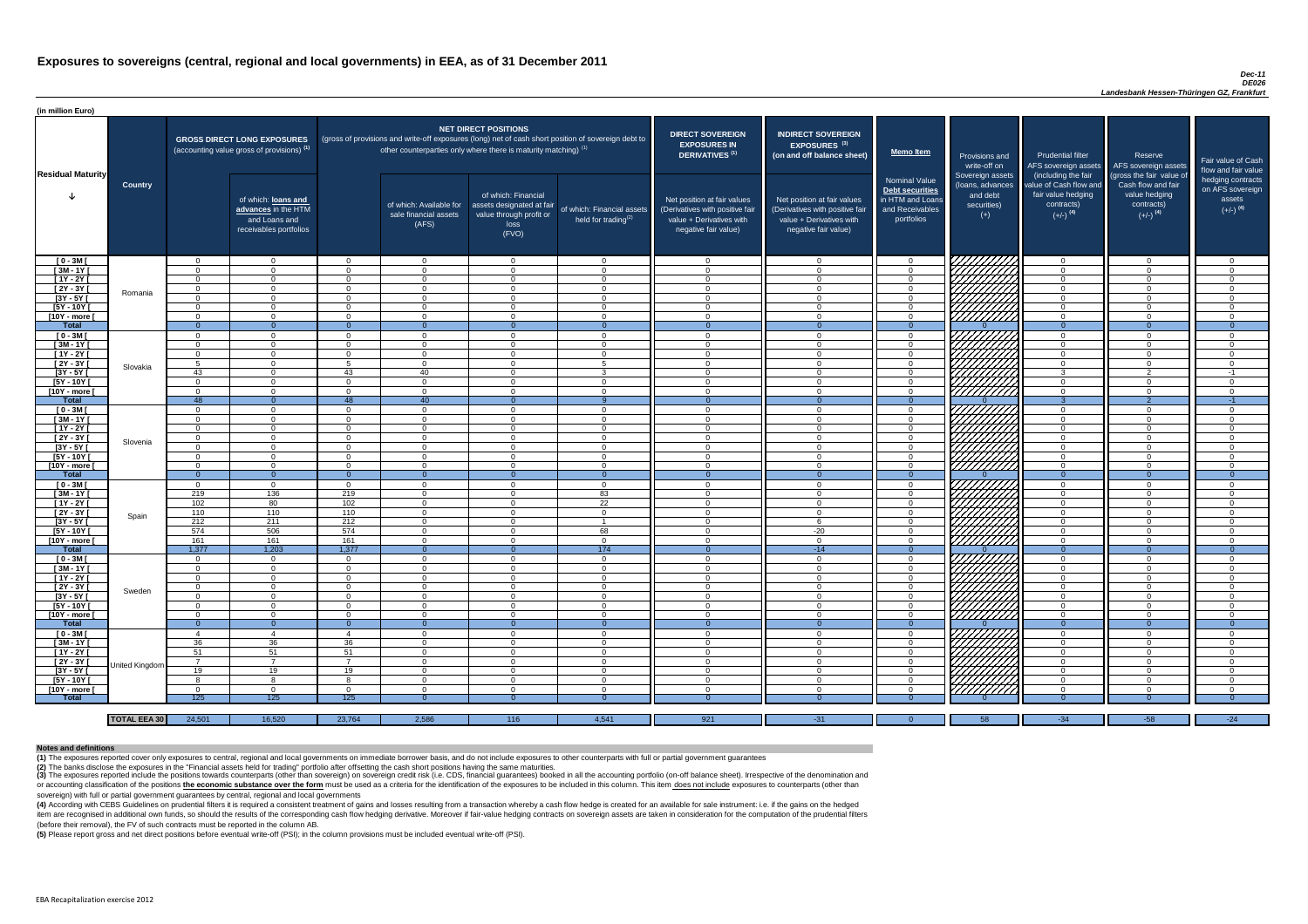| (in million Euro)             |                       |                            |                                                                                             |                            |                                                                   |                                                                                              |                                                                                                     |                                                                                                                    |                                                                                                                    |                                                                                              |                                                                                                                      |                                                                                                             |                                                                                                         |                                          |
|-------------------------------|-----------------------|----------------------------|---------------------------------------------------------------------------------------------|----------------------------|-------------------------------------------------------------------|----------------------------------------------------------------------------------------------|-----------------------------------------------------------------------------------------------------|--------------------------------------------------------------------------------------------------------------------|--------------------------------------------------------------------------------------------------------------------|----------------------------------------------------------------------------------------------|----------------------------------------------------------------------------------------------------------------------|-------------------------------------------------------------------------------------------------------------|---------------------------------------------------------------------------------------------------------|------------------------------------------|
|                               |                       |                            | <b>GROSS DIRECT LONG EXPOSURES</b><br>(accounting value gross of provisions) <sup>(1)</sup> |                            | other counterparties only where there is maturity matching) $(1)$ | <b>NET DIRECT POSITIONS</b>                                                                  | (gross of provisions and write-off exposures (long) net of cash short position of sovereign debt to | <b>DIRECT SOVEREIGN</b><br><b>EXPOSURES IN</b><br><b>DERIVATIVES<sup>(1)</sup></b>                                 | <b>INDIRECT SOVEREIGN</b><br>EXPOSURES <sup>(3)</sup><br>(on and off balance sheet)                                | Memo Item                                                                                    | Provisions and<br>write-off on                                                                                       | <b>Prudential filter</b><br>AFS sovereign assets                                                            | Reserve<br>AFS sovereign assets                                                                         | Fair value<br>flow and f                 |
| <b>Residual Maturity</b>      | <b>Country</b>        |                            | of which: loans and<br>advances in the HTM<br>and Loans and<br>receivables portfolios       |                            | of which: Available for<br>sale financial assets<br>(AFS)         | of which: Financial<br>assets designated at fair<br>value through profit or<br>loss<br>(FVO) | of which: Financial assets<br>held for trading $(2)$                                                | Net position at fair values<br>(Derivatives with positive fair<br>value + Derivatives with<br>negative fair value) | Net position at fair values<br>(Derivatives with positive fair<br>value + Derivatives with<br>negative fair value) | <b>Nominal Value</b><br>Debt securities<br>in HTM and Loans<br>and Receivables<br>portfolios | Sovereign assets<br>(loans, advances<br>and debt<br>securities)<br>$(+)$                                             | (including the fair<br>value of Cash flow and<br>fair value hedging<br>contracts)<br>$(+/-)$ <sup>(4)</sup> | (gross the fair value of<br>Cash flow and fair<br>value hedging<br>contracts)<br>$(+/-)$ <sup>(4)</sup> | hedging c<br>on AFS so<br>ass<br>$(+/-)$ |
| $[0 - 3M]$                    |                       | $\Omega$                   | $\Omega$                                                                                    | $\Omega$                   | $\overline{0}$                                                    | $\Omega$                                                                                     | $\overline{0}$                                                                                      | $\overline{0}$                                                                                                     | $\Omega$                                                                                                           | $\overline{0}$                                                                               | THE MAIN                                                                                                             | $\Omega$                                                                                                    | $\overline{0}$                                                                                          |                                          |
| $[3M - 1Y]$<br>$[1Y - 2Y]$    |                       | $\Omega$                   | $\Omega$<br>$\Omega$                                                                        | $\Omega$                   | $\Omega$<br>$\Omega$                                              | $\Omega$<br>$\Omega$                                                                         | $\Omega$                                                                                            | $\Omega$<br>$\Omega$                                                                                               | $\Omega$<br>$\Omega$                                                                                               | $\overline{0}$<br>$\overline{0}$                                                             |                                                                                                                      | $\Omega$<br>$\Omega$                                                                                        | $\overline{0}$<br>$\overline{0}$                                                                        |                                          |
| $[2Y - 3Y]$                   |                       | $\Omega$                   | $\Omega$                                                                                    | $\Omega$                   | $\overline{0}$                                                    | $\Omega$                                                                                     | $\Omega$                                                                                            | $\overline{0}$                                                                                                     | $\cap$                                                                                                             | $\overline{0}$                                                                               |                                                                                                                      | $\Omega$                                                                                                    | $\overline{0}$                                                                                          |                                          |
| $[3Y - 5Y]$                   | Austria               | $\overline{29}$            | $\Omega$                                                                                    | 29                         | $\overline{27}$                                                   | $\Omega$                                                                                     | $\overline{2}$                                                                                      | $\overline{0}$                                                                                                     |                                                                                                                    | $\overline{0}$                                                                               |                                                                                                                      | $\cap$                                                                                                      | $-1$                                                                                                    |                                          |
| $[5Y - 10Y]$                  |                       | $\cap$                     | $\Omega$                                                                                    | $\Omega$                   | $\Omega$                                                          | $\Omega$                                                                                     | $\Omega$                                                                                            | $\Omega$                                                                                                           | $\Omega$                                                                                                           | $\Omega$                                                                                     |                                                                                                                      |                                                                                                             | $\Omega$                                                                                                |                                          |
| [10Y - more [<br><b>Total</b> |                       | $\cap$<br>31               | $\Omega$<br>$\Omega$                                                                        | $\Omega$<br>31             | $\Omega$<br>27                                                    | $\Omega$<br>$\Omega$                                                                         | $\Omega$                                                                                            | $\mathcal{P}$<br>$\overline{2}$                                                                                    |                                                                                                                    | $\overline{0}$<br>$\overline{0}$                                                             |                                                                                                                      | $\cap$<br>$\Omega$                                                                                          | $\Omega$<br>$-1$                                                                                        |                                          |
| $[0 - 3M]$                    |                       | 20                         | $\Omega$                                                                                    | 20                         | $\Omega$                                                          | $\Omega$                                                                                     | 20                                                                                                  | $\Omega$                                                                                                           | $\Omega$                                                                                                           | $\Omega$                                                                                     |                                                                                                                      | $\cap$                                                                                                      | $\Omega$                                                                                                |                                          |
| $[3M - 1Y]$                   |                       | $\Omega$                   | $\Omega$                                                                                    | $\Omega$                   | $\Omega$                                                          | $\Omega$                                                                                     | $\Omega$                                                                                            | $\Omega$                                                                                                           | റ                                                                                                                  | $\Omega$                                                                                     | THAT A                                                                                                               | $\cap$                                                                                                      | $\Omega$                                                                                                |                                          |
| $[1Y - 2Y]$                   |                       | 11                         | $\Omega$<br>$\Omega$                                                                        | 11                         | 11<br>$\Omega$                                                    | $\Omega$                                                                                     | $\mathbf{0}$<br>$\overline{0}$                                                                      | $\Omega$                                                                                                           | $\Omega$<br>$\Omega$                                                                                               | $\overline{0}$                                                                               |                                                                                                                      | $\Omega$<br>$\Omega$                                                                                        | $\Omega$<br>$\Omega$                                                                                    |                                          |
| $[2Y - 3Y]$<br>$[3Y - 5Y]$    | Belgium               | $\overline{0}$<br>122      | $\Omega$                                                                                    | $\Omega$<br>122            | 10                                                                | $\Omega$<br>$\Omega$                                                                         | 113                                                                                                 | $\overline{0}$<br>$\Omega$                                                                                         | $\cap$                                                                                                             | $\overline{0}$<br>$\overline{0}$                                                             |                                                                                                                      | $\Omega$                                                                                                    | $\overline{0}$                                                                                          |                                          |
| $[5Y - 10Y]$                  |                       | 11                         | $\Omega$                                                                                    | 11                         | 11                                                                | $\Omega$                                                                                     | $\overline{0}$                                                                                      | $\overline{0}$                                                                                                     | $\Omega$                                                                                                           | $\overline{0}$                                                                               |                                                                                                                      | $-1$                                                                                                        | $-1$                                                                                                    |                                          |
| [10Y - more [                 |                       | $\overline{0}$             | $\Omega$                                                                                    | $\Omega$                   | $\Omega$                                                          | $\Omega$                                                                                     | $\overline{0}$                                                                                      | $\Omega$                                                                                                           | $\Omega$                                                                                                           | $\overline{0}$                                                                               |                                                                                                                      | $\Omega$                                                                                                    | $\overline{0}$                                                                                          |                                          |
| <b>Total</b><br>$[0 - 3M]$    |                       | 163<br>$\Omega$            | $\Omega$<br>$\overline{0}$                                                                  | 163<br>$\Omega$            | 31<br>$\overline{0}$                                              | $\Omega$<br>$\Omega$                                                                         | $\overline{132}$<br>$\overline{0}$                                                                  | $\Omega$<br>$\Omega$                                                                                               | $\Omega$<br>$\cap$                                                                                                 | $\overline{0}$<br>$\overline{0}$                                                             |                                                                                                                      | $-1$<br>$\cap$                                                                                              | $-1$<br>$\overline{0}$                                                                                  |                                          |
| $[3M - 1Y]$                   |                       | $\Omega$                   | $\Omega$                                                                                    | $\Omega$                   | $\Omega$                                                          | $\Omega$                                                                                     | $\Omega$                                                                                            | $\Omega$                                                                                                           | $\Omega$                                                                                                           | $\Omega$                                                                                     | HHHHA                                                                                                                | $\cap$                                                                                                      | $\Omega$                                                                                                |                                          |
| $[1Y - 2Y]$                   |                       | $\cap$                     | $\Omega$                                                                                    | $\Omega$                   | $\Omega$                                                          | $\Omega$                                                                                     | $\Omega$                                                                                            | $\Omega$                                                                                                           |                                                                                                                    | $\Omega$                                                                                     |                                                                                                                      |                                                                                                             | $\Omega$                                                                                                |                                          |
| $[2Y - 3Y]$                   | <b>Bulgaria</b>       | $\Omega$                   | $\Omega$                                                                                    | $\Omega$                   | $\Omega$                                                          | $\Omega$                                                                                     | $\Omega$                                                                                            | $\Omega$                                                                                                           |                                                                                                                    | $\Omega$                                                                                     | <i>VHHHA</i> N                                                                                                       | $\Omega$                                                                                                    | $\Omega$                                                                                                |                                          |
| $[3Y - 5Y]$<br>$[5Y - 10Y]$   |                       |                            | $\Omega$                                                                                    | - 0<br>$\Omega$            | $\cap$                                                            | -0<br>$\Omega$                                                                               | 0<br>$\Omega$                                                                                       | 0<br>$\Omega$                                                                                                      |                                                                                                                    | $\cap$                                                                                       | VIIII AN                                                                                                             |                                                                                                             | $\Omega$                                                                                                |                                          |
| [10Y - more [                 |                       | $\Omega$                   | $\Omega$                                                                                    | $\Omega$                   | $\Omega$                                                          | $\Omega$                                                                                     | $\Omega$                                                                                            | $\Omega$                                                                                                           | റ                                                                                                                  | $\cap$                                                                                       | 777777777                                                                                                            | $\cap$                                                                                                      | $\Omega$                                                                                                |                                          |
| <b>Total</b>                  |                       | $\Omega$                   | -0                                                                                          | -C                         | $\Omega$                                                          | - റ                                                                                          |                                                                                                     |                                                                                                                    |                                                                                                                    | - വ                                                                                          |                                                                                                                      | - വ                                                                                                         | $\Omega$                                                                                                |                                          |
| $[0 - 3M]$<br>$[3M - 1Y]$     |                       | $\cap$<br>$\Omega$         | $\Omega$<br>$\overline{0}$                                                                  | $\Omega$<br>$\Omega$       | $\Omega$<br>$\overline{0}$                                        | $\cap$<br>$\Omega$                                                                           | $\Omega$<br>$\overline{0}$                                                                          | $\Omega$<br>$\overline{0}$                                                                                         | $\cap$<br>$\Omega$                                                                                                 | $\cap$<br>$\overline{0}$                                                                     | <i>VIIIIIII</i> A                                                                                                    | $\cap$<br>$\Omega$                                                                                          | $\Omega$<br>$\overline{0}$                                                                              |                                          |
| $[1Y - 2Y]$                   |                       | $\Omega$                   | $\Omega$                                                                                    | $\Omega$                   | $\overline{0}$                                                    | $\Omega$                                                                                     | $\Omega$                                                                                            | $\overline{0}$                                                                                                     | $\Omega$                                                                                                           | $\Omega$                                                                                     | .V <i>HHHIID</i>                                                                                                     | $\cap$                                                                                                      | $\Omega$                                                                                                |                                          |
| $[2Y - 3Y]$                   | Cyprus                | $\Omega$                   | $\Omega$                                                                                    | $\Omega$                   | $\overline{0}$                                                    | $\Omega$                                                                                     | $\Omega$                                                                                            | $\overline{0}$                                                                                                     | $\Omega$                                                                                                           | $\Omega$                                                                                     | VII.                                                                                                                 | $\Omega$                                                                                                    | $\Omega$                                                                                                |                                          |
| $[3Y - 5Y]$                   |                       | $\Omega$                   | $\Omega$                                                                                    | $\Omega$                   | $\Omega$                                                          | $\Omega$                                                                                     | $\Omega$                                                                                            | $\Omega$                                                                                                           | $\Omega$                                                                                                           | $\Omega$                                                                                     | 17777<br><i>VIIIIIII</i> A                                                                                           |                                                                                                             | $\overline{0}$                                                                                          |                                          |
| $T5Y - 10YT$<br>[10Y - more [ |                       |                            | $\Omega$<br>$\Omega$                                                                        | $\Omega$<br>$\Omega$       | $\Omega$<br>$\cap$                                                | $\Omega$<br>$\Omega$                                                                         | $\Omega$<br>$\Omega$                                                                                | $\Omega$<br>$\Omega$                                                                                               |                                                                                                                    | $\cap$                                                                                       | 77777777                                                                                                             |                                                                                                             | $\Omega$<br>$\Omega$                                                                                    |                                          |
| <b>Total</b>                  |                       | $\Omega$                   |                                                                                             | $\Omega$                   | $\Omega$                                                          |                                                                                              | $\Omega$                                                                                            |                                                                                                                    | $\Omega$                                                                                                           | $\Omega$                                                                                     |                                                                                                                      | $\Omega$                                                                                                    | $\Omega$                                                                                                |                                          |
| $[0 - 3M]$                    |                       | $\cap$                     | $\Omega$                                                                                    | $\Omega$                   | $\Omega$                                                          | - 0                                                                                          | $\Omega$                                                                                            | $\Omega$                                                                                                           | $\Omega$                                                                                                           | $\Omega$                                                                                     | THAT A                                                                                                               | റ                                                                                                           | $\Omega$                                                                                                |                                          |
| $[3M - 1Y]$<br>$[1Y - 2Y]$    |                       | $\Omega$<br>$\cap$         | $\Omega$<br>$\Omega$                                                                        | $\Omega$<br>$\Omega$       | $\Omega$<br>$\Omega$                                              | $\Omega$<br>$\Omega$                                                                         | $\Omega$<br>$\Omega$                                                                                | $\Omega$<br>$\Omega$                                                                                               | $\Omega$<br>$\Omega$                                                                                               | $\Omega$<br>$\cap$                                                                           |                                                                                                                      | $\cap$<br>$\cap$                                                                                            | $\Omega$<br>$\Omega$                                                                                    |                                          |
| $[2Y - 3Y]$                   |                       | $\Omega$                   | $\Omega$                                                                                    | $\Omega$                   | $\Omega$                                                          | $\Omega$                                                                                     | $\Omega$                                                                                            | $\Omega$                                                                                                           | $\Omega$                                                                                                           | $\cap$                                                                                       |                                                                                                                      | $\cap$                                                                                                      | $\Omega$                                                                                                |                                          |
| $\sqrt{3Y - 5Y}$              | <b>Czech Republic</b> | $\Omega$                   | $\Omega$                                                                                    | $\Omega$                   | $\Omega$                                                          | $\Omega$                                                                                     | $\Omega$                                                                                            | $\Omega$                                                                                                           | $\Omega$                                                                                                           | $\Omega$                                                                                     |                                                                                                                      | $\Omega$                                                                                                    | $\Omega$                                                                                                |                                          |
| $[5Y - 10Y]$                  |                       | $\mathcal{D}$              | $\Omega$                                                                                    | $\mathcal{P}$              | $\Omega$                                                          | $\Omega$                                                                                     | $\mathcal{P}$                                                                                       | $\Omega$                                                                                                           | $\Omega$                                                                                                           | $\Omega$                                                                                     |                                                                                                                      | $\Omega$                                                                                                    | $\Omega$                                                                                                |                                          |
| [10Y - more [<br><b>Total</b> |                       | $\Omega$<br>$\overline{2}$ | $\Omega$<br>$\Omega$                                                                        | $\Omega$<br>$\overline{2}$ | $\Omega$<br>$\overline{0}$                                        | $\Omega$                                                                                     | $\Omega$<br>$\overline{2}$                                                                          | $\Omega$                                                                                                           | $\Omega$<br>$\Omega$                                                                                               | $\Omega$<br>$\Omega$                                                                         |                                                                                                                      | $\Omega$<br>$\Omega$                                                                                        | $\Omega$<br>$\Omega$                                                                                    |                                          |
| $[0 - 3M]$                    |                       | $\Omega$                   | $\Omega$                                                                                    | $\Omega$                   | $\Omega$                                                          | - 0                                                                                          | $\Omega$                                                                                            | $\Omega$                                                                                                           | $\Omega$                                                                                                           | $\Omega$                                                                                     |                                                                                                                      | $\cap$                                                                                                      | $\Omega$                                                                                                |                                          |
| $[3M - 1Y]$                   |                       |                            | $\Omega$                                                                                    | - 0                        | $\Omega$                                                          | $\Omega$                                                                                     | $\Omega$                                                                                            | $\Omega$                                                                                                           |                                                                                                                    | $\Omega$                                                                                     | HAHARA KARENDARAN                                                                                                    |                                                                                                             | $\Omega$                                                                                                |                                          |
| $[1Y - 2Y]$<br>$[2Y - 3Y]$    |                       | $\Omega$<br>$\Omega$       | $\overline{0}$<br>$\overline{0}$                                                            | $\Omega$<br>$\Omega$       | $\overline{0}$<br>$\Omega$                                        | $\Omega$<br>- 0                                                                              | $\mathbf 0$<br>$\Omega$                                                                             | $\Omega$<br>$\Omega$                                                                                               |                                                                                                                    | $\Omega$                                                                                     |                                                                                                                      | $\cap$                                                                                                      | $\mathbf 0$<br>$\Omega$                                                                                 |                                          |
| $[3Y - 5Y]$                   | Denmark               |                            | $\Omega$                                                                                    | $\Omega$                   | $\Omega$                                                          | $\Omega$                                                                                     | $\Omega$                                                                                            | $\Omega$                                                                                                           | $\cap$                                                                                                             | $\cap$                                                                                       |                                                                                                                      |                                                                                                             | $\Omega$                                                                                                |                                          |
| $T5Y - 10YT$                  |                       | $\Omega$                   | $\overline{0}$                                                                              | $\Omega$                   | $\Omega$                                                          | - 0                                                                                          | $\Omega$                                                                                            | $\Omega$                                                                                                           | $\Omega$                                                                                                           | $\Omega$                                                                                     |                                                                                                                      | $\cap$                                                                                                      | $\overline{0}$                                                                                          |                                          |
| [10Y - more [<br><b>Total</b> |                       | $\cap$<br>$\overline{0}$   | $\Omega$<br>-0                                                                              | $\Omega$<br>-C             | $\Omega$<br>- 0                                                   | $\Omega$                                                                                     | $\Omega$                                                                                            | $\Omega$                                                                                                           | $\cap$                                                                                                             | $\cap$<br>$\Omega$                                                                           | VIIIIIIII                                                                                                            | $\cap$<br>$\Omega$                                                                                          | $\Omega$<br>$\overline{0}$                                                                              |                                          |
| $[0 - 3M]$                    |                       | $\Omega$                   | $\Omega$                                                                                    | $\Omega$                   | $\Omega$                                                          | $\Omega$                                                                                     | $\Omega$                                                                                            | $\Omega$                                                                                                           | $\cap$                                                                                                             | $\cap$                                                                                       |                                                                                                                      | $\cap$                                                                                                      | $\overline{0}$                                                                                          |                                          |
| $[3M - 1Y]$                   |                       | $\Omega$                   | $\Omega$                                                                                    | $\Omega$                   | $\Omega$                                                          | $\Omega$                                                                                     | $\Omega$                                                                                            | $\Omega$                                                                                                           | $\Omega$                                                                                                           | $\Omega$                                                                                     | FIFITINA<br>VITATION                                                                                                 | $\cap$                                                                                                      | $\Omega$                                                                                                |                                          |
| $[1Y - 2Y]$                   |                       | $\Omega$                   | $\Omega$                                                                                    | $\Omega$                   | $\Omega$                                                          | $\Omega$                                                                                     | $\Omega$                                                                                            | $\Omega$                                                                                                           | $\Omega$                                                                                                           | $\Omega$                                                                                     |                                                                                                                      | $\Omega$                                                                                                    | $\Omega$                                                                                                |                                          |
| $[2Y - 3Y]$<br>$[3Y - 5Y]$    | Estonia               | $\Omega$<br>$\Omega$       | $\overline{0}$<br>$\Omega$                                                                  | $\Omega$<br>- 0            | $\mathbf 0$<br>$\Omega$                                           | $\Omega$<br>റ                                                                                | $\mathbf 0$<br>$\Omega$                                                                             | $\mathbf 0$<br>$\Omega$                                                                                            | $\Omega$<br>$\Omega$                                                                                               | $\mathbf 0$<br>$\Omega$                                                                      | 64777                                                                                                                | $\cap$                                                                                                      | $\overline{0}$<br>$\overline{0}$                                                                        |                                          |
| $[5Y - 10Y]$                  |                       | $\Omega$                   | $\Omega$                                                                                    | $\Omega$                   | $\Omega$                                                          | $\Omega$                                                                                     | $\Omega$                                                                                            | $\Omega$                                                                                                           | $\cap$                                                                                                             | $\cap$                                                                                       | .W////////                                                                                                           |                                                                                                             | $\Omega$                                                                                                |                                          |
| [10Y - more [                 |                       | $\Omega$                   | $\Omega$                                                                                    | - 0                        | $\Omega$                                                          | $\Omega$                                                                                     | $\Omega$                                                                                            | $\Omega$                                                                                                           |                                                                                                                    | $\Omega$                                                                                     | <u>//////////</u>                                                                                                    |                                                                                                             | $\Omega$                                                                                                |                                          |
| <b>Total</b>                  |                       | $\Omega$                   |                                                                                             |                            | $\Omega$                                                          |                                                                                              |                                                                                                     |                                                                                                                    |                                                                                                                    |                                                                                              |                                                                                                                      |                                                                                                             | $\Omega$                                                                                                |                                          |
| $[0 - 3M]$<br>$[3M - 1Y]$     |                       | $\Omega$                   | $\Omega$<br>$\overline{0}$                                                                  | $\Omega$<br>$\Omega$       | $\Omega$<br>$\Omega$                                              | $\Omega$<br>$\Omega$                                                                         | $\Omega$<br>$\mathbf 0$                                                                             | $\Omega$<br>$\overline{0}$                                                                                         | $\overline{0}$                                                                                                     | $\Omega$                                                                                     | <i>VIIIIIII</i>                                                                                                      | $\Omega$                                                                                                    | $\Omega$<br>$\overline{0}$                                                                              |                                          |
| $[1Y - 2Y]$                   |                       | $\Omega$                   | $\Omega$                                                                                    | $\Omega$                   | $\overline{0}$                                                    | $\Omega$                                                                                     | $\overline{0}$                                                                                      | $\Omega$                                                                                                           | $\Omega$                                                                                                           | $\Omega$                                                                                     |                                                                                                                      | $\cap$                                                                                                      | $\overline{0}$                                                                                          |                                          |
| $[2Y - 3Y]$                   | Finland               | $\Omega$                   | $\Omega$                                                                                    | $\Omega$                   | $\overline{0}$                                                    | $\Omega$                                                                                     | $\overline{0}$                                                                                      | $\Omega$                                                                                                           | $\overline{0}$                                                                                                     | $\Omega$                                                                                     |                                                                                                                      | $\Omega$                                                                                                    | $\overline{0}$                                                                                          |                                          |
| $[3Y - 5Y]$<br>[5Y - 10Y [    |                       | 16<br>$\Omega$             | $\overline{0}$<br>$\overline{0}$                                                            | 16<br>$\Omega$             | $\overline{0}$<br>$\Omega$                                        | $\overline{0}$<br>$\Omega$                                                                   | 16<br>$\overline{0}$                                                                                | $\overline{0}$<br>$\Omega$                                                                                         | $\overline{0}$<br>$\Omega$                                                                                         | $\overline{0}$<br>$\overline{0}$                                                             |                                                                                                                      | $\Omega$<br>$\Omega$                                                                                        | $\overline{0}$<br>$\Omega$                                                                              |                                          |
| [10Y - more [                 |                       |                            | $\Omega$                                                                                    | $\Omega$                   | $\Omega$                                                          | $\Omega$                                                                                     | $\Omega$                                                                                            | $\Omega$                                                                                                           | $\Omega$                                                                                                           | $\Omega$                                                                                     | <b>Contract of the Contract of the Contract of the Contract of the Contract of The Contract of The Contract of T</b> | $\Omega$                                                                                                    | $\Omega$                                                                                                |                                          |
| <b>Total</b>                  |                       | 16                         | $\Omega$                                                                                    | 16                         | $\Omega$                                                          | -0                                                                                           | 16                                                                                                  |                                                                                                                    |                                                                                                                    |                                                                                              |                                                                                                                      |                                                                                                             |                                                                                                         | $\overline{0}$                           |

#### *Jun-12 DE026*

| <b>DIRECT SOVEREIGN</b><br><b>EXPOSURES IN</b><br><b>DERIVATIVES<sup>(1)</sup></b><br>Net position at fair values<br>(Derivatives with positive fair<br>value + Derivatives with<br>negative fair value) | <b>INDIRECT SOVEREIGN</b><br>EXPOSURES <sup>(3)</sup><br>(on and off balance sheet)<br>Net position at fair values<br>(Derivatives with positive fair<br>value + Derivatives with<br>negative fair value) | <b>Memo Item</b><br><b>Nominal Value</b><br>Debt securities<br>in HTM and Loans<br>and Receivables<br>portfolios | Provisions and<br>write-off on<br>Sovereign assets<br>(loans, advances<br>and debt<br>securities)<br>$(+)$ | <b>Prudential filter</b><br>AFS sovereign assets<br>(including the fair<br>value of Cash flow and<br>fair value hedging<br>contracts)<br>$(+/-)$ <sup>(4)</sup> | Reserve<br>AFS sovereign assets<br>(gross the fair value of<br>Cash flow and fair<br>value hedging<br>contracts)<br>$(+/-)$ <sup>(4)</sup> | Fair value of Cash<br>flow and fair value<br>hedging contracts<br>on AFS sovereign<br>assets<br>$(+/-)$ <sup>(4)</sup> |
|----------------------------------------------------------------------------------------------------------------------------------------------------------------------------------------------------------|-----------------------------------------------------------------------------------------------------------------------------------------------------------------------------------------------------------|------------------------------------------------------------------------------------------------------------------|------------------------------------------------------------------------------------------------------------|-----------------------------------------------------------------------------------------------------------------------------------------------------------------|--------------------------------------------------------------------------------------------------------------------------------------------|------------------------------------------------------------------------------------------------------------------------|
| $\mathbf 0$                                                                                                                                                                                              | $\overline{0}$                                                                                                                                                                                            | 0                                                                                                                |                                                                                                            | $\mathbf 0$                                                                                                                                                     | $\mathbf 0$                                                                                                                                | 0                                                                                                                      |
| $\mathbf 0$                                                                                                                                                                                              | $\mathbf 0$                                                                                                                                                                                               | 0                                                                                                                |                                                                                                            | $\mathbf 0$                                                                                                                                                     | $\overline{0}$                                                                                                                             | 0                                                                                                                      |
| $\mathbf 0$                                                                                                                                                                                              | $\mathbf 0$                                                                                                                                                                                               | 0                                                                                                                |                                                                                                            | $\mathbf 0$                                                                                                                                                     | $\mathbf 0$                                                                                                                                | $\mathbf 0$                                                                                                            |
| $\mathbf 0$                                                                                                                                                                                              | $\mathbf 0$                                                                                                                                                                                               | $\boldsymbol{0}$                                                                                                 |                                                                                                            | $\mathbf 0$                                                                                                                                                     | $\mathbf 0$                                                                                                                                | $\mathbf 0$                                                                                                            |
| $\mathbf 0$                                                                                                                                                                                              | 1                                                                                                                                                                                                         | $\mathbf 0$                                                                                                      |                                                                                                            | $\mathbf 0$                                                                                                                                                     | $-1$                                                                                                                                       | $-1$                                                                                                                   |
| $\mathbf 0$                                                                                                                                                                                              | $\mathbf 0$                                                                                                                                                                                               | $\mathbf 0$                                                                                                      |                                                                                                            | $\mathbf 0$                                                                                                                                                     | $\overline{0}$                                                                                                                             | $\mathbf 0$                                                                                                            |
| $\mathbf{2}$                                                                                                                                                                                             | 0                                                                                                                                                                                                         | $\pmb{0}$                                                                                                        |                                                                                                            | 0                                                                                                                                                               | $\mathbf 0$                                                                                                                                | $\mathbf 0$                                                                                                            |
| $\overline{2}$                                                                                                                                                                                           |                                                                                                                                                                                                           | $\overline{0}$                                                                                                   | $\Omega$                                                                                                   | $\overline{0}$                                                                                                                                                  | $-1$                                                                                                                                       | $-1$                                                                                                                   |
| $\mathbf 0$<br>$\mathbf 0$                                                                                                                                                                               | $\mathbf 0$                                                                                                                                                                                               | $\mathbf 0$<br>$\mathbf 0$                                                                                       |                                                                                                            | $\mathbf 0$                                                                                                                                                     | $\mathbf 0$<br>$\overline{0}$                                                                                                              | $\mathbf 0$<br>$\mathbf 0$                                                                                             |
| $\mathbf 0$                                                                                                                                                                                              | $\mathbf 0$<br>$\mathbf 0$                                                                                                                                                                                | $\mathbf 0$                                                                                                      |                                                                                                            | $\mathbf 0$<br>$\mathbf 0$                                                                                                                                      | $\mathbf 0$                                                                                                                                | $\mathbf 0$                                                                                                            |
| $\mathbf 0$                                                                                                                                                                                              | $\mathbf 0$                                                                                                                                                                                               | $\mathbf 0$                                                                                                      |                                                                                                            | $\mathbf 0$                                                                                                                                                     | $\overline{0}$                                                                                                                             | $\mathbf 0$                                                                                                            |
| $\mathbf 0$                                                                                                                                                                                              | $\mathbf 0$                                                                                                                                                                                               | $\boldsymbol{0}$                                                                                                 |                                                                                                            | $\mathbf 0$                                                                                                                                                     | $\mathbf 0$                                                                                                                                | $\mathbf 0$                                                                                                            |
| $\mathbf 0$                                                                                                                                                                                              | $\mathbf 0$                                                                                                                                                                                               | $\mathbf 0$                                                                                                      |                                                                                                            | $-1$                                                                                                                                                            | $-1$                                                                                                                                       | $\mathbf 0$                                                                                                            |
| $\mathbf 0$                                                                                                                                                                                              | $\mathbf 0$                                                                                                                                                                                               | $\mathbf 0$                                                                                                      |                                                                                                            | $\mathbf 0$                                                                                                                                                     | $\mathbf 0$                                                                                                                                | $\mathbf 0$                                                                                                            |
| $\mathbf{0}$                                                                                                                                                                                             | $\overline{0}$                                                                                                                                                                                            | $\overline{0}$                                                                                                   | $\Omega$                                                                                                   | $-1$                                                                                                                                                            | $-1$                                                                                                                                       | $\overline{0}$                                                                                                         |
| $\mathbf 0$                                                                                                                                                                                              | $\mathbf 0$                                                                                                                                                                                               | $\pmb{0}$                                                                                                        |                                                                                                            | $\mathbf 0$                                                                                                                                                     | $\overline{0}$                                                                                                                             | $\mathbf 0$                                                                                                            |
| $\mathbf 0$                                                                                                                                                                                              | $\mathbf 0$                                                                                                                                                                                               | $\mathbf 0$                                                                                                      |                                                                                                            | $\mathbf 0$                                                                                                                                                     | $\overline{0}$                                                                                                                             | $\mathbf 0$                                                                                                            |
| $\mathbf 0$                                                                                                                                                                                              | $\mathbf 0$                                                                                                                                                                                               | $\mathbf 0$                                                                                                      |                                                                                                            | $\mathbf 0$                                                                                                                                                     | $\mathbf 0$                                                                                                                                | $\mathbf 0$                                                                                                            |
| $\pmb{0}$                                                                                                                                                                                                | $\mathbf 0$                                                                                                                                                                                               | $\mathbf 0$                                                                                                      |                                                                                                            | $\mathbf 0$                                                                                                                                                     | $\mathbf 0$                                                                                                                                | $\mathbf 0$                                                                                                            |
| $\mathbf 0$                                                                                                                                                                                              | $\mathbf 0$                                                                                                                                                                                               | $\mathbf 0$                                                                                                      |                                                                                                            | $\mathbf 0$                                                                                                                                                     | $\overline{0}$                                                                                                                             | $\mathbf 0$                                                                                                            |
| O                                                                                                                                                                                                        | 0                                                                                                                                                                                                         | 0                                                                                                                |                                                                                                            | $\mathbf{0}$                                                                                                                                                    | 0                                                                                                                                          | O                                                                                                                      |
| 0<br>$\mathbf{0}$                                                                                                                                                                                        | $\mathbf 0$<br>$\overline{0}$                                                                                                                                                                             | $\mathbf 0$<br>$\overline{0}$                                                                                    | $\overline{0}$                                                                                             | $\overline{0}$<br>$\overline{0}$                                                                                                                                | 0<br>$\overline{0}$                                                                                                                        | 0<br>$\overline{0}$                                                                                                    |
| $\mathbf 0$                                                                                                                                                                                              | 0                                                                                                                                                                                                         | 0                                                                                                                |                                                                                                            | 0                                                                                                                                                               | 0                                                                                                                                          | 0                                                                                                                      |
| $\mathbf 0$                                                                                                                                                                                              | $\mathbf 0$                                                                                                                                                                                               | $\mathbf 0$                                                                                                      |                                                                                                            | $\mathbf 0$                                                                                                                                                     | $\mathbf 0$                                                                                                                                | 0                                                                                                                      |
| $\mathbf 0$                                                                                                                                                                                              | 0                                                                                                                                                                                                         | 0                                                                                                                |                                                                                                            | $\mathbf 0$                                                                                                                                                     | 0                                                                                                                                          | 0                                                                                                                      |
| 0                                                                                                                                                                                                        | 0                                                                                                                                                                                                         | 0                                                                                                                |                                                                                                            | 0                                                                                                                                                               | 0                                                                                                                                          | 0                                                                                                                      |
| 0                                                                                                                                                                                                        | 0                                                                                                                                                                                                         | $\mathbf 0$                                                                                                      |                                                                                                            | 0                                                                                                                                                               | 0                                                                                                                                          | 0                                                                                                                      |
| $\mathbf 0$                                                                                                                                                                                              | 0                                                                                                                                                                                                         | 0                                                                                                                |                                                                                                            | $\mathbf{0}$                                                                                                                                                    | $\Omega$                                                                                                                                   | 0                                                                                                                      |
| $\mathbf 0$                                                                                                                                                                                              | 0                                                                                                                                                                                                         | 0                                                                                                                |                                                                                                            | 0                                                                                                                                                               | 0                                                                                                                                          | $\mathbf 0$                                                                                                            |
| $\mathbf{0}$                                                                                                                                                                                             | $\overline{0}$                                                                                                                                                                                            | $\overline{0}$                                                                                                   | $\overline{0}$                                                                                             | $\overline{0}$                                                                                                                                                  | $\overline{0}$                                                                                                                             | $\overline{0}$                                                                                                         |
| $\mathbf 0$<br>$\mathbf 0$                                                                                                                                                                               | 0<br>$\mathbf 0$                                                                                                                                                                                          | 0<br>0                                                                                                           |                                                                                                            | $\mathbf 0$<br>$\mathbf 0$                                                                                                                                      | 0<br>$\overline{0}$                                                                                                                        | 0<br>$\mathbf 0$                                                                                                       |
| $\mathbf 0$                                                                                                                                                                                              | $\mathbf 0$                                                                                                                                                                                               | $\mathbf 0$                                                                                                      |                                                                                                            | $\overline{0}$                                                                                                                                                  | $\overline{0}$                                                                                                                             | $\mathbf 0$                                                                                                            |
| 0                                                                                                                                                                                                        | 0                                                                                                                                                                                                         | 0                                                                                                                |                                                                                                            | $\mathbf 0$                                                                                                                                                     | $\Omega$                                                                                                                                   | 0                                                                                                                      |
| 0                                                                                                                                                                                                        | 0                                                                                                                                                                                                         | 0                                                                                                                |                                                                                                            | $\mathbf 0$                                                                                                                                                     | $\Omega$                                                                                                                                   | 0                                                                                                                      |
| $\mathbf 0$                                                                                                                                                                                              | $\mathbf 0$                                                                                                                                                                                               | $\mathbf 0$                                                                                                      |                                                                                                            | $\mathbf 0$                                                                                                                                                     | $\mathbf 0$                                                                                                                                | $\mathbf 0$                                                                                                            |
| $\mathbf 0$                                                                                                                                                                                              | $\mathbf 0$                                                                                                                                                                                               | 0                                                                                                                |                                                                                                            | 0                                                                                                                                                               | $\overline{0}$                                                                                                                             | $\mathbf 0$                                                                                                            |
| $\mathbf{0}$                                                                                                                                                                                             | $\overline{0}$                                                                                                                                                                                            | $\overline{0}$                                                                                                   | $\overline{0}$                                                                                             | $\overline{0}$                                                                                                                                                  | $\overline{0}$                                                                                                                             | $\overline{0}$                                                                                                         |
| $\mathbf 0$                                                                                                                                                                                              | 0                                                                                                                                                                                                         | 0                                                                                                                |                                                                                                            | $\mathbf 0$                                                                                                                                                     | 0                                                                                                                                          | 0                                                                                                                      |
| $\mathbf 0$<br>0                                                                                                                                                                                         | 0<br>0                                                                                                                                                                                                    | 0<br>0                                                                                                           |                                                                                                            | $\mathbf 0$<br>$\mathbf 0$                                                                                                                                      | 0<br>0                                                                                                                                     | 0<br>0                                                                                                                 |
| $\mathbf 0$                                                                                                                                                                                              | 0                                                                                                                                                                                                         | $\pmb{0}$                                                                                                        |                                                                                                            | $\mathbf 0$                                                                                                                                                     | 0                                                                                                                                          | $\mathbf 0$                                                                                                            |
| $\mathbf 0$                                                                                                                                                                                              | 0                                                                                                                                                                                                         | $\boldsymbol{0}$                                                                                                 |                                                                                                            | 0                                                                                                                                                               | 0                                                                                                                                          | 0                                                                                                                      |
| $\mathbf 0$                                                                                                                                                                                              | 0                                                                                                                                                                                                         | $\boldsymbol{0}$                                                                                                 |                                                                                                            | 0                                                                                                                                                               | 0                                                                                                                                          | 0                                                                                                                      |
| $\mathbf 0$                                                                                                                                                                                              | 0                                                                                                                                                                                                         | 0                                                                                                                |                                                                                                            | $\mathbf 0$                                                                                                                                                     | 0                                                                                                                                          | 0                                                                                                                      |
| $\mathbf{0}$                                                                                                                                                                                             | $\overline{0}$                                                                                                                                                                                            | $\mathbf 0$                                                                                                      | $\mathbf{0}$                                                                                               | $\overline{0}$                                                                                                                                                  | $\overline{0}$                                                                                                                             | $\overline{0}$                                                                                                         |
| $\mathbf 0$                                                                                                                                                                                              | 0                                                                                                                                                                                                         | 0                                                                                                                |                                                                                                            | 0                                                                                                                                                               | 0                                                                                                                                          | 0                                                                                                                      |
| 0                                                                                                                                                                                                        | 0                                                                                                                                                                                                         | 0                                                                                                                |                                                                                                            | 0                                                                                                                                                               | 0                                                                                                                                          | 0                                                                                                                      |
| 0<br>$\mathbf 0$                                                                                                                                                                                         | 0<br>0                                                                                                                                                                                                    | 0<br>0                                                                                                           |                                                                                                            | 0<br>0                                                                                                                                                          | 0<br>0                                                                                                                                     | 0<br>0                                                                                                                 |
| 0                                                                                                                                                                                                        | 0                                                                                                                                                                                                         | 0                                                                                                                |                                                                                                            | 0                                                                                                                                                               | 0                                                                                                                                          | 0                                                                                                                      |
| 0                                                                                                                                                                                                        | 0                                                                                                                                                                                                         | 0                                                                                                                |                                                                                                            | $\Omega$                                                                                                                                                        | $\Omega$                                                                                                                                   | 0                                                                                                                      |
| 0                                                                                                                                                                                                        | 0                                                                                                                                                                                                         | 0                                                                                                                |                                                                                                            | 0                                                                                                                                                               | 0                                                                                                                                          | 0                                                                                                                      |
| $\mathbf{0}$                                                                                                                                                                                             | $\overline{0}$                                                                                                                                                                                            | $\overline{0}$                                                                                                   | $\overline{0}$                                                                                             | $\overline{0}$                                                                                                                                                  | $\overline{0}$                                                                                                                             | $\overline{0}$                                                                                                         |
| $\mathbf 0$                                                                                                                                                                                              | 0                                                                                                                                                                                                         | 0                                                                                                                |                                                                                                            | 0                                                                                                                                                               | 0                                                                                                                                          | $\Omega$                                                                                                               |
| $\mathbf 0$                                                                                                                                                                                              | $\mathbf 0$                                                                                                                                                                                               | 0                                                                                                                |                                                                                                            | $\mathbf 0$                                                                                                                                                     | 0                                                                                                                                          | 0                                                                                                                      |
| $\mathbf 0$                                                                                                                                                                                              | $\mathbf 0$                                                                                                                                                                                               | 0                                                                                                                |                                                                                                            | $\overline{0}$                                                                                                                                                  | 0                                                                                                                                          | $\mathbf 0$                                                                                                            |
| $\mathbf 0$                                                                                                                                                                                              | $\overline{0}$                                                                                                                                                                                            | $\mathbf 0$                                                                                                      |                                                                                                            | $\overline{0}$                                                                                                                                                  | $\overline{0}$                                                                                                                             | $\overline{0}$                                                                                                         |
| $\overline{0}$                                                                                                                                                                                           | $\mathbf 0$                                                                                                                                                                                               | $\mathbf 0$                                                                                                      |                                                                                                            | $\overline{0}$                                                                                                                                                  | $\overline{0}$                                                                                                                             | $\overline{0}$                                                                                                         |
| $\mathbf 0$                                                                                                                                                                                              | $\mathbf 0$                                                                                                                                                                                               | $\mathbf 0$                                                                                                      |                                                                                                            | $\overline{0}$                                                                                                                                                  | $\mathbf 0$                                                                                                                                | $\overline{0}$                                                                                                         |
| $\mathbf 0$<br>$\overline{0}$                                                                                                                                                                            | $\mathbf 0$<br>$\overline{0}$                                                                                                                                                                             | $\pmb{0}$<br>$\overline{0}$                                                                                      | $\Omega$                                                                                                   | $\overline{0}$<br>$\overline{0}$                                                                                                                                | $\mathbf 0$<br>$\overline{0}$                                                                                                              | $\mathbf 0$<br>$\overline{0}$                                                                                          |
|                                                                                                                                                                                                          |                                                                                                                                                                                                           |                                                                                                                  |                                                                                                            |                                                                                                                                                                 |                                                                                                                                            |                                                                                                                        |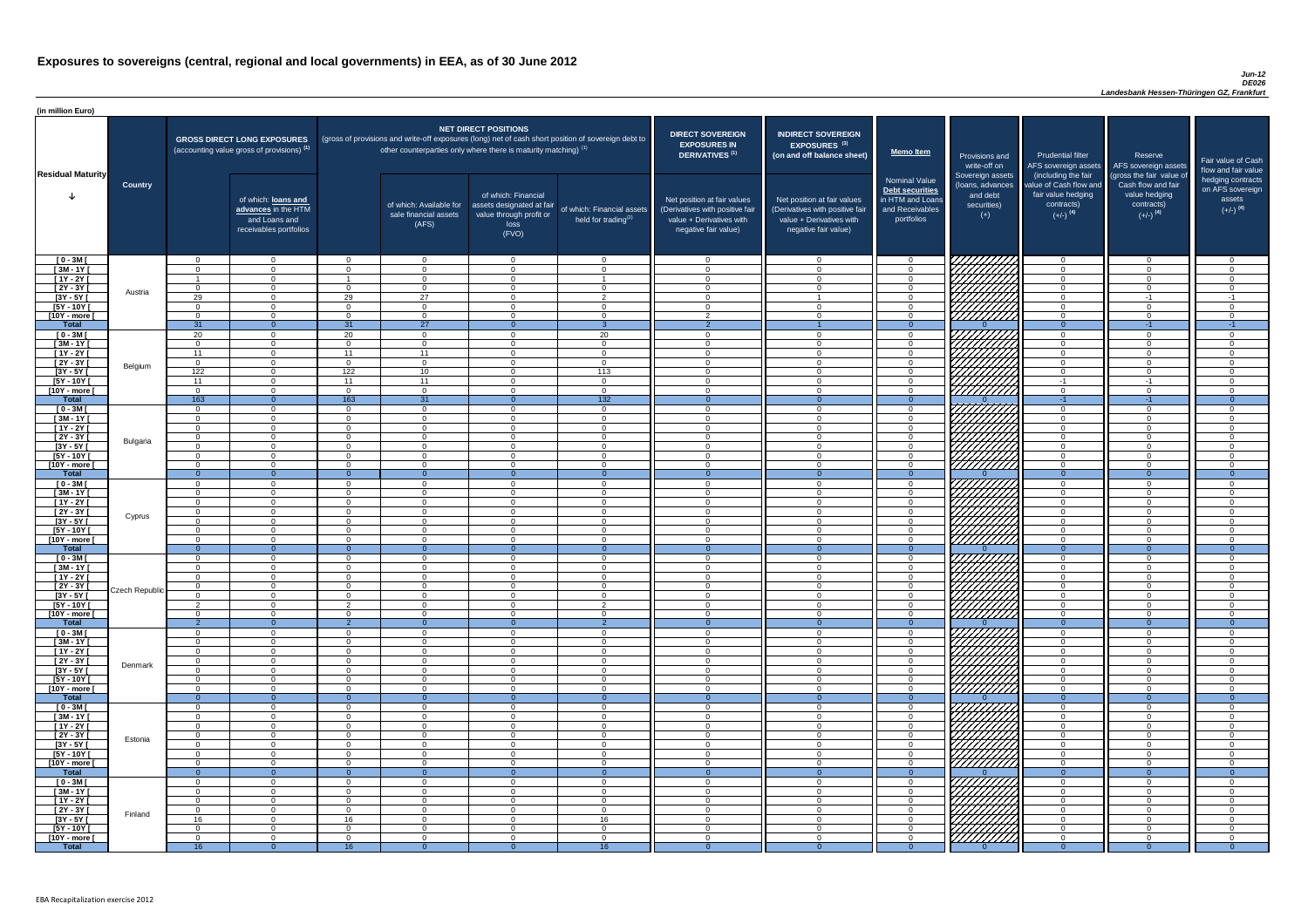#### *Jun-12 DE026*

| (in million Euro)             |                       |                  |                                                                                             |                      |                                                           |                                                                                                                                                                                                           |                                                         |                                                                                                                    |                                                                                                                    |                                                                                              |                                                                          |                                                                                      |                                                                                  |                                                                           |
|-------------------------------|-----------------------|------------------|---------------------------------------------------------------------------------------------|----------------------|-----------------------------------------------------------|-----------------------------------------------------------------------------------------------------------------------------------------------------------------------------------------------------------|---------------------------------------------------------|--------------------------------------------------------------------------------------------------------------------|--------------------------------------------------------------------------------------------------------------------|----------------------------------------------------------------------------------------------|--------------------------------------------------------------------------|--------------------------------------------------------------------------------------|----------------------------------------------------------------------------------|---------------------------------------------------------------------------|
| <b>Residual Maturity</b>      |                       |                  | <b>GROSS DIRECT LONG EXPOSURES</b><br>(accounting value gross of provisions) <sup>(1)</sup> |                      |                                                           | NET DIRECT POSITIONS<br>(gross of provisions and write-off exposures (long) net of cash short position of sovereign debt to<br>other counterparties only where there is maturity matching) <sup>(1)</sup> |                                                         | <b>DIRECT SOVEREIGN</b><br><b>EXPOSURES IN</b><br><b>DERIVATIVES (1)</b>                                           | <b>INDIRECT SOVEREIGN</b><br><b>EXPOSURES<sup>(3)</sup></b><br>(on and off balance sheet)                          | <b>Memo Item</b>                                                                             | Provisions and<br>write-off on                                           | <b>Prudential filter</b><br>(including the fair                                      | Reserve<br>AFS sovereign assets AFS sovereign assets<br>(gross the fair value of | Fair value of Cash<br>flow and fair value                                 |
|                               | <b>Country</b>        |                  | of which: loans and<br>advances in the HTM<br>and Loans and<br>receivables portfolios       |                      | of which: Available for<br>sale financial assets<br>(AFS) | of which: Financial<br>assets designated at fair<br>value through profit or<br>loss<br>(FVO)                                                                                                              | of which: Financial assets<br>held for trading $^{(2)}$ | Net position at fair values<br>(Derivatives with positive fair<br>value + Derivatives with<br>negative fair value) | Net position at fair values<br>(Derivatives with positive fair<br>value + Derivatives with<br>negative fair value) | <b>Nominal Value</b><br>Debt securities<br>in HTM and Loans<br>and Receivables<br>portfolios | Sovereign assets<br>(Ioans, advances<br>and debt<br>securities)<br>$(+)$ | value of Cash flow and<br>fair value hedging<br>contracts)<br>$(+/-)$ <sup>(4)</sup> | Cash flow and fair<br>value hedging<br>contracts)<br>$(+/-)$ <sup>(4)</sup>      | hedging contracts<br>on AFS sovereign<br>assets<br>$(+/-)$ <sup>(4)</sup> |
| $[0 - 3M]$                    |                       | 20               | 20                                                                                          | 20                   | $\Omega$                                                  | $\Omega$                                                                                                                                                                                                  | $\overline{0}$                                          | - 0                                                                                                                | $\cap$                                                                                                             | $\Omega$                                                                                     |                                                                          | $\overline{0}$                                                                       | $\Omega$                                                                         | - റ                                                                       |
| $[3M - 1Y]$                   |                       | $\cap$           | $\Omega$<br>$\overline{4}$                                                                  | 4                    | $\Omega$<br>$\Omega$                                      | $\Omega$<br>$\Omega$                                                                                                                                                                                      | $\Omega$<br>$\Omega$                                    | - 0<br>റ                                                                                                           |                                                                                                                    | $\Omega$<br>$\Omega$                                                                         |                                                                          | $\overline{0}$<br>$\Omega$                                                           | $\Omega$<br>$\Omega$                                                             | $\cap$<br>$\cap$                                                          |
| $[1Y - 2Y]$<br>$[2Y - 3Y]$    |                       | $\cap$           | $\Omega$                                                                                    | $\cap$               | $\Omega$                                                  | $\Omega$                                                                                                                                                                                                  | $\overline{0}$                                          | $\cap$                                                                                                             | $\Omega$                                                                                                           | $\Omega$                                                                                     |                                                                          | $\overline{0}$                                                                       | $\Omega$                                                                         | $\cap$                                                                    |
| $[3Y - 5Y]$                   | France                | 28               | $\overline{0}$                                                                              | 28                   | $\overline{28}$                                           | $\Omega$                                                                                                                                                                                                  | $\overline{0}$                                          | $\bigcap$                                                                                                          |                                                                                                                    | $\Omega$                                                                                     |                                                                          | $\Omega$                                                                             | $\Omega$                                                                         | $\cap$                                                                    |
| $I5Y - 10Y$                   |                       | 103              | 59                                                                                          | 103                  | $\Omega$                                                  | $\Omega$                                                                                                                                                                                                  | 44                                                      | $\Omega$                                                                                                           |                                                                                                                    | $\Omega$                                                                                     | ШШЛ                                                                      | $\Omega$                                                                             | $\Omega$                                                                         | $\Omega$                                                                  |
| [10Y - more [                 |                       | $\cap$           | $\overline{0}$                                                                              | $\cap$               | $\overline{0}$                                            | $\Omega$                                                                                                                                                                                                  | $\overline{0}$                                          | $\sqrt{ }$                                                                                                         | $\Omega$                                                                                                           | $\overline{0}$                                                                               |                                                                          | $\overline{0}$                                                                       | $\Omega$                                                                         | $\Omega$                                                                  |
| Total                         |                       | 155              | 83                                                                                          | 155                  | $\overline{28}$                                           | $\Omega$                                                                                                                                                                                                  | 44                                                      | $\overline{0}$                                                                                                     | $\Omega$<br>$\Omega$                                                                                               | $\Omega$                                                                                     |                                                                          | $\Omega$                                                                             | $\Omega$<br>$\Omega$                                                             | $\overline{0}$                                                            |
| $[0 - 3M]$<br>$[3M-1Y]$       |                       | 668<br>896       | 550<br>546                                                                                  | 668<br>876           | 57<br>$\overline{20}$                                     | $\Omega$<br>$\Omega$                                                                                                                                                                                      | 61<br>309                                               | 10<br>85                                                                                                           |                                                                                                                    | $\overline{0}$<br>$\overline{0}$                                                             |                                                                          | $\overline{0}$<br>$\overline{0}$                                                     | $\Omega$                                                                         | - റ<br>$\cap$                                                             |
| $[1Y - 2Y]$                   |                       | 1,897            | 838                                                                                         | 1,814                | $\overline{78}$                                           | 14                                                                                                                                                                                                        | 884                                                     | 60                                                                                                                 |                                                                                                                    | $\Omega$                                                                                     |                                                                          | $-3$                                                                                 | $-3$                                                                             | $\cap$                                                                    |
| $[2Y - 3Y]$                   | Germany               | 2,220            | 778                                                                                         | 2,201                | 501                                                       | $\Omega$                                                                                                                                                                                                  | 922                                                     | 43                                                                                                                 |                                                                                                                    | $\overline{0}$                                                                               |                                                                          | $-8$                                                                                 | $-13$                                                                            | $-5$                                                                      |
| $[3Y - 5Y]$                   |                       | 5,510            | 1,610                                                                                       | 5,418                | 1,839                                                     | 0                                                                                                                                                                                                         | 1,970                                                   | 70                                                                                                                 |                                                                                                                    | $\Omega$                                                                                     |                                                                          | $-25$                                                                                | $-42$                                                                            | $-17$                                                                     |
| $[5Y - 10Y]$                  |                       | 7,466            | 5,968                                                                                       | 7,453                | 998                                                       | $\Omega$                                                                                                                                                                                                  | 487<br>. 5                                              | 604                                                                                                                |                                                                                                                    | $\Omega$                                                                                     |                                                                          | $-40$                                                                                | $-46$<br>$\Omega$                                                                | -6<br>$\cap$                                                              |
| [10Y - more [<br><b>Total</b> |                       | 4,847<br>23,505  | 4,738<br>15,028                                                                             | 4,847<br>23,277      | $\Omega$<br>3,493                                         | 104<br>118                                                                                                                                                                                                | 4,638                                                   | 514<br>1,385                                                                                                       |                                                                                                                    | $\Omega$<br>$\Omega$                                                                         | ////////////                                                             | $\overline{0}$<br>$-76$                                                              | $-104$                                                                           | $-28$                                                                     |
| $[0 - 3M]$                    |                       | $\cap$           | $\overline{0}$                                                                              | $\Omega$             | $\Omega$                                                  | $\Omega$                                                                                                                                                                                                  | $\overline{0}$                                          | $\cap$                                                                                                             |                                                                                                                    | $\Omega$                                                                                     |                                                                          | $\overline{0}$                                                                       | $\cap$                                                                           | . വ                                                                       |
| $[3M-1Y]$                     |                       | $\cap$           | $\overline{0}$                                                                              | $\Omega$             | $\Omega$                                                  | $\Omega$                                                                                                                                                                                                  | $\Omega$                                                | $\sqrt{ }$                                                                                                         | $\cap$                                                                                                             | $\Omega$                                                                                     | HHHHA                                                                    | $\overline{0}$                                                                       | $\Omega$                                                                         | $\cap$                                                                    |
| $[1Y - 2Y]$                   |                       | റ                | $\overline{0}$                                                                              | $\cap$               | $\Omega$                                                  | $\Omega$                                                                                                                                                                                                  | $\Omega$                                                | - 0                                                                                                                | $\cap$                                                                                                             | $\overline{0}$                                                                               |                                                                          | $\overline{0}$                                                                       | $\Omega$                                                                         | $\overline{0}$                                                            |
| $[2Y - 3Y]$                   | Greece <sup>(5)</sup> | $\Omega$         | $\Omega$                                                                                    | $\cap$               | $\Omega$                                                  | $\Omega$                                                                                                                                                                                                  | $\Omega$                                                | $\cap$                                                                                                             | $\cap$                                                                                                             | $\overline{0}$                                                                               | <i>ШША</i>                                                               | $\Omega$                                                                             | $\Omega$                                                                         | - റ                                                                       |
| $[3Y - 5Y]$<br>$[5Y - 10Y]$   |                       | $\cap$           | $\Omega$                                                                                    | $\cap$               | $\overline{0}$                                            | $\Omega$                                                                                                                                                                                                  | $\Omega$                                                | - 0                                                                                                                |                                                                                                                    | $\Omega$                                                                                     | <i>UMMA</i>                                                              | 0<br>$\overline{0}$                                                                  | $\Omega$                                                                         | - 0                                                                       |
| [10Y - more [                 |                       |                  | $\Omega$                                                                                    | $\Omega$             | $\Omega$                                                  | $\Omega$                                                                                                                                                                                                  | $\Omega$                                                | - 0                                                                                                                |                                                                                                                    | $\Omega$                                                                                     | 7777777777                                                               | $\Omega$                                                                             | $\Omega$                                                                         | ി                                                                         |
| <b>Total</b>                  |                       |                  | $\Omega$                                                                                    |                      |                                                           |                                                                                                                                                                                                           | $\Omega$                                                |                                                                                                                    |                                                                                                                    |                                                                                              |                                                                          | $\Omega$                                                                             |                                                                                  |                                                                           |
| $[0 - 3M]$                    |                       |                  | $\Omega$                                                                                    | $\Omega$             | $\Omega$                                                  | $\Omega$                                                                                                                                                                                                  | $\Omega$                                                | $\Omega$                                                                                                           | ∩                                                                                                                  | $\Omega$                                                                                     |                                                                          | $\overline{0}$                                                                       | $\Omega$                                                                         | $\Omega$                                                                  |
| $[3M - 1Y]$                   |                       | 29<br>$\Omega$   | $\Omega$                                                                                    | 29<br>$\Omega$       | $\Omega$                                                  | $\Omega$<br>$\Omega$                                                                                                                                                                                      | 29                                                      | - 0<br>- 0                                                                                                         | $\cap$<br>$\cap$                                                                                                   | $\Omega$                                                                                     |                                                                          | $\overline{0}$                                                                       | $\Omega$                                                                         | ി<br>- 0                                                                  |
| $[1Y - 2Y]$<br>$[2Y - 3Y]$    |                       | റ                | $\Omega$<br>$\Omega$                                                                        | $\Omega$             | $\Omega$<br>$\Omega$                                      | $\Omega$                                                                                                                                                                                                  | $\Omega$<br>$\Omega$                                    | - 0                                                                                                                | $\cap$                                                                                                             | $\Omega$<br>$\Omega$                                                                         |                                                                          | $\overline{0}$<br>$\overline{0}$                                                     | $\Omega$<br>$\Omega$                                                             | $\cap$                                                                    |
| $[3Y - 5Y]$                   | Hungary               |                  | $\Omega$                                                                                    | $\cap$               | $\Omega$                                                  | $\Omega$                                                                                                                                                                                                  | $\Omega$                                                | റ                                                                                                                  | $\cap$                                                                                                             | $\Omega$                                                                                     |                                                                          | $\Omega$                                                                             | $\Omega$                                                                         | $\cap$                                                                    |
| $[5Y - 10Y]$                  |                       | ົດ               | $\overline{0}$                                                                              | $\mathcal{P}$        | $\Omega$                                                  | $\Omega$                                                                                                                                                                                                  | $\mathcal{D}$                                           | $\Omega$                                                                                                           | $\cap$                                                                                                             | $\Omega$                                                                                     | HHHH                                                                     | $\Omega$                                                                             | $\Omega$                                                                         | $\Omega$                                                                  |
| [10Y - more [                 |                       | $\cap$           | $\Omega$                                                                                    | $\cap$               | $\Omega$                                                  | $\Omega$                                                                                                                                                                                                  | $\Omega$                                                | $\cap$                                                                                                             | $\Omega$                                                                                                           | $\Omega$                                                                                     |                                                                          | $\Omega$                                                                             | $\Omega$                                                                         | $\Omega$                                                                  |
| <b>Total</b>                  |                       | 31<br>$\cap$     | $\Omega$<br>$\Omega$                                                                        | 31<br>$\Omega$       | $\Omega$<br>$\overline{0}$                                | $\Omega$<br>$\Omega$                                                                                                                                                                                      | 31<br>$\Omega$                                          | $\Omega$<br>$\Omega$                                                                                               | $\cap$                                                                                                             | $\Omega$<br>$\Omega$                                                                         |                                                                          | $\Omega$<br>$\overline{0}$                                                           | $\Omega$<br>$\Omega$                                                             | $\Omega$<br>- 0                                                           |
| $[0 - 3M]$<br>$[3M - 1Y]$     |                       |                  | $\overline{0}$                                                                              | $\Omega$             | $\Omega$                                                  | $\Omega$                                                                                                                                                                                                  | $\Omega$                                                | - 0                                                                                                                |                                                                                                                    | $\Omega$                                                                                     | 7777                                                                     | $\overline{0}$                                                                       | $\Omega$                                                                         | $\Omega$                                                                  |
| $[1Y - 2Y]$                   |                       |                  | $\Omega$                                                                                    |                      | $\Omega$                                                  | $\Omega$                                                                                                                                                                                                  | $\Omega$                                                | - 0                                                                                                                |                                                                                                                    | $\Omega$                                                                                     |                                                                          | $\Omega$                                                                             | $\Omega$                                                                         | $\Omega$                                                                  |
| $[2Y - 3Y]$                   | Iceland               |                  | $\Omega$                                                                                    |                      | $\Omega$                                                  | $\Omega$                                                                                                                                                                                                  | $\Omega$                                                | - 0                                                                                                                |                                                                                                                    | $\Omega$                                                                                     |                                                                          | $\overline{0}$                                                                       | $\Omega$                                                                         | $\cap$                                                                    |
| $[3Y - 5Y]$                   |                       |                  | $\Omega$                                                                                    |                      | $\Omega$                                                  | $\Omega$                                                                                                                                                                                                  | $\Omega$                                                |                                                                                                                    |                                                                                                                    | $\Omega$                                                                                     |                                                                          | $\Omega$                                                                             |                                                                                  |                                                                           |
| [5Y - 10Y [<br>[10Y - more [  |                       |                  | $\Omega$<br>$\Omega$                                                                        |                      | $\Omega$<br>$\Omega$                                      | $\Omega$<br>$\Omega$                                                                                                                                                                                      | $\Omega$<br>$\Omega$                                    | - 0                                                                                                                |                                                                                                                    | $\Omega$<br>$\Omega$                                                                         | <u> 77777777</u>                                                         | $\Omega$<br>$\overline{0}$                                                           |                                                                                  | $\cap$                                                                    |
| <b>Total</b>                  |                       | . വ              | $\Omega$                                                                                    |                      | $\Omega$                                                  |                                                                                                                                                                                                           | $\Omega$                                                | - 0                                                                                                                |                                                                                                                    | $\Omega$                                                                                     |                                                                          | $\Omega$                                                                             | $\Omega$                                                                         | $\Omega$                                                                  |
| $[0 - 3M]$                    |                       |                  | $\Omega$                                                                                    |                      | $\Omega$                                                  | $\Omega$                                                                                                                                                                                                  | $\Omega$                                                | - വ                                                                                                                |                                                                                                                    | $\Omega$                                                                                     |                                                                          | $\overline{0}$                                                                       | $\Omega$                                                                         | $\Omega$                                                                  |
| $[3M - 1Y]$                   |                       |                  | $\overline{0}$                                                                              | $\Omega$             | $\Omega$                                                  | $\Omega$                                                                                                                                                                                                  | $\overline{0}$                                          | - വ                                                                                                                | $\cap$                                                                                                             | $\overline{0}$                                                                               | 777777777                                                                | $\overline{0}$                                                                       | $\Omega$                                                                         | $\cap$                                                                    |
| $[1Y - 2Y]$<br>$[2Y - 3Y]$    |                       | $\cap$<br>$\cap$ | $\overline{0}$<br>$\Omega$                                                                  | $\Omega$<br>$\Omega$ | $\Omega$<br>$\Omega$                                      | $\Omega$<br>$\Omega$                                                                                                                                                                                      | $\Omega$<br>$\Omega$                                    | $\Omega$<br>$\Omega$                                                                                               | $-2$<br>$\Omega$                                                                                                   | $\overline{0}$<br>$\Omega$                                                                   | VIIIIIII<br>VIIIIIIII                                                    | $\overline{0}$<br>$\overline{0}$                                                     | $\Omega$<br>$\Omega$                                                             | $\cap$<br>$\Omega$                                                        |
| $[3Y - 5Y]$                   | Ireland               | $\sqrt{ }$       | $\Omega$                                                                                    | $\cap$               | $\Omega$                                                  | $\Omega$                                                                                                                                                                                                  | $\Omega$                                                | - 0                                                                                                                | $\cap$                                                                                                             | $\overline{0}$                                                                               | VIIIIIIII                                                                | $\overline{0}$                                                                       | $\Omega$                                                                         | $\Omega$                                                                  |
| $[5Y - 10Y]$                  |                       | $\cap$           | $\Omega$                                                                                    | $\cap$               | $\Omega$                                                  | $\Omega$                                                                                                                                                                                                  | $\Omega$                                                | - 0                                                                                                                | $\cap$                                                                                                             | $\overline{0}$                                                                               | 7777777777                                                               | $\overline{0}$                                                                       | $\Omega$                                                                         | $\Omega$                                                                  |
| [10Y - more ]                 |                       |                  | $\Omega$                                                                                    | $\Omega$             | $\Omega$                                                  | $\Omega$                                                                                                                                                                                                  | $\Omega$                                                | $\Omega$                                                                                                           | $\Omega$                                                                                                           | $\Omega$                                                                                     | 77777777                                                                 | $\overline{0}$                                                                       | $\Omega$                                                                         | $\Omega$                                                                  |
| <b>Total</b>                  |                       |                  | $\Omega$                                                                                    |                      |                                                           |                                                                                                                                                                                                           |                                                         | $\Omega$                                                                                                           | $-2$                                                                                                               |                                                                                              | 7777,                                                                    | $\Omega$                                                                             |                                                                                  | $\Omega$<br>$\cap$                                                        |
| $[0 - 3M]$<br>$[3M - 1Y]$     |                       |                  | $\Omega$<br>$\Omega$                                                                        | $\cap$<br>$\Omega$   | $\Omega$<br>$\Omega$                                      | $\Omega$<br>$\Omega$                                                                                                                                                                                      | $\Omega$<br>$\Omega$                                    | - 0<br>- 0                                                                                                         |                                                                                                                    | $\Omega$<br>$\Omega$                                                                         |                                                                          | $\overline{0}$<br>$\overline{0}$                                                     | $\Omega$<br>$\Omega$                                                             | $\Omega$                                                                  |
| $[1Y - 2Y]$                   |                       | 50               | $\Omega$                                                                                    | 50                   | 25                                                        | $\Omega$                                                                                                                                                                                                  | 25                                                      | - 0                                                                                                                | $\cap$                                                                                                             | $\Omega$                                                                                     |                                                                          | $\mathbf 1$                                                                          | $\Omega$                                                                         | $-1$                                                                      |
| $[2Y - 3Y]$                   | Italy                 | 128              | $\overline{0}$                                                                              | 128                  | 78                                                        | $\Omega$                                                                                                                                                                                                  | 50                                                      | - 0                                                                                                                | $\cap$                                                                                                             | $\Omega$                                                                                     | HAAAA<br>HAAAA                                                           | $\mathbf 1$                                                                          | $\Omega$                                                                         | $-1$                                                                      |
| $[3Y - 5Y]$                   |                       | 68               | $\Omega$                                                                                    | 68                   | 44                                                        | $\Omega$                                                                                                                                                                                                  | 24                                                      | $\cap$                                                                                                             | -6                                                                                                                 | $\Omega$                                                                                     |                                                                          | -4                                                                                   | -1                                                                               | $-3$                                                                      |
| $[5Y - 10Y]$                  |                       | $\cap$           | $\overline{0}$<br>$\Omega$                                                                  | $\cap$<br>_Б         | $\Omega$<br>$\Omega$                                      | $\Omega$<br>$\Omega$                                                                                                                                                                                      | $\Omega$<br>$5^{\circ}$                                 | - 0<br>$\cap$                                                                                                      | $\cap$<br>$\cap$                                                                                                   | $\Omega$<br>$\Omega$                                                                         |                                                                          | $\Omega$                                                                             | $\Omega$<br>$\Omega$                                                             | - 0<br>$\Omega$                                                           |
| [10Y - more [<br><b>Total</b> |                       | 251              | $\Omega$                                                                                    | 251                  | 146                                                       |                                                                                                                                                                                                           | 104                                                     |                                                                                                                    |                                                                                                                    |                                                                                              |                                                                          | $\Omega$                                                                             |                                                                                  | $-5$                                                                      |
| $[0 - 3M]$                    |                       |                  | $\Omega$                                                                                    |                      | $\cap$                                                    | $\Omega$                                                                                                                                                                                                  | $\Omega$                                                | $\cap$                                                                                                             |                                                                                                                    | $\Omega$                                                                                     | VIIIIIIII                                                                | $\Omega$                                                                             |                                                                                  |                                                                           |
| $[3M - 1Y]$                   |                       |                  | $\Omega$                                                                                    | $\cap$               | $\overline{0}$                                            | $\Omega$                                                                                                                                                                                                  | $\Omega$                                                | $\Omega$                                                                                                           |                                                                                                                    | $\Omega$                                                                                     |                                                                          | $\overline{0}$                                                                       | $\Omega$                                                                         | $\cap$                                                                    |
| $[1Y - 2Y]$                   |                       |                  | $\overline{0}$                                                                              |                      | $\Omega$                                                  | $\Omega$                                                                                                                                                                                                  |                                                         | - 0                                                                                                                |                                                                                                                    | $\Omega$                                                                                     |                                                                          | $\Omega$                                                                             | $\Omega$                                                                         | $\Omega$                                                                  |
| $[2Y - 3Y]$<br>$[3Y - 5Y]$    | Latvia                |                  | $\overline{0}$<br>$\Omega$                                                                  | $\cap$               | $\Omega$<br>$\Omega$                                      | $\Omega$<br>$\Omega$                                                                                                                                                                                      | $\Omega$<br>$\Omega$                                    | - 0<br>$\cap$                                                                                                      |                                                                                                                    | $\Omega$<br>$\Omega$                                                                         |                                                                          | $\Omega$<br>$\Omega$                                                                 | $\Omega$                                                                         | $\Omega$<br>$\cap$                                                        |
| $[5Y - 10Y]$                  |                       |                  | $\Omega$                                                                                    |                      | $\Omega$                                                  | $\Omega$                                                                                                                                                                                                  | $\Omega$                                                | - 0                                                                                                                |                                                                                                                    | $\Omega$                                                                                     | <b>Children</b>                                                          | $\Omega$                                                                             |                                                                                  | $\Omega$                                                                  |
| [10Y - more [                 |                       |                  | $\Omega$                                                                                    |                      | $\Omega$                                                  | $\Omega$                                                                                                                                                                                                  | $\Omega$                                                | - 0                                                                                                                |                                                                                                                    | $\Omega$                                                                                     |                                                                          | $\Omega$                                                                             |                                                                                  | $\Omega$                                                                  |
| <b>Total</b>                  |                       |                  | $\Omega$                                                                                    |                      | $\Omega$                                                  | $\Omega$                                                                                                                                                                                                  |                                                         |                                                                                                                    |                                                                                                                    | $\Omega$                                                                                     |                                                                          | $\Omega$                                                                             |                                                                                  | $\Omega$                                                                  |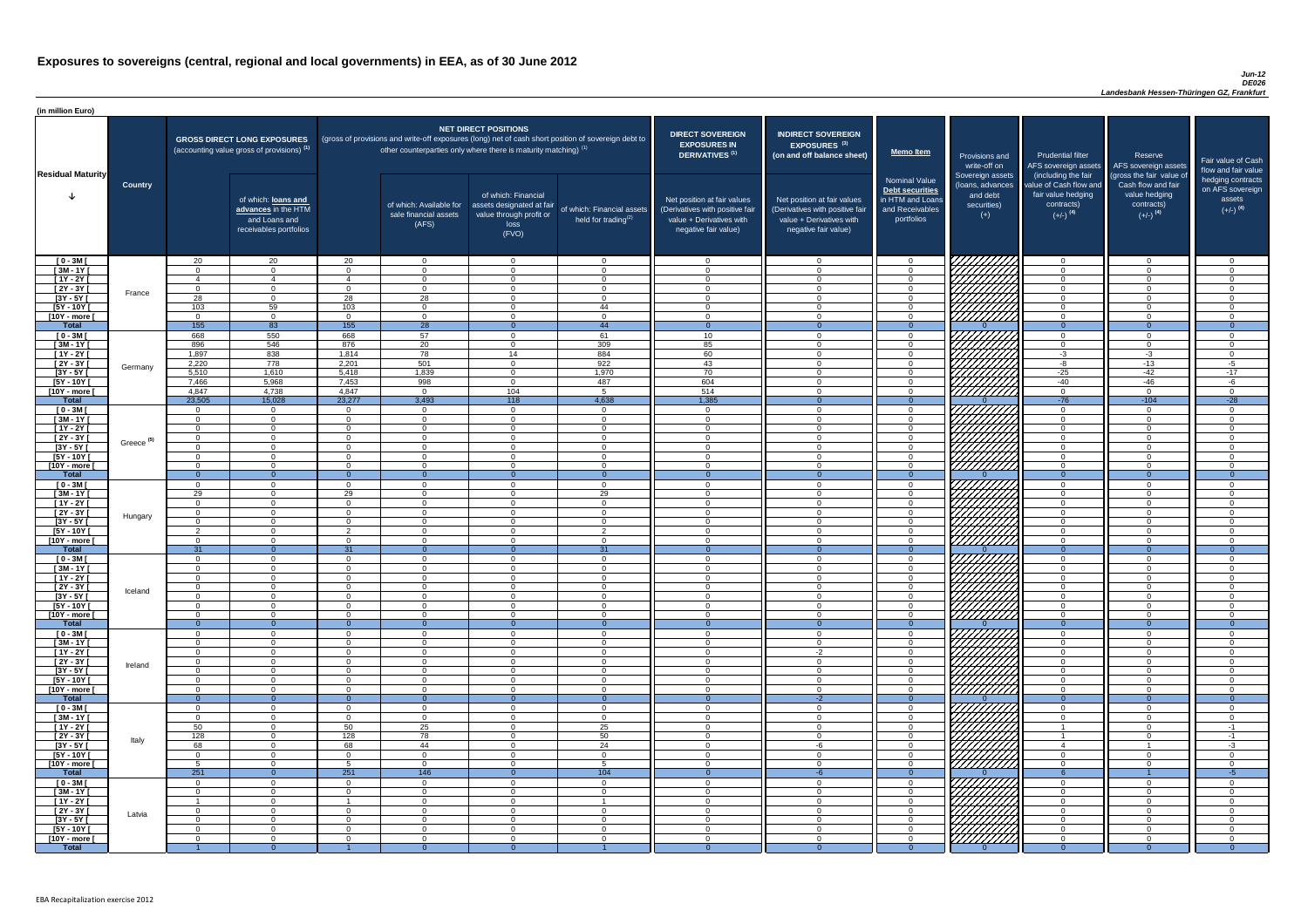#### *Jun-12 DE026*

| <b>DIRECT SOVEREIGN</b><br><b>EXPOSURES IN</b><br><b>DERIVATIVES<sup>(1)</sup></b><br>Net position at fair values<br>(Derivatives with positive fair<br>value + Derivatives with<br>negative fair value) | <b>INDIRECT SOVEREIGN</b><br>EXPOSURES <sup>(3)</sup><br>(on and off balance sheet)<br>Net position at fair values<br>(Derivatives with positive fair<br>value + Derivatives with<br>negative fair value) | <b>Memo Item</b><br><b>Nominal Value</b><br><b>Debt securities</b><br>in HTM and Loans<br>and Receivables<br>portfolios | Provisions and<br>write-off on<br>Sovereign assets<br>(loans, advances<br>and debt<br>securities)<br>$(+)$ | <b>Prudential filter</b><br>AFS sovereign assets<br>(including the fair<br>value of Cash flow and<br>fair value hedging<br>contracts)<br>$(+/-)$ <sup>(4)</sup> | Reserve<br>AFS sovereign assets<br>(gross the fair value of<br>Cash flow and fair<br>value hedging<br>contracts)<br>$(+/-)$ <sup>(4)</sup> | Fair value of Cash<br>flow and fair value<br>hedging contracts<br>on AFS sovereign<br>assets<br>$(+/-)$ <sup>(4)</sup> |
|----------------------------------------------------------------------------------------------------------------------------------------------------------------------------------------------------------|-----------------------------------------------------------------------------------------------------------------------------------------------------------------------------------------------------------|-------------------------------------------------------------------------------------------------------------------------|------------------------------------------------------------------------------------------------------------|-----------------------------------------------------------------------------------------------------------------------------------------------------------------|--------------------------------------------------------------------------------------------------------------------------------------------|------------------------------------------------------------------------------------------------------------------------|
| $\mathbf 0$                                                                                                                                                                                              | $\overline{0}$                                                                                                                                                                                            | $\mathbf 0$                                                                                                             |                                                                                                            | $\overline{0}$                                                                                                                                                  | $\overline{0}$                                                                                                                             | 0                                                                                                                      |
| $\mathbf 0$                                                                                                                                                                                              | $\mathbf 0$                                                                                                                                                                                               | $\mathbf 0$                                                                                                             |                                                                                                            | $\mathbf 0$                                                                                                                                                     | $\mathbf 0$                                                                                                                                | 0                                                                                                                      |
| $\mathbf 0$                                                                                                                                                                                              | $\mathbf 0$                                                                                                                                                                                               | $\mathbf 0$                                                                                                             |                                                                                                            | $\mathbf 0$                                                                                                                                                     | $\overline{0}$                                                                                                                             | 0                                                                                                                      |
| $\mathbf 0$                                                                                                                                                                                              | $\mathbf 0$<br>$\mathbf 0$                                                                                                                                                                                | $\mathbf 0$                                                                                                             |                                                                                                            | $\mathbf 0$                                                                                                                                                     | $\mathbf 0$<br>$\mathbf 0$                                                                                                                 | 0<br>$\overline{0}$                                                                                                    |
| $\pmb{0}$<br>$\mathbf 0$                                                                                                                                                                                 | $\mathbf 0$                                                                                                                                                                                               | $\mathbf 0$<br>$\mathbf 0$                                                                                              |                                                                                                            | $\pmb{0}$<br>$\mathbf 0$                                                                                                                                        | $\mathbf 0$                                                                                                                                | 0                                                                                                                      |
| $\mathbf 0$                                                                                                                                                                                              | $\mathbf 0$                                                                                                                                                                                               | $\mathbf 0$                                                                                                             |                                                                                                            | $\mathbf 0$                                                                                                                                                     | $\mathbf 0$                                                                                                                                | 0                                                                                                                      |
| $\mathbf{0}$                                                                                                                                                                                             | $\overline{0}$                                                                                                                                                                                            | $\overline{0}$                                                                                                          | O                                                                                                          | $\overline{0}$                                                                                                                                                  | $\overline{0}$                                                                                                                             | $\overline{0}$                                                                                                         |
| $\mathbf 0$                                                                                                                                                                                              | $\mathbf 0$                                                                                                                                                                                               | $\mathbf 0$                                                                                                             |                                                                                                            | $\mathbf 0$                                                                                                                                                     | $\mathbf 0$                                                                                                                                | 0                                                                                                                      |
| $\mathbf 0$                                                                                                                                                                                              | $\mathbf 0$                                                                                                                                                                                               | $\mathbf 0$                                                                                                             |                                                                                                            | $\mathbf 0$                                                                                                                                                     | $\mathbf 0$                                                                                                                                | 0                                                                                                                      |
| $\mathbf 0$<br>$\mathbf 0$                                                                                                                                                                               | $\mathbf 0$<br>$\mathbf 0$                                                                                                                                                                                | $\mathbf 0$<br>$\mathbf 0$                                                                                              |                                                                                                            | $\mathbf 0$<br>$\mathbf 0$                                                                                                                                      | $\mathbf 0$<br>$\mathbf 0$                                                                                                                 | 0<br>0                                                                                                                 |
| $\pmb{0}$                                                                                                                                                                                                | $\mathbf 0$                                                                                                                                                                                               | $\mathbf 0$                                                                                                             |                                                                                                            | $\mathbf 0$                                                                                                                                                     | $\mathbf 0$                                                                                                                                | 0                                                                                                                      |
| $\mathbf 0$                                                                                                                                                                                              | $\mathbf 0$                                                                                                                                                                                               | $\mathbf 0$                                                                                                             |                                                                                                            | $\mathbf 0$                                                                                                                                                     | $\mathbf 0$                                                                                                                                | 0                                                                                                                      |
| $\mathbf 0$                                                                                                                                                                                              | $\mathbf 0$                                                                                                                                                                                               | $\mathbf 0$                                                                                                             |                                                                                                            | $\mathbf 0$                                                                                                                                                     | $\mathbf 0$                                                                                                                                | 0                                                                                                                      |
| $\mathbf{0}$                                                                                                                                                                                             | $\overline{0}$                                                                                                                                                                                            | $\overline{0}$                                                                                                          | $\Omega$                                                                                                   | $\overline{0}$                                                                                                                                                  | $\overline{0}$                                                                                                                             | $\overline{0}$                                                                                                         |
| $\mathbf 0$<br>$\mathbf 0$                                                                                                                                                                               | $\mathbf 0$<br>$\mathbf 0$                                                                                                                                                                                | $\mathbf 0$<br>$\mathbf 0$                                                                                              |                                                                                                            | $\mathbf 0$<br>$\mathbf 0$                                                                                                                                      | $\mathbf 0$<br>$\mathbf 0$                                                                                                                 | 0<br>0                                                                                                                 |
| $\mathbf 0$                                                                                                                                                                                              | $\mathbf 0$                                                                                                                                                                                               | $\mathbf 0$                                                                                                             |                                                                                                            | $\mathbf 0$                                                                                                                                                     | $\mathbf 0$                                                                                                                                | 0                                                                                                                      |
| $\mathbf 0$                                                                                                                                                                                              | 0                                                                                                                                                                                                         | $\mathbf 0$                                                                                                             |                                                                                                            | $\mathbf 0$                                                                                                                                                     | 0                                                                                                                                          | 0                                                                                                                      |
| $\mathbf 0$                                                                                                                                                                                              | $\mathbf 0$                                                                                                                                                                                               | $\mathbf 0$                                                                                                             |                                                                                                            | 0                                                                                                                                                               | $\Omega$                                                                                                                                   | 0                                                                                                                      |
| 0                                                                                                                                                                                                        | 0                                                                                                                                                                                                         | $\mathbf 0$                                                                                                             |                                                                                                            | 0                                                                                                                                                               | 0                                                                                                                                          | 0                                                                                                                      |
| $\mathbf 0$<br>$\mathbf{0}$                                                                                                                                                                              | $\mathbf 0$<br>$\overline{0}$                                                                                                                                                                             | $\mathbf 0$<br>$\overline{0}$                                                                                           | 7777 A<br>$\mathbf{0}$                                                                                     | 0<br>$\overline{0}$                                                                                                                                             | $\overline{0}$<br>$\overline{0}$                                                                                                           | 0<br>$\overline{0}$                                                                                                    |
| $\boldsymbol{0}$                                                                                                                                                                                         | $\mathbf 0$                                                                                                                                                                                               | $\mathbf 0$                                                                                                             |                                                                                                            | $\mathbf 0$                                                                                                                                                     | $\overline{0}$                                                                                                                             | 0                                                                                                                      |
| $\mathbf 0$                                                                                                                                                                                              | $\mathbf 0$                                                                                                                                                                                               | $\mathbf 0$                                                                                                             |                                                                                                            | $\mathbf 0$                                                                                                                                                     | $\mathbf 0$                                                                                                                                | 0                                                                                                                      |
| $\mathbf 0$                                                                                                                                                                                              | $\boldsymbol{0}$                                                                                                                                                                                          | $\mathbf 0$                                                                                                             |                                                                                                            | $\pmb{0}$                                                                                                                                                       | $\mathbf 0$                                                                                                                                | 0                                                                                                                      |
| 0                                                                                                                                                                                                        | $\mathbf 0$                                                                                                                                                                                               | $\mathbf 0$                                                                                                             |                                                                                                            | $\mathbf 0$                                                                                                                                                     | $\overline{0}$                                                                                                                             | 0                                                                                                                      |
| $\mathbf 0$<br>$\mathbf 0$                                                                                                                                                                               | $\boldsymbol{0}$<br>$\mathbf 0$                                                                                                                                                                           | $\pmb{0}$<br>$\mathbf 0$                                                                                                |                                                                                                            | $\mathbf 0$<br>$\pmb{0}$                                                                                                                                        | $\mathbf 0$<br>$\mathbf{0}$                                                                                                                | 0<br>0                                                                                                                 |
| $\mathbf 0$                                                                                                                                                                                              | $\mathbf 0$                                                                                                                                                                                               | $\mathbf 0$                                                                                                             |                                                                                                            | $\mathbf 0$                                                                                                                                                     | $\mathbf 0$                                                                                                                                | 0                                                                                                                      |
| $\mathbf{0}$                                                                                                                                                                                             | $\overline{0}$                                                                                                                                                                                            | $\mathbf 0$                                                                                                             | $\overline{0}$                                                                                             | $\overline{0}$                                                                                                                                                  | $\overline{0}$                                                                                                                             | $\mathbf{0}$                                                                                                           |
| $\mathbf 0$                                                                                                                                                                                              | $\mathbf 0$                                                                                                                                                                                               | $\mathbf 0$                                                                                                             |                                                                                                            | $\mathbf 0$                                                                                                                                                     | 0                                                                                                                                          | 0                                                                                                                      |
| 0                                                                                                                                                                                                        | $\mathbf 0$                                                                                                                                                                                               | $\mathbf 0$                                                                                                             |                                                                                                            | 0                                                                                                                                                               | 0                                                                                                                                          | 0                                                                                                                      |
| $\mathbf 0$<br>$\mathbf 0$                                                                                                                                                                               | $\mathbf 0$<br>$\mathbf 0$                                                                                                                                                                                | $\pmb{0}$<br>$\mathbf 0$                                                                                                |                                                                                                            | 0<br>$\mathbf 0$                                                                                                                                                | $\mathbf 0$<br>$\mathbf 0$                                                                                                                 | 0<br>0                                                                                                                 |
| $\mathbf 0$                                                                                                                                                                                              | $\overline{0}$                                                                                                                                                                                            | $\boldsymbol{0}$                                                                                                        |                                                                                                            | $\mathbf 0$                                                                                                                                                     | 0                                                                                                                                          | 0                                                                                                                      |
| $\mathbf 0$                                                                                                                                                                                              | $-2$                                                                                                                                                                                                      | $\mathbf 0$                                                                                                             |                                                                                                            | $\mathbf 0$                                                                                                                                                     | $\mathbf 0$                                                                                                                                | 0                                                                                                                      |
| $\mathbf 0$                                                                                                                                                                                              | 0                                                                                                                                                                                                         | $\mathbf 0$                                                                                                             |                                                                                                            | $\mathbf 0$                                                                                                                                                     | $\mathbf 0$                                                                                                                                | 0                                                                                                                      |
| $\mathbf{0}$                                                                                                                                                                                             | $-2$                                                                                                                                                                                                      | $\overline{0}$                                                                                                          | $\mathbf 0$                                                                                                | $\overline{O}$                                                                                                                                                  | $\overline{0}$                                                                                                                             | $\boldsymbol{0}$                                                                                                       |
| 0<br>$\mathbf 0$                                                                                                                                                                                         | $\mathbf 0$<br>$\mathbf 0$                                                                                                                                                                                | $\mathbf 0$<br>$\mathbf 0$                                                                                              |                                                                                                            | $\mathbf 0$<br>$\mathbf 0$                                                                                                                                      | 0<br>$\mathbf 0$                                                                                                                           | 0<br>$\mathbf 0$                                                                                                       |
| 0                                                                                                                                                                                                        | 0                                                                                                                                                                                                         | $\mathbf 0$                                                                                                             |                                                                                                            | 0                                                                                                                                                               | 0                                                                                                                                          | 0                                                                                                                      |
| 0                                                                                                                                                                                                        | 0                                                                                                                                                                                                         | $\mathbf 0$                                                                                                             |                                                                                                            | 0                                                                                                                                                               | $\mathbf{0}$                                                                                                                               | 0                                                                                                                      |
| $\mathbf 0$                                                                                                                                                                                              | 0                                                                                                                                                                                                         | $\mathbf 0$                                                                                                             |                                                                                                            | 0                                                                                                                                                               | $\mathbf 0$                                                                                                                                | $\mathbf 0$                                                                                                            |
| 0                                                                                                                                                                                                        | 0                                                                                                                                                                                                         | $\mathbf 0$                                                                                                             |                                                                                                            | 0                                                                                                                                                               | 0                                                                                                                                          | 0                                                                                                                      |
| $\mathbf 0$<br>$\mathbf{0}$                                                                                                                                                                              | $\mathbf 0$<br>$\overline{0}$                                                                                                                                                                             | $\pmb{0}$<br>$\overline{0}$                                                                                             | $\overline{0}$                                                                                             | 0<br>$\overline{0}$                                                                                                                                             | $\mathbf 0$<br>$\overline{0}$                                                                                                              | 0<br>$\overline{0}$                                                                                                    |
| $\mathbf 0$                                                                                                                                                                                              | 0                                                                                                                                                                                                         | $\mathbf 0$                                                                                                             | 777,                                                                                                       | $\mathbf 0$                                                                                                                                                     | $\overline{0}$                                                                                                                             | 0                                                                                                                      |
| $\mathbf 0$                                                                                                                                                                                              | $\mathbf 0$                                                                                                                                                                                               | $\mathbf 0$                                                                                                             |                                                                                                            | $\mathbf 0$                                                                                                                                                     | $\overline{0}$                                                                                                                             | 0                                                                                                                      |
| $\mathbf 0$                                                                                                                                                                                              | $\mathbf 0$                                                                                                                                                                                               | $\mathbf 0$                                                                                                             |                                                                                                            | $\mathbf 0$                                                                                                                                                     | $\overline{0}$                                                                                                                             | 0                                                                                                                      |
| 0                                                                                                                                                                                                        | 0                                                                                                                                                                                                         | $\mathbf 0$                                                                                                             |                                                                                                            | 0                                                                                                                                                               | $\overline{0}$                                                                                                                             | 0                                                                                                                      |
| $\mathbf 0$<br>$\pmb{0}$                                                                                                                                                                                 | $\mathbf 0$<br>$\mathbf 0$                                                                                                                                                                                | $\pmb{0}$<br>$\boldsymbol{0}$                                                                                           |                                                                                                            | $\mathbf 0$<br>$\mathbf 0$                                                                                                                                      | $\overline{0}$<br>$\overline{0}$                                                                                                           | 0<br>$\overline{0}$                                                                                                    |
| $\mathbf 0$                                                                                                                                                                                              | $\mathbf 0$                                                                                                                                                                                               | $\mathbf 0$                                                                                                             |                                                                                                            | 0                                                                                                                                                               | 0                                                                                                                                          | 0                                                                                                                      |
| $\mathbf{0}$                                                                                                                                                                                             | $\overline{0}$                                                                                                                                                                                            | $\mathbf 0$                                                                                                             | $\overline{0}$                                                                                             | $\overline{0}$                                                                                                                                                  | $\overline{0}$                                                                                                                             | $\mathbf{0}$                                                                                                           |
| $\mathbf 0$                                                                                                                                                                                              | $\boldsymbol{0}$                                                                                                                                                                                          | $\mathbf 0$                                                                                                             |                                                                                                            | $\mathbf 0$                                                                                                                                                     | $\mathbf 0$                                                                                                                                | 0                                                                                                                      |
| $\Omega$                                                                                                                                                                                                 | $\Omega$                                                                                                                                                                                                  | $\mathbf 0$                                                                                                             |                                                                                                            | $\Omega$                                                                                                                                                        | $\overline{0}$                                                                                                                             | $\Omega$                                                                                                               |
| $\mathbf 0$                                                                                                                                                                                              | $-3$                                                                                                                                                                                                      | $\mathbf 0$                                                                                                             |                                                                                                            | $\mathbf 0$                                                                                                                                                     | $\overline{0}$                                                                                                                             | 0                                                                                                                      |
| $\mathbf 0$<br>$\mathbf 0$                                                                                                                                                                               | $\overline{0}$<br>$\overline{4}$                                                                                                                                                                          | $\mathbf 0$<br>$\mathbf 0$                                                                                              |                                                                                                            | $\mathbf 0$<br>$\mathbf 0$                                                                                                                                      | $\mathbf 0$<br>$\overline{0}$                                                                                                              | $\boldsymbol{0}$<br>$\overline{0}$                                                                                     |
| $\mathbf 0$                                                                                                                                                                                              | $\overline{0}$                                                                                                                                                                                            | $\mathbf 0$                                                                                                             |                                                                                                            | $\mathbf 0$                                                                                                                                                     | $\mathbf 0$                                                                                                                                | $\overline{0}$                                                                                                         |
| $\mathbf 0$                                                                                                                                                                                              | $\mathbf 0$                                                                                                                                                                                               | $\mathbf 0$                                                                                                             |                                                                                                            | $\mathbf 0$                                                                                                                                                     | $\overline{0}$                                                                                                                             | $\overline{0}$                                                                                                         |
| $\overline{0}$                                                                                                                                                                                           | $\overline{1}$                                                                                                                                                                                            | $\overline{0}$                                                                                                          | $\overline{0}$                                                                                             | $\overline{0}$                                                                                                                                                  | $\overline{0}$                                                                                                                             | $\overline{0}$                                                                                                         |

| (in million Euro)             |                |                                                                                             |                      |                                                                                                                                                                                                             |                                    |                                                           |                                                                                              |                                                                              |                                                                                                                    |                                                                                                                    |                                                                                              |                                                                          |                                                                                                             |                                                                                                         |
|-------------------------------|----------------|---------------------------------------------------------------------------------------------|----------------------|-------------------------------------------------------------------------------------------------------------------------------------------------------------------------------------------------------------|------------------------------------|-----------------------------------------------------------|----------------------------------------------------------------------------------------------|------------------------------------------------------------------------------|--------------------------------------------------------------------------------------------------------------------|--------------------------------------------------------------------------------------------------------------------|----------------------------------------------------------------------------------------------|--------------------------------------------------------------------------|-------------------------------------------------------------------------------------------------------------|---------------------------------------------------------------------------------------------------------|
| <b>Residual Maturity</b>      | <b>Country</b> | <b>GROSS DIRECT LONG EXPOSURES</b><br>(accounting value gross of provisions) <sup>(1)</sup> |                      | <b>NET DIRECT POSITIONS</b><br>gross of provisions and write-off exposures (long) net of cash short position of sovereign debt to<br>other counterparties only where there is maturity matching) $(1)^{-1}$ |                                    |                                                           |                                                                                              | <b>DIRECT SOVEREIGN</b><br><b>EXPOSURES IN</b><br>DERIVATIVES <sup>(1)</sup> | <b>INDIRECT SOVEREIGN</b><br><b>EXPOSURES<sup>(3)</sup></b><br>(on and off balance sheet)                          | <b>Memo Item</b>                                                                                                   | Provisions and<br>write-off on                                                               | <b>Prudential filter</b><br>AFS sovereign assets                         | Reserve<br>AFS sovereign assets                                                                             | Fair value<br>flow and t                                                                                |
|                               |                |                                                                                             |                      | of which: loans and<br>advances in the HTM<br>and Loans and<br>receivables portfolios                                                                                                                       |                                    | of which: Available for<br>sale financial assets<br>(AFS) | of which: Financial<br>assets designated at fair<br>value through profit or<br>loss<br>(FVO) | of which: Financial assets<br>held for trading <sup>(2)</sup>                | Net position at fair values<br>(Derivatives with positive fair<br>value + Derivatives with<br>negative fair value) | Net position at fair values<br>(Derivatives with positive fair<br>value + Derivatives with<br>negative fair value) | <b>Nominal Value</b><br>Debt securities<br>in HTM and Loans<br>and Receivables<br>portfolios | Sovereign assets<br>(Ioans, advances<br>and debt<br>securities)<br>$(+)$ | (including the fair<br>value of Cash flow and<br>fair value hedging<br>contracts)<br>$(+/-)$ <sup>(4)</sup> | (gross the fair value of<br>Cash flow and fair<br>value hedging<br>contracts)<br>$(+/-)$ <sup>(4)</sup> |
| $[0 - 3M]$                    |                | $\Omega$                                                                                    | $\Omega$             | $\Omega$                                                                                                                                                                                                    | $\overline{0}$                     | $\Omega$                                                  | $\cap$                                                                                       | $\cap$                                                                       | $\Omega$                                                                                                           | $\Omega$                                                                                                           |                                                                                              | $\overline{0}$                                                           | $\Omega$                                                                                                    |                                                                                                         |
| $[3M-1Y]$                     | Liechtenstein  | $\Omega$                                                                                    | $\Omega$             | $\Omega$                                                                                                                                                                                                    | $\overline{0}$                     | $\Omega$                                                  | - 0<br>$\Omega$                                                                              | $\Omega$                                                                     | $\Omega$                                                                                                           | $\Omega$                                                                                                           |                                                                                              | $\Omega$                                                                 | $\Omega$                                                                                                    |                                                                                                         |
| $[1Y - 2Y]$<br>$[2Y - 3Y]$    |                | $\Omega$<br>$\overline{0}$                                                                  | $\cap$<br>$\Omega$   | $\Omega$<br>$\Omega$                                                                                                                                                                                        | $\overline{0}$<br>$\overline{0}$   | $\Omega$<br>$\Omega$                                      | $\Omega$                                                                                     | $\cap$                                                                       | $\Omega$<br>$\Omega$                                                                                               | $\overline{0}$<br>$\Omega$                                                                                         |                                                                                              | $\overline{0}$<br>$\overline{0}$                                         | $\Omega$<br>$\Omega$                                                                                        |                                                                                                         |
| $[3Y - 5Y]$                   |                | $\Omega$                                                                                    | $\cap$               | $\Omega$                                                                                                                                                                                                    | $\Omega$                           | $\Omega$                                                  | $\Omega$                                                                                     | $\Omega$                                                                     | $\Omega$                                                                                                           | $\overline{0}$                                                                                                     | HAAAN<br>HAAAN                                                                               | $\overline{0}$                                                           | $\Omega$                                                                                                    |                                                                                                         |
| $[5Y - 10Y]$                  |                | $\Omega$                                                                                    | $\Omega$             | $\Omega$                                                                                                                                                                                                    | $\Omega$                           | $\Omega$                                                  | $\Omega$                                                                                     | $\Omega$                                                                     | $\cap$                                                                                                             | $\overline{0}$                                                                                                     |                                                                                              | $\overline{0}$                                                           | $\Omega$                                                                                                    |                                                                                                         |
| [10Y - more [<br><b>Total</b> |                | $\Omega$<br>$\overline{0}$                                                                  | $\cap$<br>$\Omega$   | $\Omega$<br>$\Omega$                                                                                                                                                                                        | $\overline{0}$<br>$\Omega$         | $\Omega$<br>$\Omega$                                      | $\Omega$<br>$\Omega$                                                                         | $\Omega$                                                                     | $\Omega$                                                                                                           | $\Omega$<br>$\overline{0}$                                                                                         |                                                                                              | $\overline{0}$<br>$\overline{0}$                                         | $\Omega$<br>$\Omega$                                                                                        |                                                                                                         |
| $[0 - 3M]$                    |                | $\overline{0}$                                                                              | $\cap$               | $\Omega$                                                                                                                                                                                                    | $\overline{0}$                     | $\Omega$                                                  | $\Omega$                                                                                     |                                                                              | $\Omega$                                                                                                           | $\Omega$                                                                                                           |                                                                                              | $\overline{0}$                                                           | $\Omega$                                                                                                    |                                                                                                         |
| $\sqrt{3M-1Y}$                | Lithuania      | $\Omega$                                                                                    | $\cap$               | $\Omega$                                                                                                                                                                                                    | $\overline{0}$                     | $\Omega$                                                  | $\Omega$                                                                                     |                                                                              | $\Omega$                                                                                                           | $\overline{0}$                                                                                                     |                                                                                              | $\Omega$                                                                 | $\Omega$                                                                                                    |                                                                                                         |
| $[1Y - 2Y]$                   |                | $\Omega$                                                                                    | $\cap$               | $\Omega$                                                                                                                                                                                                    | $\Omega$                           | $\Omega$                                                  |                                                                                              |                                                                              | $\Omega$                                                                                                           | $\Omega$                                                                                                           |                                                                                              | $\Omega$                                                                 | $\Omega$                                                                                                    |                                                                                                         |
| $[2Y - 3Y]$                   |                | $\Omega$<br>$\Omega$                                                                        | $\Omega$             | $\Omega$                                                                                                                                                                                                    | $\overline{0}$                     | $\Omega$                                                  |                                                                                              |                                                                              | $\Omega$                                                                                                           | $\Omega$                                                                                                           | 777777777                                                                                    | $\Omega$<br>$\Omega$                                                     | $\Omega$                                                                                                    |                                                                                                         |
| $[3Y - 5Y]$<br>$[5Y - 10Y]$   |                | $\Omega$                                                                                    | $\Omega$<br>$\cap$   | $\Omega$<br>$\Omega$                                                                                                                                                                                        | $\overline{0}$<br>$\Omega$         | $\Omega$<br>$\Omega$                                      |                                                                                              | $\Omega$                                                                     | $\Omega$<br>- റ                                                                                                    | $\Omega$<br>. റ                                                                                                    |                                                                                              | $\Omega$                                                                 | $\Omega$<br>$\Omega$                                                                                        |                                                                                                         |
| [10Y - more [                 |                | $\Omega$                                                                                    | $\cap$               | $\Omega$                                                                                                                                                                                                    | $\overline{0}$                     | $\Omega$                                                  |                                                                                              |                                                                              | $\cap$                                                                                                             | $\Omega$                                                                                                           | 777777777                                                                                    | $\overline{0}$                                                           | $\Omega$                                                                                                    |                                                                                                         |
| <b>Total</b>                  |                | $\Omega$                                                                                    | റ                    | $\Omega$                                                                                                                                                                                                    | $\Omega$                           | - റ                                                       | - വ                                                                                          |                                                                              | $\Omega$                                                                                                           | $\Omega$                                                                                                           |                                                                                              | $\Omega$                                                                 | $\Omega$                                                                                                    |                                                                                                         |
| $[0 - 3M]$                    |                | $\Omega$<br>$\Omega$                                                                        | $\cap$<br>$\cap$     | $\Omega$<br>$\Omega$                                                                                                                                                                                        | $\Omega$<br>$\Omega$               | $\Omega$<br>$\Omega$                                      | $\cap$                                                                                       | $\Omega$<br>$\Omega$                                                         | $\Omega$<br>$\cap$                                                                                                 | . റ<br>. റ                                                                                                         |                                                                                              | $\overline{0}$<br>$\Omega$                                               | $\Omega$<br>$\Omega$                                                                                        |                                                                                                         |
| $[3M - 1Y]$<br>$[1Y - 2Y]$    |                | $\Omega$                                                                                    | $\cap$               | $\Omega$                                                                                                                                                                                                    | $\overline{0}$                     | $\Omega$                                                  |                                                                                              | $\Omega$                                                                     | $\Omega$                                                                                                           | $\Omega$                                                                                                           |                                                                                              | $\overline{0}$                                                           | $\overline{0}$                                                                                              |                                                                                                         |
| $[2Y - 3Y]$                   |                | $\Omega$                                                                                    | $\cap$               | $\Omega$                                                                                                                                                                                                    | $\Omega$                           | $\Omega$                                                  | $\cap$                                                                                       | $\cap$                                                                       | $\Omega$                                                                                                           | $\Omega$                                                                                                           | <b>SANIA</b>                                                                                 | $\Omega$                                                                 | $\Omega$                                                                                                    |                                                                                                         |
| $[3Y - 5Y]$                   | Luxembourg     |                                                                                             |                      |                                                                                                                                                                                                             |                                    |                                                           |                                                                                              |                                                                              |                                                                                                                    |                                                                                                                    | <i>VIIIIIA</i>                                                                               |                                                                          |                                                                                                             |                                                                                                         |
| $[5Y - 10Y]$<br>[10Y - more [ |                | 16<br>$\Omega$                                                                              | $\Omega$             | 16<br>$\Omega$                                                                                                                                                                                              | 15 <sub>15</sub><br>$\overline{0}$ | $\Omega$<br>$\Omega$                                      |                                                                                              |                                                                              | $\Omega$<br>$\Omega$                                                                                               | $\overline{0}$<br>$\Omega$                                                                                         | 777777777                                                                                    | $\Omega$<br>$\Omega$                                                     | $\Omega$<br>$\Omega$                                                                                        |                                                                                                         |
| <b>Total</b>                  |                | 16                                                                                          |                      | 16                                                                                                                                                                                                          | 15                                 |                                                           |                                                                                              |                                                                              | $\Omega$                                                                                                           | $\Omega$                                                                                                           |                                                                                              | $\overline{0}$                                                           | $\Omega$                                                                                                    |                                                                                                         |
| $[0 - 3M]$                    |                | $\Omega$                                                                                    | $\Omega$             | $\Omega$                                                                                                                                                                                                    | $\overline{0}$                     | $\Omega$                                                  | $\cap$                                                                                       |                                                                              | $\Omega$                                                                                                           | $\Omega$                                                                                                           |                                                                                              | $\Omega$                                                                 | $\Omega$                                                                                                    |                                                                                                         |
| $[3M - 1Y]$                   |                | $\Omega$                                                                                    | $\Omega$             | $\Omega$                                                                                                                                                                                                    | $\overline{0}$                     | $\Omega$                                                  | ി                                                                                            |                                                                              | $\Omega$                                                                                                           | $\Omega$                                                                                                           | レンプ                                                                                          | $\Omega$                                                                 | $\Omega$                                                                                                    |                                                                                                         |
| $[1Y - 2Y]$<br>$[2Y - 3Y]$    |                | $\Omega$<br>$\cap$                                                                          | $\Omega$<br>$\cap$   | $\Omega$<br>$\Omega$                                                                                                                                                                                        | $\overline{0}$<br>$\Omega$         | $\Omega$<br>$\Omega$                                      | $\Omega$<br>$\Omega$                                                                         | $\cap$<br>$\Omega$                                                           | $\Omega$<br>$\Omega$                                                                                               | $\Omega$<br>$\Omega$                                                                                               |                                                                                              | $\Omega$<br>$\Omega$                                                     | $\Omega$<br>$\Omega$                                                                                        |                                                                                                         |
| $[3Y - 5Y]$                   | Malta          | $\Omega$                                                                                    | $\cap$               | $\Omega$                                                                                                                                                                                                    | $\overline{0}$                     | $\Omega$                                                  | $\Omega$                                                                                     | $\Omega$                                                                     | $\Omega$                                                                                                           | $\Omega$                                                                                                           |                                                                                              | $\Omega$                                                                 | $\Omega$                                                                                                    |                                                                                                         |
| $[5Y - 10Y]$                  |                | $\overline{0}$                                                                              | $\Omega$             | $\Omega$                                                                                                                                                                                                    | $\overline{0}$                     | $\Omega$                                                  | $\Omega$                                                                                     | $\cap$                                                                       | $\Omega$                                                                                                           | $\overline{0}$                                                                                                     |                                                                                              | $\overline{0}$                                                           | $\Omega$                                                                                                    |                                                                                                         |
| [10Y - more [                 |                | $\Omega$                                                                                    | $\Omega$             | $\Omega$                                                                                                                                                                                                    | $\overline{0}$                     | $\Omega$                                                  | $\Omega$                                                                                     | $\Omega$                                                                     | $\Omega$                                                                                                           | $\Omega$                                                                                                           |                                                                                              | $\overline{0}$                                                           | $\Omega$                                                                                                    |                                                                                                         |
| <b>Total</b><br>$[0 - 3M]$    |                | $\overline{0}$<br>$\overline{0}$                                                            | $\Omega$<br>$\Omega$ | $\Omega$<br>$\Omega$                                                                                                                                                                                        | $\Omega$<br>$\overline{0}$         | $\Omega$<br>$\overline{0}$                                | $\overline{0}$<br>$\Omega$                                                                   | $\Omega$<br>$\Omega$                                                         | $\Omega$<br>$\Omega$                                                                                               | $\overline{0}$<br>$\overline{0}$                                                                                   |                                                                                              | $\overline{0}$<br>$\overline{0}$                                         | $\Omega$<br>$\overline{0}$                                                                                  |                                                                                                         |
| $[3M - 1Y]$                   |                | $\Omega$                                                                                    | $\Omega$             | $\Omega$                                                                                                                                                                                                    | $\Omega$                           | $\Omega$                                                  | $\cap$                                                                                       |                                                                              | $\Omega$                                                                                                           | $\Omega$                                                                                                           |                                                                                              | $\Omega$                                                                 | $\Omega$                                                                                                    |                                                                                                         |
| $[1Y - 2Y]$                   |                | $\Omega$                                                                                    | $\Omega$             | $\Omega$                                                                                                                                                                                                    | $\Omega$                           | $\Omega$                                                  |                                                                                              |                                                                              | $\Omega$                                                                                                           | $\Omega$                                                                                                           |                                                                                              | $\Omega$                                                                 | $\Omega$                                                                                                    |                                                                                                         |
| $[2Y - 3Y]$                   | Netherlands    | $\overline{0}$                                                                              | $\Omega$             | $\Omega$                                                                                                                                                                                                    | $\Omega$                           | $\Omega$                                                  | $\Omega$                                                                                     |                                                                              | $\Omega$                                                                                                           | $\Omega$                                                                                                           |                                                                                              | $\Omega$                                                                 | $\Omega$                                                                                                    |                                                                                                         |
| $[3Y - 5Y]$<br>$[5Y - 10Y]$   |                | 74<br>29                                                                                    | . റ<br>$\Omega$      | 74<br>29                                                                                                                                                                                                    | $\overline{0}$<br>$\overline{0}$   | $\Omega$<br>$\Omega$                                      | 74<br>29                                                                                     |                                                                              | $\Omega$<br>$-2$                                                                                                   | $\Omega$<br>$\Omega$                                                                                               |                                                                                              | $\Omega$<br>$\Omega$                                                     | $\Omega$<br>$\Omega$                                                                                        |                                                                                                         |
| [10Y - more [                 |                | $\Omega$                                                                                    | . റ                  | $\Omega$                                                                                                                                                                                                    | $\overline{0}$                     | $\Omega$                                                  | $\Omega$                                                                                     |                                                                              | $\Omega$                                                                                                           | $\Omega$                                                                                                           | /////////                                                                                    | $\overline{0}$                                                           | $\Omega$                                                                                                    |                                                                                                         |
| <b>Total</b>                  |                | 103                                                                                         | -0                   | 103                                                                                                                                                                                                         | -0                                 |                                                           | 103                                                                                          |                                                                              | $-2$                                                                                                               | $\Omega$                                                                                                           |                                                                                              | $\overline{0}$                                                           | - 0                                                                                                         |                                                                                                         |
| $[0 - 3M]$                    | Norway         | $\Omega$                                                                                    | $\cap$               | $\Omega$                                                                                                                                                                                                    | $\overline{0}$                     | $\Omega$                                                  | $\cap$                                                                                       | $\Omega$                                                                     | $\Omega$                                                                                                           | $\Omega$                                                                                                           |                                                                                              | $\Omega$                                                                 | $\Omega$                                                                                                    |                                                                                                         |
| $[3M-1Y]$<br>$[1Y - 2Y]$      |                | $\overline{0}$<br>$\Omega$                                                                  | $\Omega$<br>. റ      | $\Omega$<br>$\Omega$                                                                                                                                                                                        | $\overline{0}$<br>$\overline{0}$   | $\Omega$<br>$\Omega$                                      | $\Omega$<br>$\Omega$                                                                         | $\cap$                                                                       | $\Omega$<br>$\overline{0}$                                                                                         | $\overline{0}$<br>$\Omega$                                                                                         | 777777777                                                                                    | $\overline{0}$<br>$\overline{0}$                                         | $\Omega$<br>$\Omega$                                                                                        |                                                                                                         |
| [2Y - 3Y [                    |                | $\Omega$                                                                                    | . റ                  | $\Omega$                                                                                                                                                                                                    | $\overline{0}$                     | $\Omega$                                                  | $\Omega$                                                                                     | $\Omega$                                                                     | $\Omega$                                                                                                           | $\Omega$                                                                                                           |                                                                                              | $\Omega$                                                                 | $\Omega$                                                                                                    |                                                                                                         |
| $[3Y - 5Y]$                   |                | $\Omega$                                                                                    | $\Omega$             | $\Omega$                                                                                                                                                                                                    | $\overline{0}$                     | $\overline{0}$                                            | $\Omega$                                                                                     |                                                                              | $\Omega$                                                                                                           | $\Omega$                                                                                                           |                                                                                              | $\Omega$                                                                 | $\Omega$                                                                                                    |                                                                                                         |
| $[5Y - 10Y]$<br>[10Y - more [ |                | $\Omega$<br>$\Omega$                                                                        | $\Omega$<br>$\cap$   | $\Omega$<br>റ                                                                                                                                                                                               | $\Omega$<br>$\Omega$               | $\Omega$<br>$\Omega$                                      | $\cap$                                                                                       | $\Omega$                                                                     | $\Omega$<br>$\cap$                                                                                                 | $\Omega$<br>$\Omega$                                                                                               |                                                                                              | $\Omega$<br>$\Omega$                                                     | $\Omega$<br>$\Omega$                                                                                        |                                                                                                         |
| <b>Total</b>                  |                | $\Omega$                                                                                    |                      | - റ                                                                                                                                                                                                         | $\Omega$                           |                                                           | $\Omega$                                                                                     |                                                                              |                                                                                                                    | $\Omega$                                                                                                           | <u>////////</u>                                                                              | $\Omega$                                                                 | $\Omega$                                                                                                    |                                                                                                         |
| $[0 - 3M]$                    |                | $\Omega$                                                                                    | $\Omega$             | $\Omega$                                                                                                                                                                                                    | $\overline{0}$                     | $\Omega$                                                  |                                                                                              |                                                                              | $\Omega$                                                                                                           | $\Omega$                                                                                                           |                                                                                              | $\Omega$                                                                 | $\Omega$                                                                                                    |                                                                                                         |
| $[3M - 1Y]$                   | Poland         | $\Omega$                                                                                    | $\cap$               | - 0                                                                                                                                                                                                         | $\Omega$                           | $\Omega$                                                  |                                                                                              |                                                                              | $\Omega$                                                                                                           | $\Omega$                                                                                                           |                                                                                              | $\Omega$                                                                 | $\Omega$                                                                                                    |                                                                                                         |
| $\boxed{1Y - 2Y}$             |                | $\Omega$                                                                                    | $\Omega$             | $\Omega$                                                                                                                                                                                                    | $\overline{0}$                     | $\Omega$                                                  | $\Omega$                                                                                     |                                                                              | $\Omega$                                                                                                           | $\Omega$                                                                                                           |                                                                                              | $\overline{0}$                                                           | $\Omega$                                                                                                    |                                                                                                         |
| $\sqrt{2Y-3Y}$<br>$[3Y - 5Y]$ |                | $\Omega$<br>12                                                                              | $\cap$<br>$\cap$     | $\Omega$<br>12 <sup>°</sup>                                                                                                                                                                                 | $\Omega$<br>$\Omega$               | $\Omega$<br>$\Omega$                                      | $\Omega$<br>12                                                                               | $\Omega$                                                                     | $\Omega$<br>$\Omega$                                                                                               | $\Omega$<br>$\Omega$                                                                                               |                                                                                              | $\Omega$<br>$\overline{0}$                                               | $\Omega$<br>$\Omega$                                                                                        |                                                                                                         |
| $[5Y - 10Y]$                  |                |                                                                                             | $\cap$               | $\boldsymbol{\vartriangle}$                                                                                                                                                                                 | $\overline{0}$                     | $\Omega$                                                  | $\overline{4}$                                                                               | $\Omega$                                                                     | $\Omega$                                                                                                           | $\Omega$                                                                                                           |                                                                                              | $\Omega$                                                                 | $\Omega$                                                                                                    |                                                                                                         |
| [10Y - more [                 |                | ີ                                                                                           | $\cap$               | -3                                                                                                                                                                                                          | $\overline{0}$                     | $\Omega$                                                  | -3                                                                                           |                                                                              | $\Omega$                                                                                                           | $\Omega$                                                                                                           | 7777777777                                                                                   | $\Omega$                                                                 | $\Omega$                                                                                                    |                                                                                                         |
| <b>Total</b>                  |                | 19                                                                                          |                      | 19                                                                                                                                                                                                          | $\Omega$                           |                                                           | $\overline{19}$                                                                              |                                                                              |                                                                                                                    | $\Omega$                                                                                                           | <i>VIIIIIII</i>                                                                              | $\overline{0}$                                                           | $\Omega$                                                                                                    |                                                                                                         |
| $[0 - 3M]$<br>$[3M - 1Y]$     |                | 26<br>$\Omega$                                                                              | $\Omega$             | 26<br>- 0                                                                                                                                                                                                   | $\overline{0}$<br>$\overline{0}$   | $\Omega$<br>$\overline{0}$                                | 26                                                                                           |                                                                              | $\Omega$<br>$\Omega$                                                                                               | $\Omega$<br>$\overline{0}$                                                                                         |                                                                                              | $\Omega$<br>$\overline{0}$                                               | $\Omega$<br>$\Omega$                                                                                        |                                                                                                         |
| $[1Y - 2Y]$                   |                | 10 <sup>°</sup>                                                                             | $\Omega$             | 10                                                                                                                                                                                                          | 10                                 | $\overline{0}$                                            | $\Omega$                                                                                     | $\Omega$                                                                     | $-3$                                                                                                               | $\overline{0}$                                                                                                     | WATA KATARA KATARA 1997                                                                      | $\Omega$                                                                 | $\Omega$                                                                                                    |                                                                                                         |
| $[2Y - 3Y]$                   | Portugal       | $\overline{0}$                                                                              | $\overline{0}$       | $\Omega$                                                                                                                                                                                                    | $\overline{0}$                     | $\overline{0}$                                            | $\cap$                                                                                       | $\cap$                                                                       | $\Omega$                                                                                                           | $\Omega$                                                                                                           |                                                                                              | $\overline{0}$                                                           | $\Omega$                                                                                                    | $\cap$                                                                                                  |
| $[3Y - 5Y]$                   |                | ົາ                                                                                          | $\Omega$             | 2                                                                                                                                                                                                           | $\overline{0}$                     | $\Omega$                                                  | $\overline{2}$                                                                               |                                                                              | -4                                                                                                                 | $\Omega$                                                                                                           |                                                                                              | $\Omega$                                                                 | $\Omega$                                                                                                    |                                                                                                         |
| $[5Y - 10Y]$<br>[10Y - more [ |                | $\Omega$<br>$\Omega$                                                                        | - 0<br><u>റ</u>      | $\Omega$<br>$\Omega$                                                                                                                                                                                        | $\overline{0}$<br>$\overline{0}$   | $\Omega$<br>$\Omega$                                      | $\cap$<br>റ                                                                                  | $\cap$                                                                       | $\overline{0}$<br>$\Omega$                                                                                         | $\Omega$<br>$\Omega$                                                                                               | HAAAA K                                                                                      | $\Omega$<br>$\Omega$                                                     | $\Omega$<br>$\Omega$                                                                                        | $\Omega$                                                                                                |
| <b>Total</b>                  |                | 38                                                                                          | $\Omega$             | 38                                                                                                                                                                                                          | 10 <sup>°</sup>                    | $\Omega$                                                  | $\overline{28}$                                                                              |                                                                              |                                                                                                                    |                                                                                                                    |                                                                                              | $\Omega$                                                                 | $\Omega$                                                                                                    |                                                                                                         |